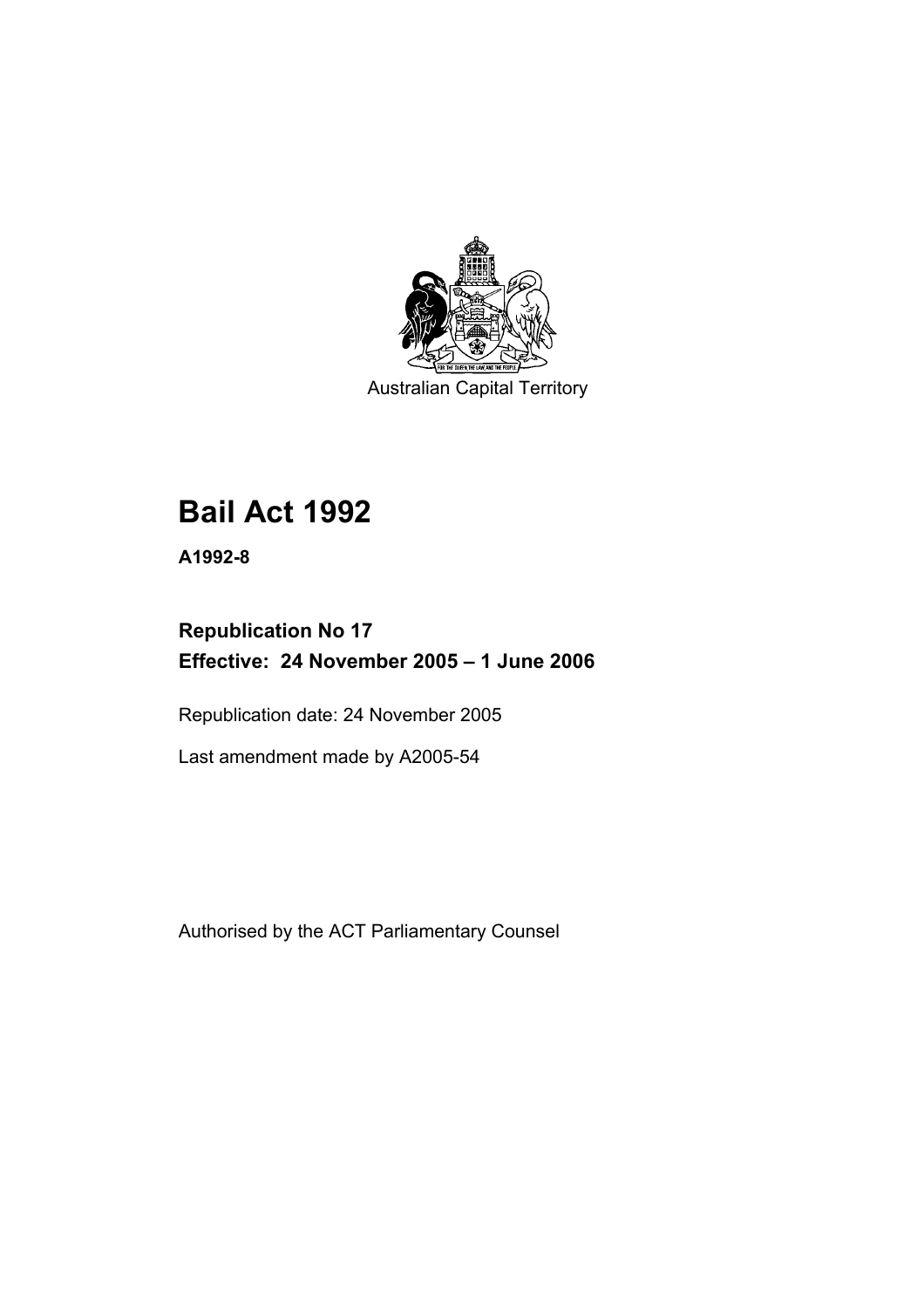## **About this republication**

#### **The republished law**

This is a republication of the *Bail Act 1992* (including any amendment made under the *Legislation Act 2001*, part 11.3 (Editorial changes)) as in force on 24 November 2005*.* It also includes any amendment, repeal or expiry affecting the republished law to 24 November 2005.

The legislation history and amendment history of the republished law are set out in endnotes 3 and 4.

#### **Kinds of republications**

The Parliamentary Counsel's Office prepares 2 kinds of republications of ACT laws (see the ACT legislation register at www.legislation.act.gov.au):

- authorised republications to which the *Legislation Act 2001* applies
- unauthorised republications.

The status of this republication appears on the bottom of each page.

#### **Editorial changes**

The *Legislation Act 2001*, part 11.3 authorises the Parliamentary Counsel to make editorial amendments and other changes of a formal nature when preparing a law for republication. Editorial changes do not change the effect of the law, but have effect as if they had been made by an Act commencing on the republication date (see *Legislation Act 2001*, s 115 and s 117). The changes are made if the Parliamentary Counsel considers they are desirable to bring the law into line, or more closely into line, with current legislative drafting practice.

This republication does not include amendments made under part 11.3 (see endnote 1).

#### **Uncommenced provisions and amendments**

If a provision of the republished law has not commenced or is affected by an uncommenced amendment, the symbol  $\mathbf{U}$  appears immediately before the provision heading. The text of the uncommenced provision or amendment appears only in the last endnote.

#### **Modifications**

If a provision of the republished law is affected by a current modification, the symbol  $\mathbf{M}$ appears immediately before the provision heading. The text of the modifying provision appears in the endnotes. For the legal status of modifications, see *Legislation Act 2001*, section 95.

#### **Penalties**

The value of a penalty unit for an offence against this republished law at the republication date is—

- (a) if the person charged is an individual—\$100; or
- (b) if the person charged is a corporation—\$500.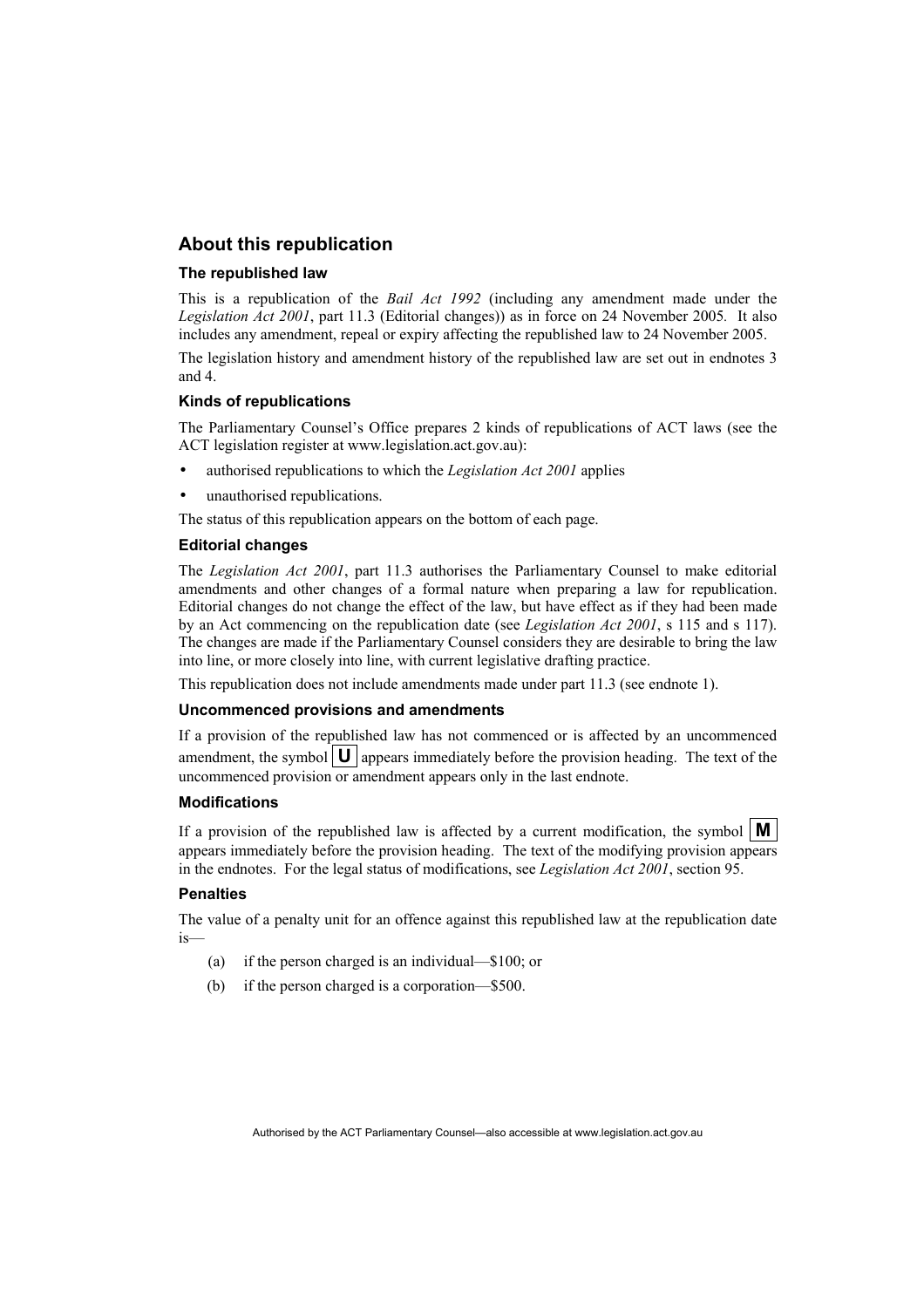

Australian Capital Territory

# **Bail Act 1992**

# **Contents**

|                     |                                                       | Page       |
|---------------------|-------------------------------------------------------|------------|
| Part 1              | <b>Preliminary</b>                                    |            |
| 1                   | Name of Act                                           | 2          |
| 2                   | Dictionary                                            | 2          |
| 3                   | <b>Notes</b>                                          | 2          |
| 3A                  | Offences against Act—application of Criminal Code etc | 3          |
| 4                   | Act applies to children                               | 3          |
| Part 2              | <b>Availability of bail</b>                           |            |
| <b>Division 2.1</b> | When bail may be granted and rights following         |            |
| 5                   | When may bail be granted?                             | 4          |
| 6                   | Rights following grant of bail                        | 4          |
| <b>Division 2.2</b> | <b>Presumption for bail</b>                           |            |
| 7                   | Div 2.2 subject to div 2.3 and div 2.4                | 5          |
| R <sub>17</sub>     | Bail Act 1992                                         | contents 1 |
| 24/11/05            | Fffective: 24/11/05-01/06/06                          |            |

Authorised by the ACT Parliamentary Counsel—also accessible at www.legislation.act.gov.au

Effective: 24/11/05-01/06/06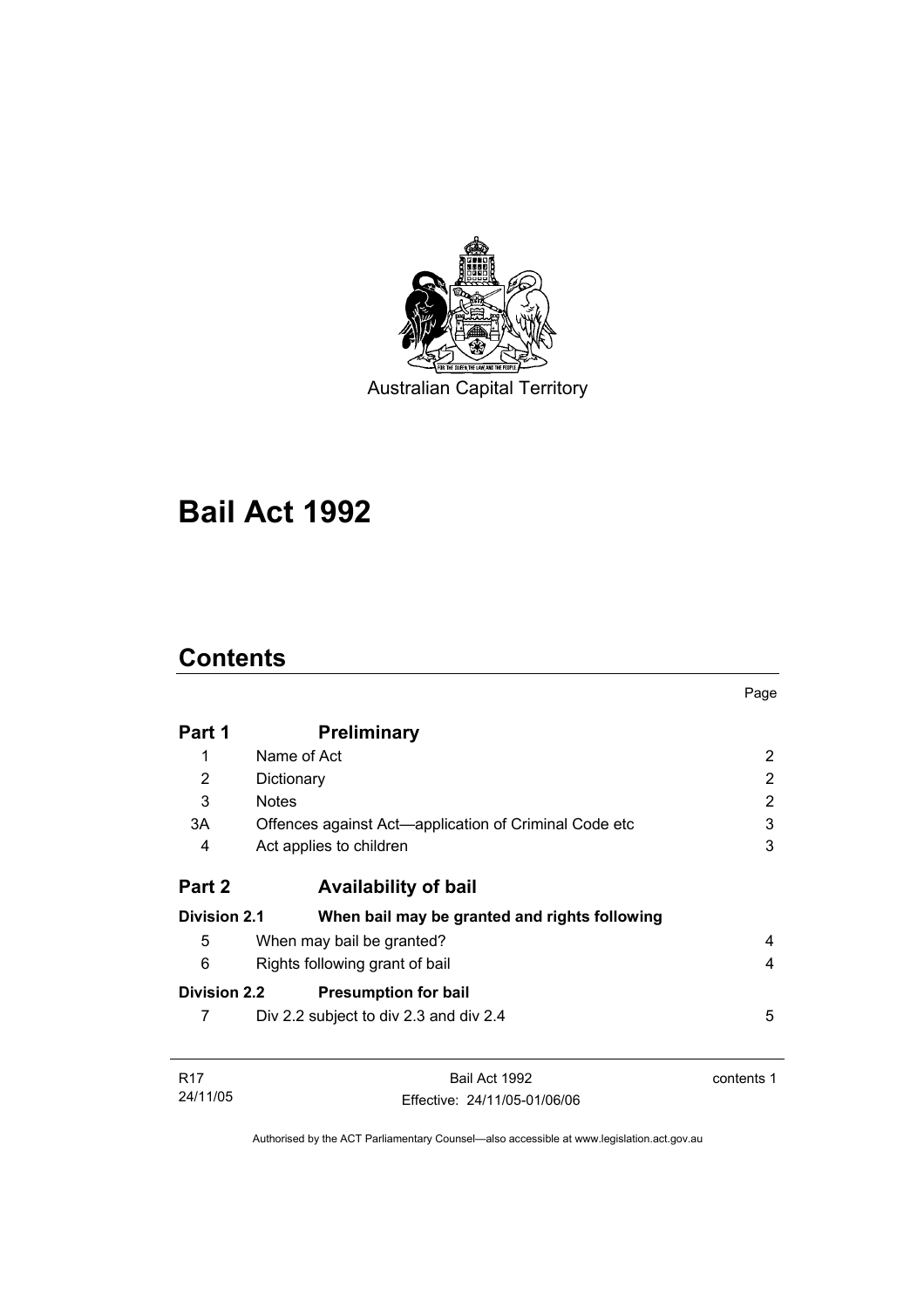|                     |                                                                                       | Page           |
|---------------------|---------------------------------------------------------------------------------------|----------------|
| 8                   | Entitlement to bail-certain minor offences etc                                        | 5              |
| 8A                  | Entitlement to bail-breaches of certain orders                                        | 6              |
| 9                   | Limitations on entitlement to bail                                                    | $\overline{7}$ |
| <b>9A</b>           | Entitlement to bail-offences other than minor offences                                | $\overline{7}$ |
| <b>Division 2.3</b> | No presumption for bail                                                               |                |
| 9 <sub>B</sub>      | Div 2.2 not to apply to certain offences                                              | 8              |
| <b>Division 2.4</b> | <b>Presumption against bail</b>                                                       |                |
| 9C                  | Bail for murder and certain serious drug offences                                     | 9              |
| 9D                  | Bail for serious offence committed while charge for another pending or<br>outstanding | 10             |
| 9E                  | Bail for person sentenced to imprisonment                                             | 12             |
| 9F                  | Domestic violence offence-bail by authorised officer                                  | 13             |
| 9G                  | Special or exceptional circumstances                                                  | 14             |
| Part 3              | <b>Dispensing with bail</b>                                                           |                |
| 10                  | Dispensing with bail                                                                  | 16             |
| 11                  | Effect of dispensing with bail                                                        | 16             |
| 12                  | Decision to dispense with bail                                                        | 17             |
| Part 4              | <b>Grant of bail</b>                                                                  |                |
| 13                  | Deciding bail after charge laid                                                       | 18             |
| 14                  | Grant of bail by authorised officers                                                  | 20             |
| 15                  | Deciding of questions of bail by authorised officers                                  | 20             |
| 16                  | Notification of decision of authorised officer                                        | 21             |
| 17                  | Charged people in custody to be brought before court                                  | 23             |
| 18                  | Facilities to be provided to accused people                                           | 23             |
| 19                  | General provisions relating to court bail                                             | 24             |
| 20                  | Limitations on power of magistrate                                                    | 25             |
| 21                  | Bail in relation to several offences                                                  | 25             |
| 22                  | Criteria for granting bail to adults                                                  | 26             |
| 23                  | Criteria for granting bail to children                                                | 28             |
| 23A                 | Victim's concern about need for protection                                            | 28             |

contents 2 Bail Act 1992 Effective: 24/11/05-01/06/06

R17 24/11/05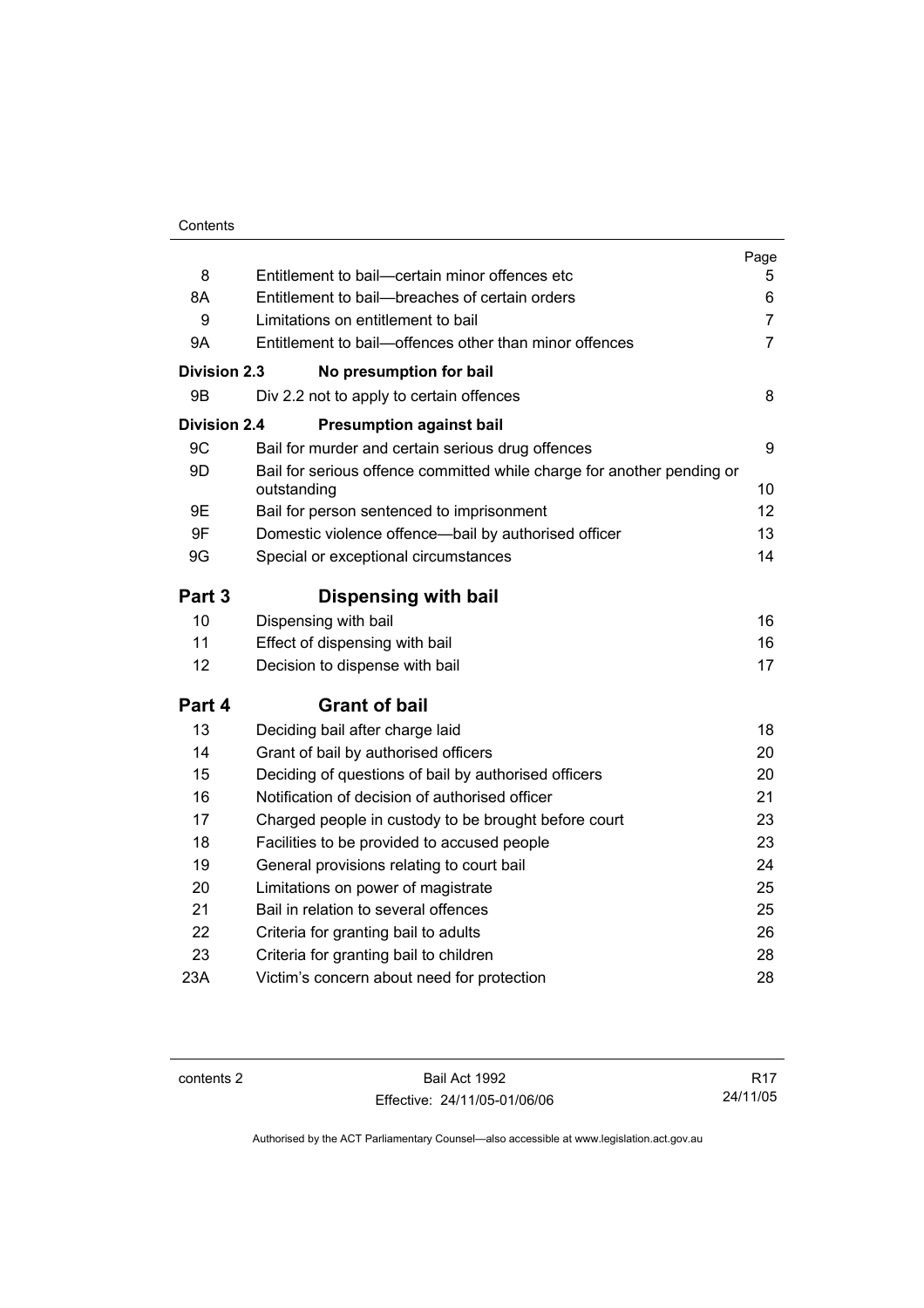| Contents |
|----------|
|----------|

|                     |                                                            | Page       |
|---------------------|------------------------------------------------------------|------------|
| Part 5              | Bail conditions and undertakings to appear                 |            |
| 24                  | Conditions of bail                                         | 29         |
| 25                  | Conditions on which bail may be granted to adults          | 29         |
| 26                  | Conditions on which bail may be granted to children        | 33         |
| 27                  | Recording of certain bail decisions                        | 35         |
| 28                  | Undertakings to appear                                     | 36         |
| 30                  | Accused person may be excused from attendance before court | 36         |
| 31                  | Bail requirements                                          | 38         |
| 32                  | Acceptable people and security for bail                    | 38         |
| 33                  | Continuation of bail and undertakings                      | 39         |
| 34                  | Written notice of conditions of bail                       | 41         |
| 36                  | Discharge of surety                                        | 42         |
| 37                  | Payment of amounts to Territory                            | 43         |
| Part 6              | <b>Review of bail decisions</b>                            |            |
| <b>Division 6.1</b> | Review of decisions by authorised officers                 |            |
| 38                  | Review by authorised officers                              | 45         |
| 39                  | Exercise of power to review                                | 45         |
| 40                  | Limitation on power of authorised officer to review        | 46         |
| <b>Division 6.2</b> | <b>Review of decisions by courts</b>                       |            |
| 41                  | Right of review of bail decisions                          | 46         |
| 41A                 | Court may review on its own initiative                     | 47         |
| 42                  | Power of Magistrates Court to review                       | 47         |
| 43                  | Power of Supreme Court to review                           | 47         |
| 45                  | Exercise of power to review                                | 48         |
| 46                  | Review limited to bail conditions                          | 49         |
| Part 7              | <b>Miscellaneous</b>                                       |            |
| 47                  | Giving information relating to bail                        | 51         |
| 47A                 | Notice to victim of bail decisions                         | 51         |
| 48                  | Notification to court that bail condition not satisfied    | 52         |
| 49                  | Failure to answer bail                                     | 52         |
| 51                  | Indemnification of sureties                                | 53         |
| 52                  | Contravention of Act by police officers                    | 53         |
| R <sub>17</sub>     | Bail Act 1992                                              | contents 3 |
| 24/11/05            | Effective: 24/11/05-01/06/06                               |            |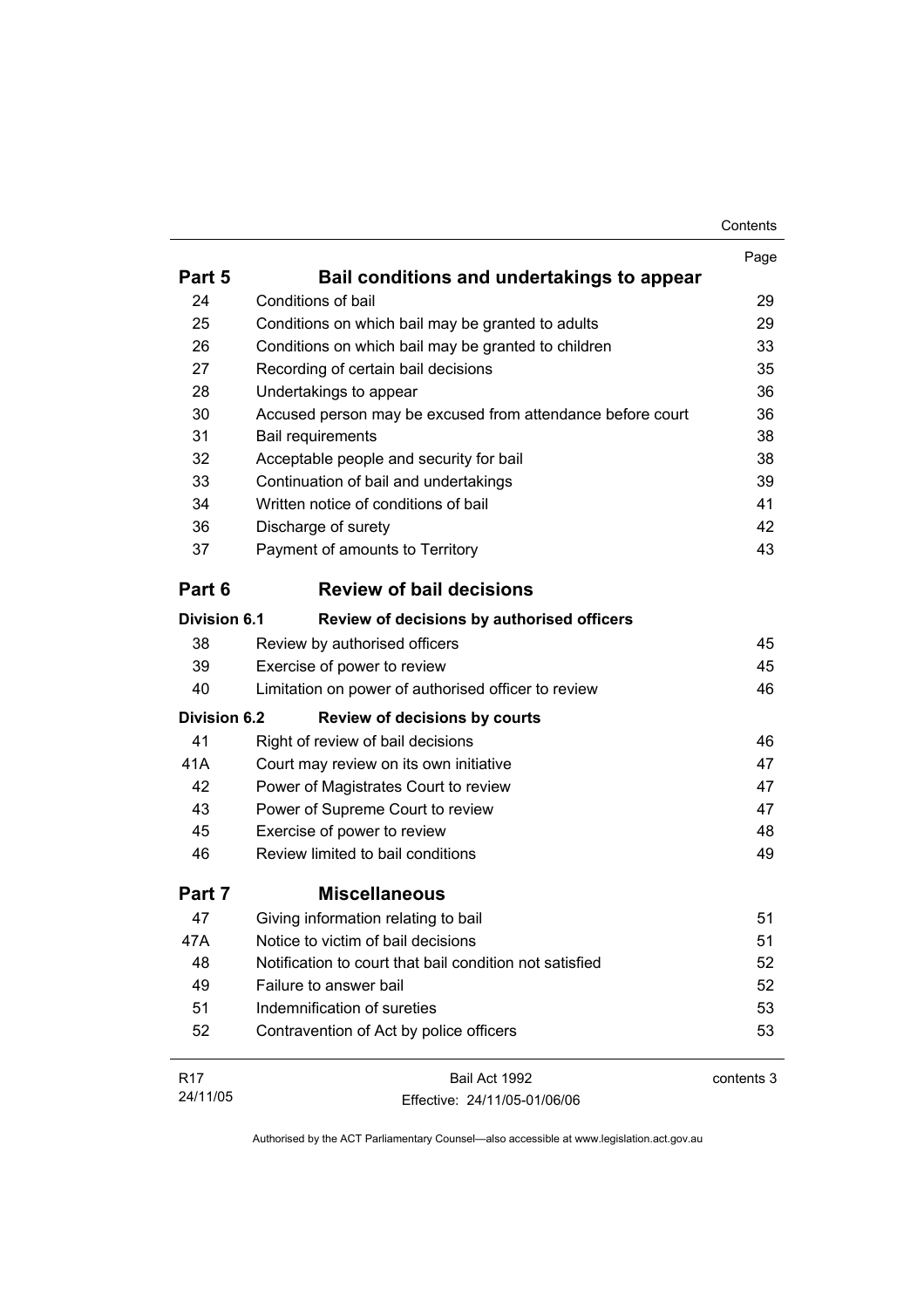| Contents |                                                       |      |
|----------|-------------------------------------------------------|------|
|          |                                                       | Page |
| 55       | Civil standard of proof to apply for certain purposes | 54   |
| 56       | No right of surety to arrest                          | 54   |
| 56A      | Arrest without warrant of person on bail              | 54   |
| 56B      | Arrest for breach of condition by person outside ACT  | 55   |
| 57       | Act to prevail                                        | 56   |
| 57AA     | Abolition of inherent power of bail                   | 56   |
| 58       | Approved forms                                        | 56   |
| 59       | Regulation-making power                               | 56   |

| <b>Schedule 1</b> | Offences to which presumption of bail does not       |    |
|-------------------|------------------------------------------------------|----|
|                   | apply                                                | 58 |
| <b>Part 1.1</b>   | <b>Offences against Crimes Act 1900</b>              | 58 |
| <b>Part 1.2</b>   | <b>Offences against Criminal Code</b>                | 58 |
| <b>Part 1.3</b>   | <b>Offences against Drugs of Dependence Act 1989</b> | 60 |
| <b>Part 1.4</b>   | <b>Offences against Customs Act 1901 (Cwith)</b>     | 61 |
|                   |                                                      |    |

## **Dictionary** 62

| <b>Endnotes</b> |                        |    |
|-----------------|------------------------|----|
|                 | About the endnotes     | 66 |
| 2               | Abbreviation key       | 66 |
| 3               | Legislation history    | 67 |
| 4               | Amendment history      | 70 |
| 5               | Earlier republications | 78 |

contents 4 Bail Act 1992 Effective: 24/11/05-01/06/06

R17 24/11/05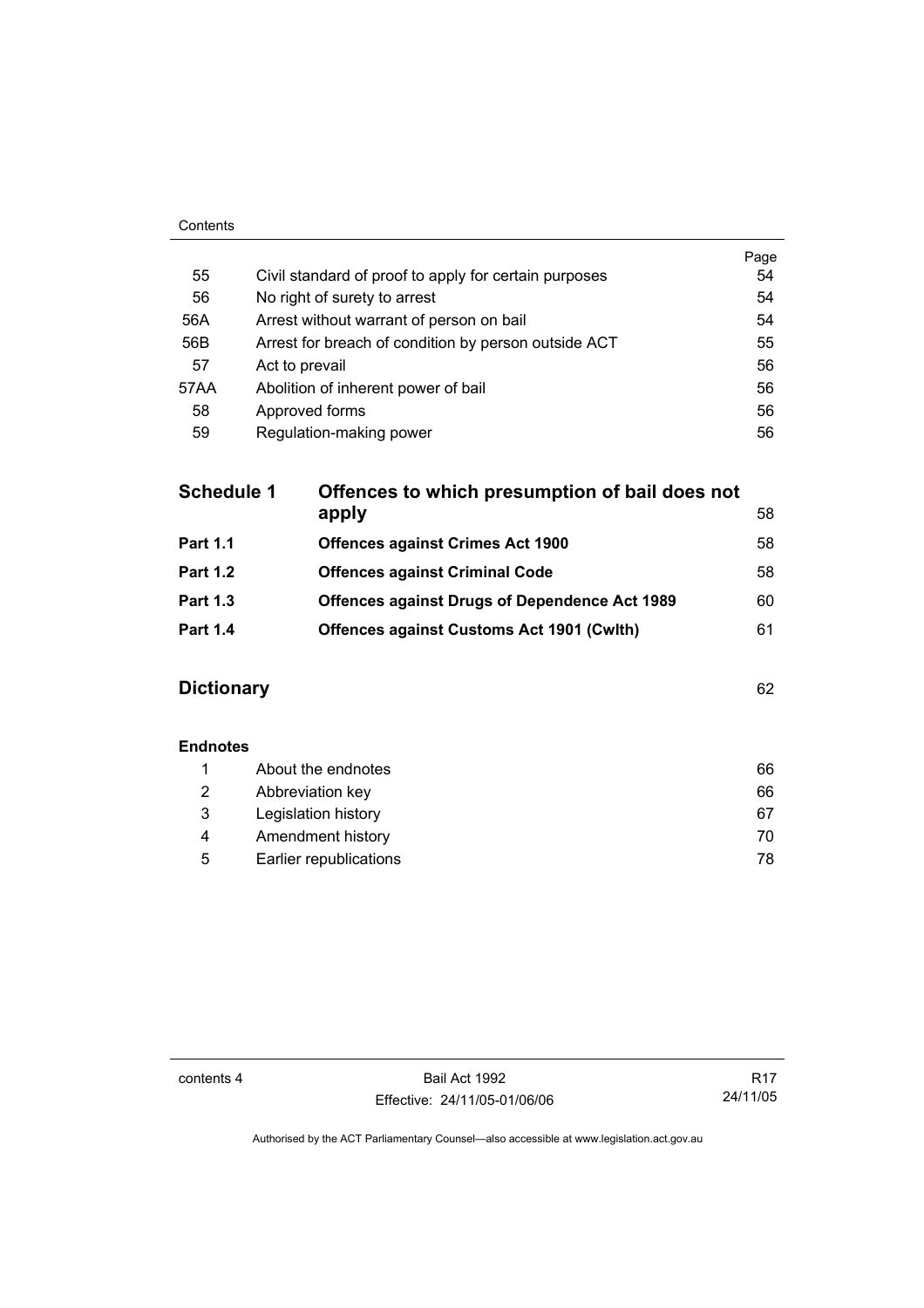

Australian Capital Territory

# **Bail Act 1992**

An Act relating to bail for accused people in connection with criminal proceedings

R17 24/11/05

I

Bail Act 1992 Effective: 24/11/05-01/06/06 page 1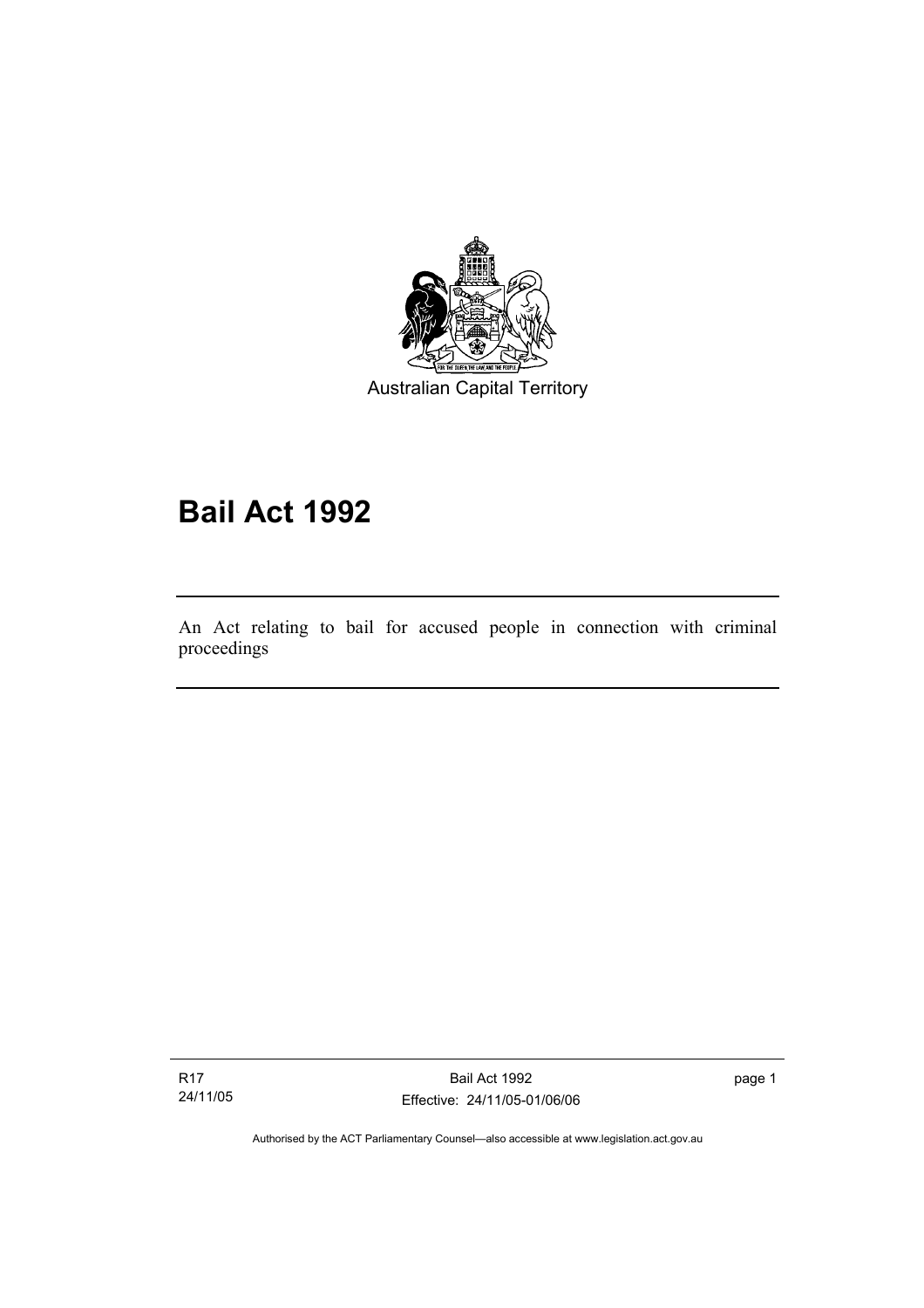#### **Part 1** Preliminary

Section 1

# **Part 1** Preliminary

#### **1 Name of Act**

This Act is the *Bail Act 1992*.

## **2 Dictionary**

The dictionary at the end of this Act is part of this Act.

*Note 1* The dictionary at the end of this Act defines certain terms used in this Act, and includes references (*signpost definitions*) to other terms defined elsewhere in this Act.

> For example, the signpost definition '*parental responsibility*—see the *Children and Young People Act 1999*, section 17.' means that the term 'parental responsibility' is defined in that section and the definition applies to this Act.

*Note 2* A definition in the dictionary (including a signpost definition) applies to the entire Act unless the definition, or another provision of the Act, provides otherwise or the contrary intention otherwise appears (see Legislation Act, s  $155$  and s  $156$  (1)).

## **3 Notes**

A note included in this Act is explanatory and is not part of this Act.

*Note* See the Legislation Act, s 127 (1), (4) and (5) for the legal status of notes.

R17 24/11/05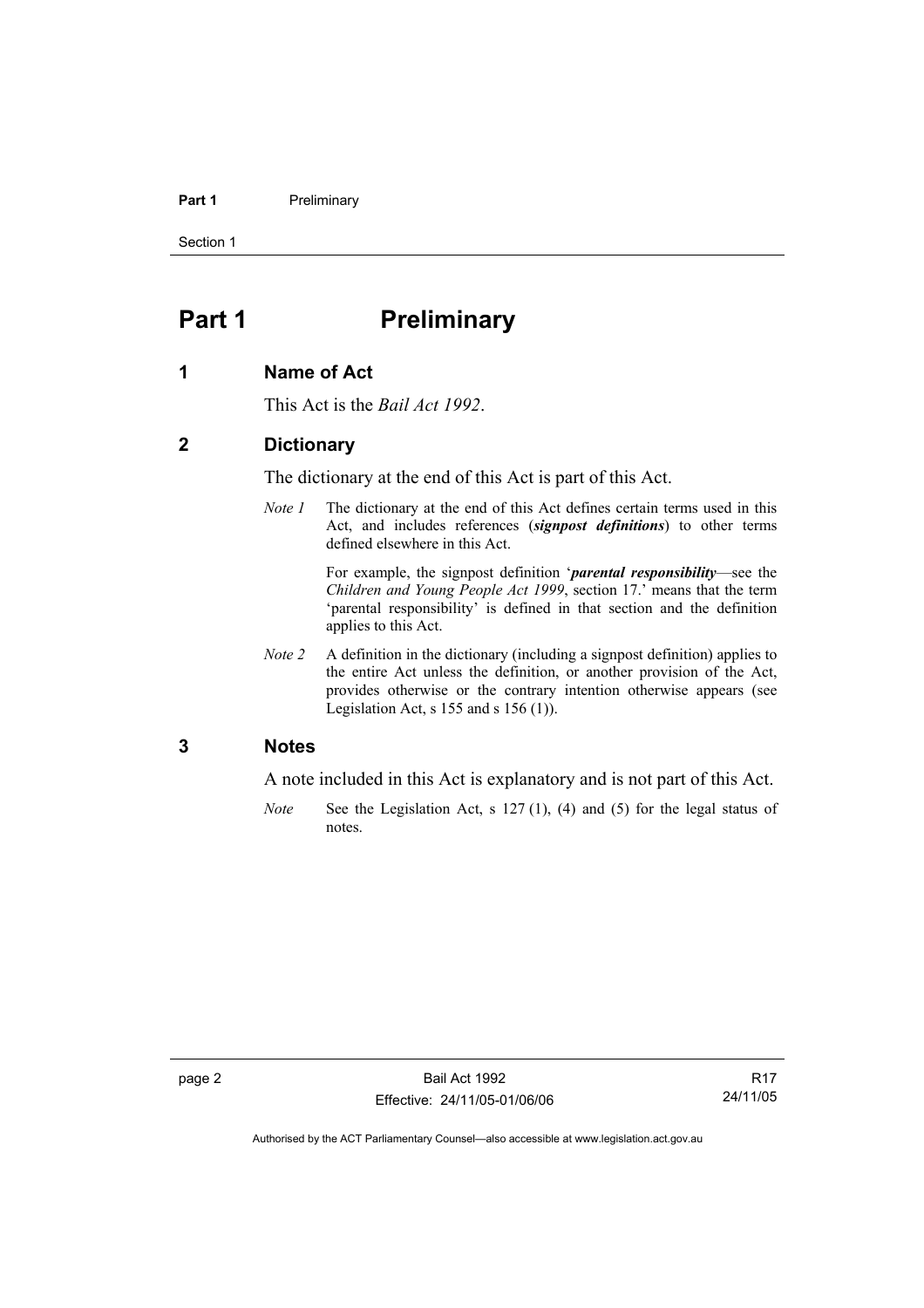## **3A Offences against Act—application of Criminal Code etc**

Other legislation applies in relation to offences against this Act.

*Note 1 Criminal Code*

The Criminal Code, ch 2 applies to all offences against this Act (see Code, pt 2.1).

The chapter sets out the general principles of criminal responsibility (including burdens of proof and general defences), and defines terms used for offences to which the Code applies (eg *conduct*, *intention*, *recklessness* and *strict liability*).

*Note 2 Penalty units* 

The Legislation Act, s 133 deals with the meaning of offence penalties that are expressed in penalty units.

## **4 Act applies to children**

This Act applies to a person whether or not the person is an adult.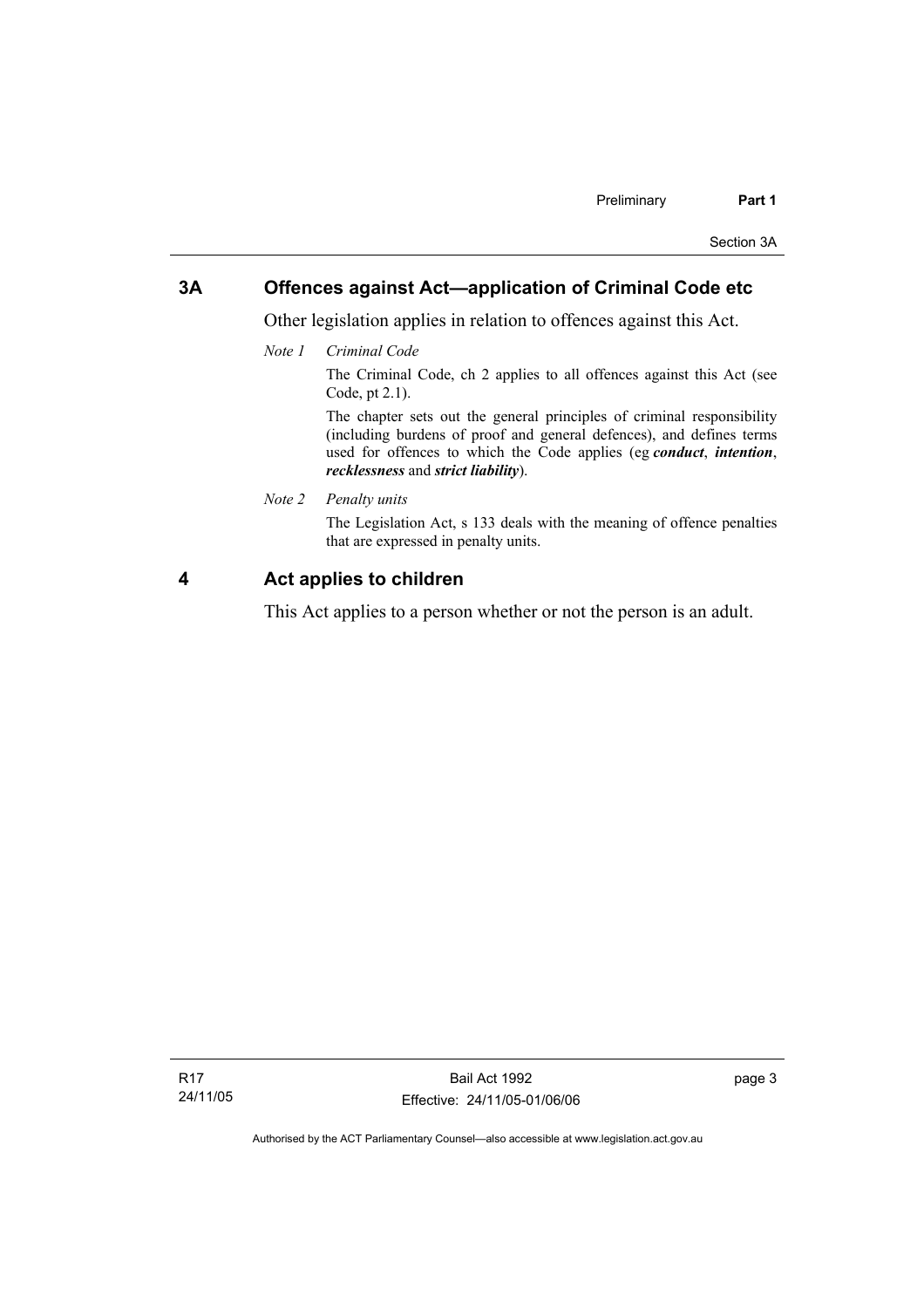# **Part 2 Availability of bail**

## **Division 2.1 When bail may be granted and rights following**

## **5 When may bail be granted?**

- (1) An accused person may be granted bail in relation to any period when the person is not required to attend court in relation to the offence with which the person has been charged.
- (2) However, an accused person who is in custody in relation to an offence must not be granted bail in relation to any period when—
	- (a) the person is in custody for another offence or reason in relation to which the person is not entitled to be granted bail; or
	- (b) the person is serving a sentence of imprisonment.

## **6 Rights following grant of bail**

- (1) This section applies if—
	- (a) bail is granted to an accused person in relation to an offence; and
	- (b) the person gives an undertaking to appear; and
	- (c) if a bail condition mentioned in section  $25(1)$  (b) (ii) or (c) is imposed—the security is given or the deposit made.
- (2) The person is entitled—
	- (a) if the person is in custody—to be released from custody; and
	- (b) to remain at liberty in relation to the offence until required to appear before a court in accordance with the undertaking.
- (3) This section is subject to section 56A (Arrest without warrant of person on bail).

| page 4 | Bail Act 1992                | <b>R17</b> |
|--------|------------------------------|------------|
|        | Effective: 24/11/05-01/06/06 | 24/11/05   |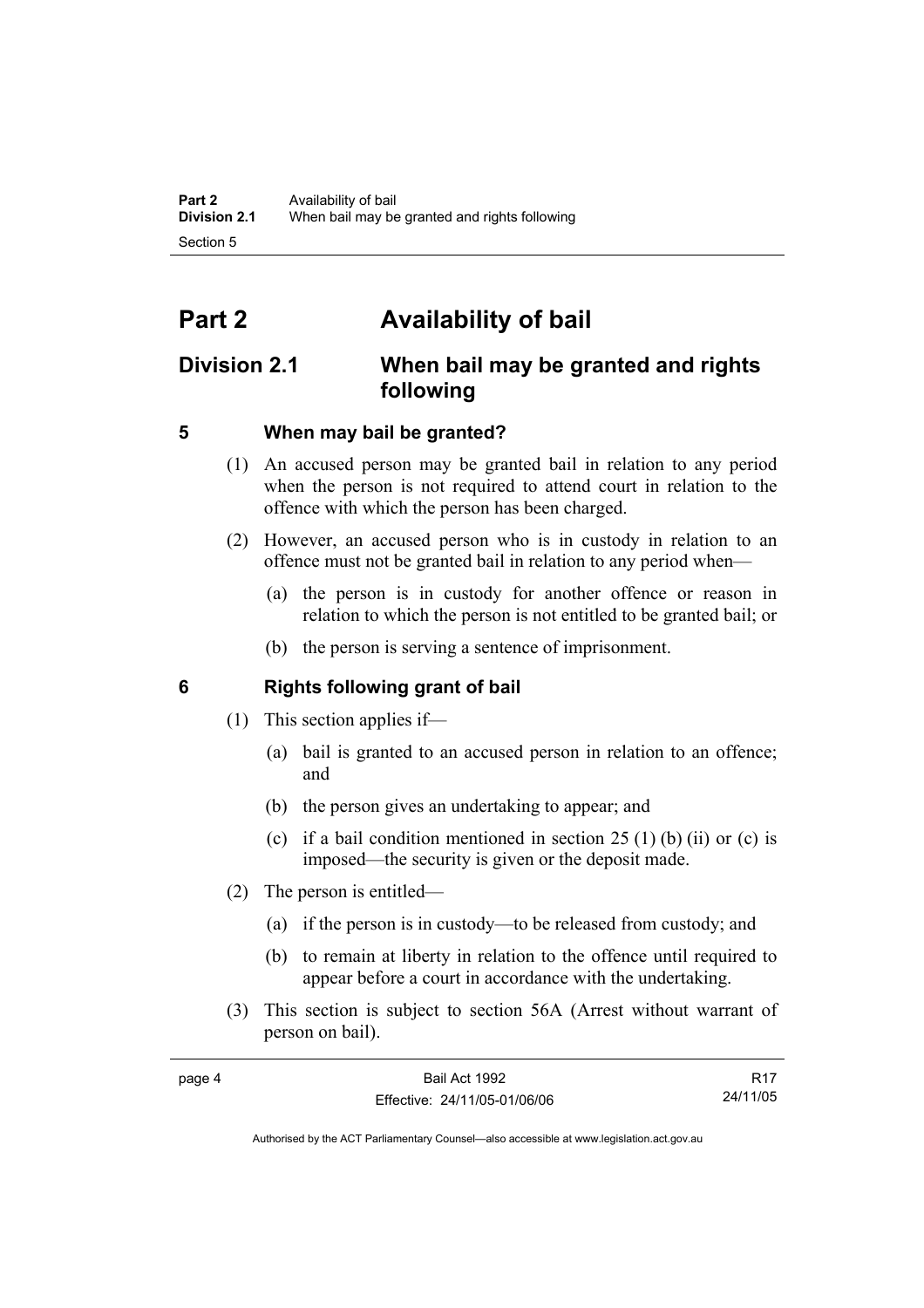# **Division 2.2 Presumption for bail**

## **7 Div 2.2 subject to div 2.3 and div 2.4**

This division is subject to division 2.3 (No presumption for bail) and division 2.4 (Presumption against bail).

## **8 Entitlement to bail—certain minor offences etc**

- (1) This section applies to—
	- (a) a person charged with an offence not punishable by imprisonment (except in default of payment of a fine); and
	- (b) a person charged with an offence punishable by imprisonment for not longer than 6 months; and
	- (c) a person arrested for a breach of the peace or apprehended breach of the peace; and
	- (d) a person arrested under a warrant because of failure to comply with a summons or subpoena; and
	- (e) a person brought up to attend a trial or hearing following the issue of a writ of habeas corpus.
- (2) The person is entitled—
	- (a) to be granted bail; and
	- (b) if the person is in custody—to be released from custody as soon as the person gives an undertaking to appear.
- (3) However, if no further appearance is required for a person arrested for a breach of the peace or an apprehended breach of the peace, the person may be released from custody without giving an undertaking to appear.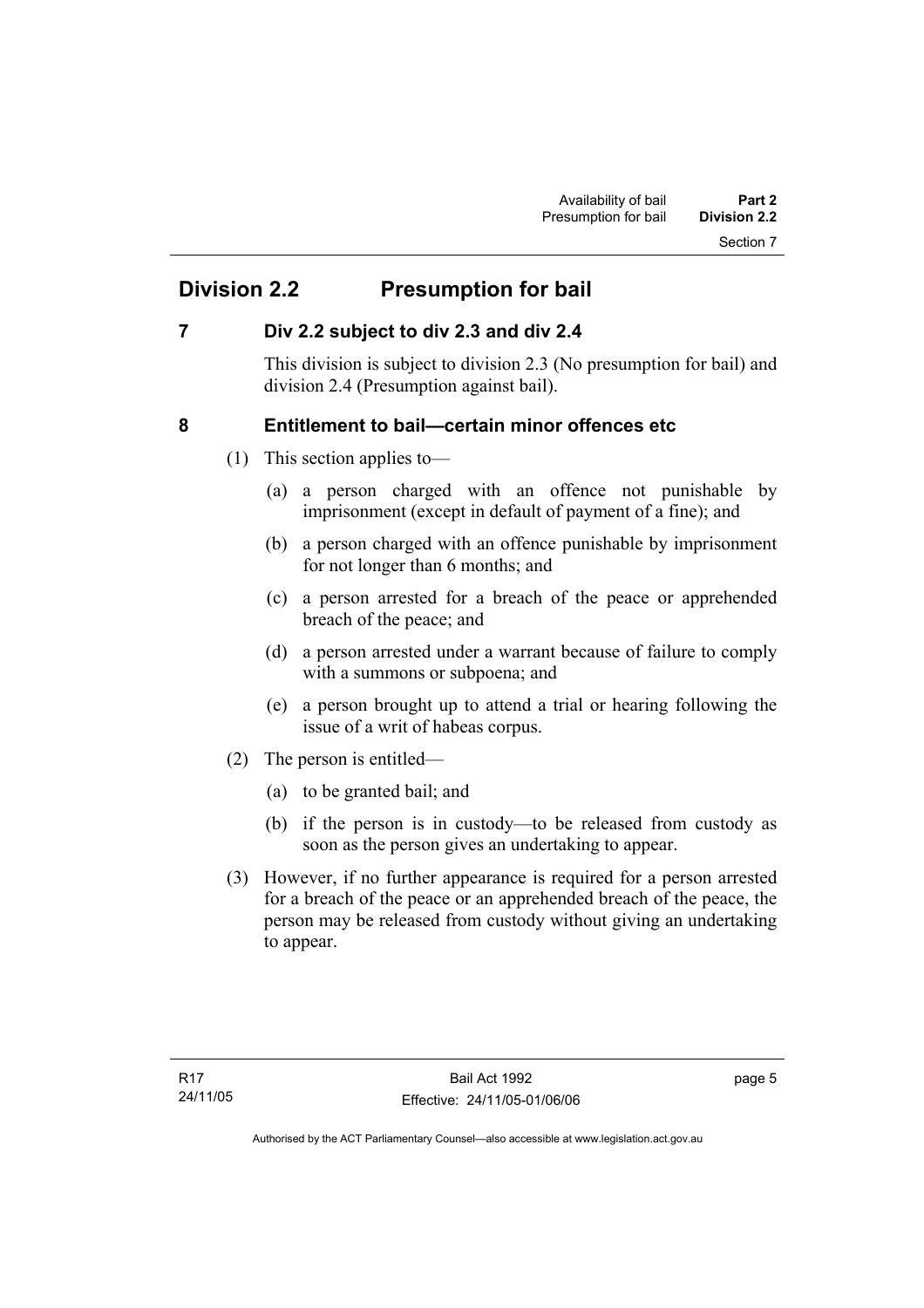| Part 2              | Availability of bail |
|---------------------|----------------------|
| <b>Division 2.2</b> | Presumption for bail |
| Section 8A          |                      |

- (4) A condition to keep the peace may be imposed on a grant of bail to a person arrested for a breach of the peace or an apprehended breach of the peace.
	- *Note* For other conditions that may be imposed on a grant of bail, see s 25 and s 26.

### **8A Entitlement to bail—breaches of certain orders**

- (1) This section applies to a person who is arrested for, or in another way brought before the court in relation to, a breach of—
	- (a) a recognisance; or
	- (b) a community service order; or
	- (c) a home detention order; or
	- (d) a periodic detention order.
- (2) The person has the same entitlement to be granted bail in relation to the breach of the order as the person has under this part in relation to the offence to which the order relates.

#### **Examples**

- 1 Martin has been found guilty of armed robbery and sentenced to periodic detention. He has breached the periodic detention order and is before the court on an application to cancel the order. There is no presumption in relation to bail because the offence of armed robbery is an offence to which division 2.2 (Presumption for bail) does not apply.
- 2 Joe has been found guilty of threatening to kill. Joe had, 3 years before, been found guilty of an offence involving violence. After serving part of his sentence of imprisonment for the offence of threatening to kill, he was released on entering into a recognisance. He has breached the recognisance and is before the court on an application to cancel the order for his release. There is no presumption in relation to bail because section 9B (b) applies to make the offence of threatening to kill an offence to which division 2.2 (Presumption for bail) does not apply.
	- *Note* An example is part of the Act, is not exhaustive and may extend, but does not limit, the meaning of the provision in which it appears (see Legislation Act, s 126 and s 132).

page 6 Bail Act 1992 Effective: 24/11/05-01/06/06

R17 24/11/05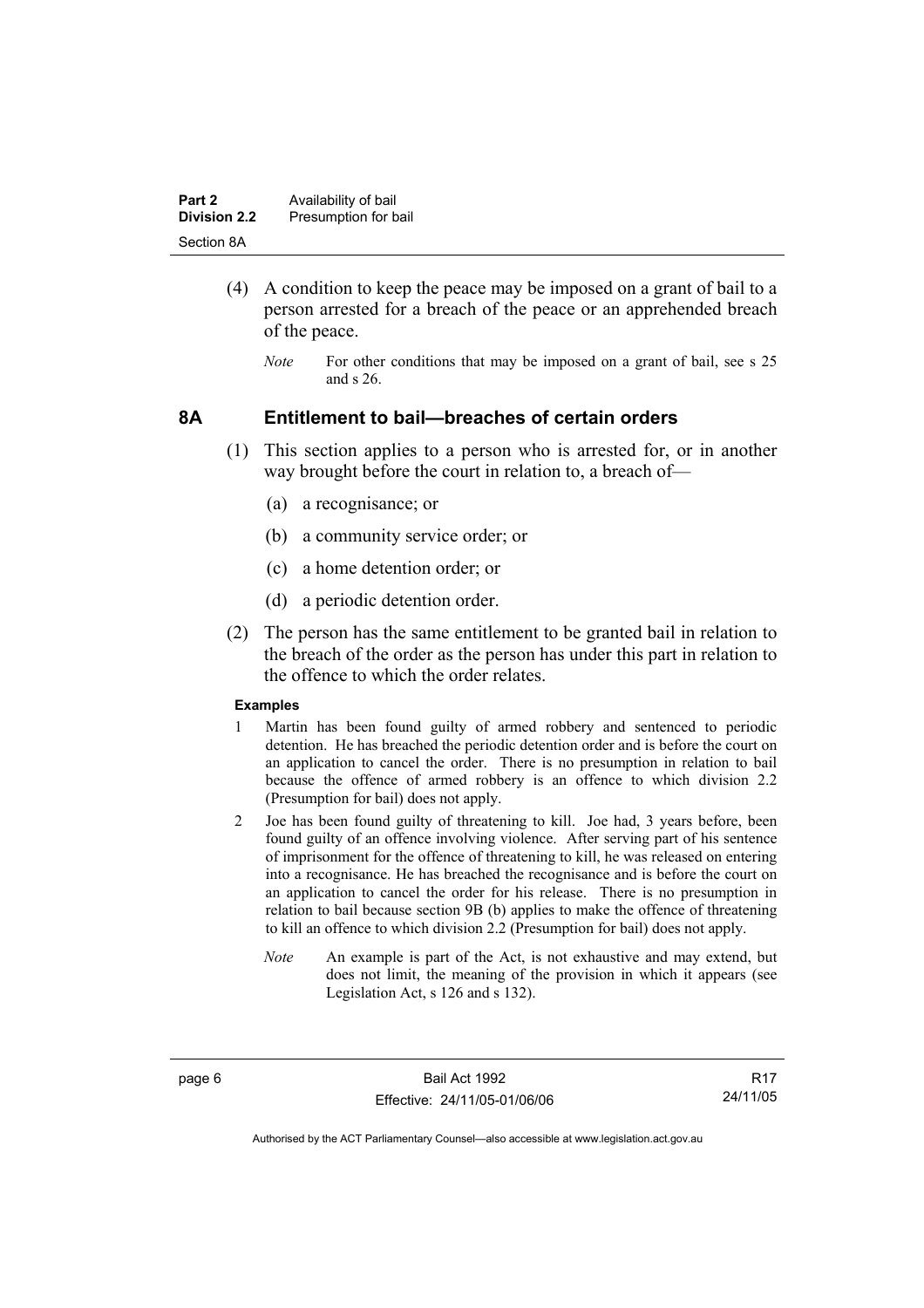(3) In this section:

*community service order*—see the *Crimes Act 1900*, section 407.

*home detention order*—see the *Rehabilitation of Offenders (Interim) Act 2001*, dictionary.

*periodic detention order* means an order under the *Periodic Detention Act 1995*, section 4 (Power to order periodic detention).

## **9 Limitations on entitlement to bail**

- (1) A person charged with an offence mentioned in section 8 (1) (a) or (b) is not entitled to be granted bail if—
	- (a) the person has previously failed to comply with an undertaking to appear, or a bail condition imposed, in relation to the same or a similar offence; or
	- (b) in the opinion of the court or authorised officer, the person is incapacitated by intoxication, injury or use of drugs or is otherwise in danger of physical injury or in need of physical protection.
- (2) A person arrested for a breach of the peace or apprehended breach of the peace is not entitled to be granted bail if the person has previously, without reasonable excuse, failed to comply with an undertaking to appear, or a bail condition imposed, in relation to a breach of the peace or apprehended breach of the peace.

## **9A Entitlement to bail—offences other than minor offences**

- (1) This section applies to—
	- (a) a person in relation to an offence other than an offence mentioned in section 8 (1) (a) or (b) (Entitlement to bail certain minor offences etc); and
	- (b) a person who is not entitled to bail under section 8 (2) because of section  $9(1)$  or  $(2)$ .

page 7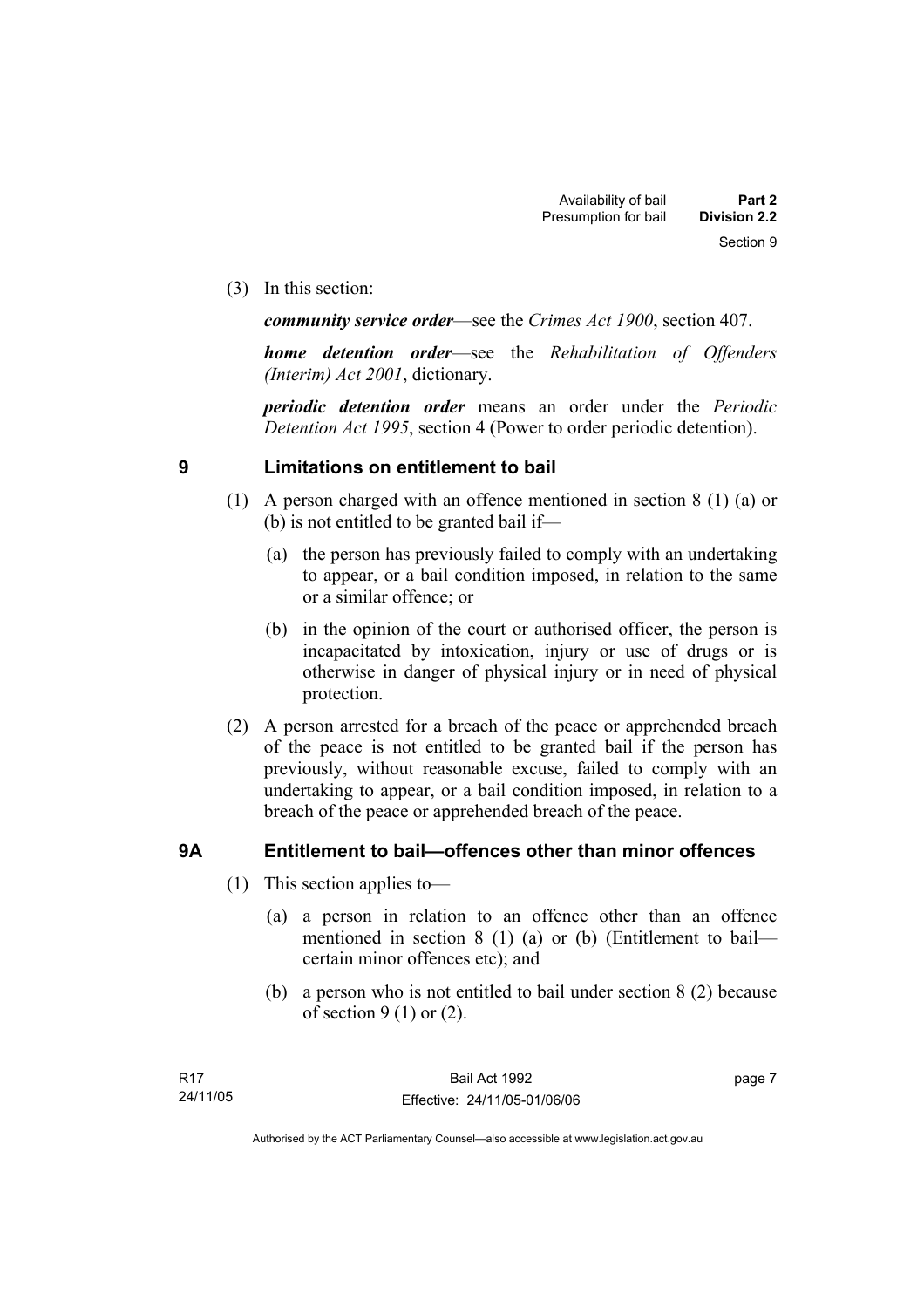| Part 2       | Availability of bail    |
|--------------|-------------------------|
| Division 2.3 | No presumption for bail |
| Section 9B   |                         |

- (2) The person is entitled to be granted bail unless the court or authorised officer is satisfied that refusal is justified after considering—
	- (a) for an adult—the matters mentioned in section 22 (Criteria for granting bail to adults); or
	- (b) for a child—the matters mentioned in section 23 (Criteria for granting bail to children).

## **Division 2.3 No presumption for bail**

## **9B Div 2.2 not to apply to certain offences**

Division 2.2 (Presumption for bail) does not apply to the grant of bail—

- (a) to a person accused of an offence mentioned in schedule 1 (Offences to which presumption for bail does not apply); or
- (b) to a person accused of any of the following offences, if the person has in the previous 10 years been found guilty of an offence involving violence or the threat of violence:
	- (i) an offence against the *Crimes Act 1900*, section 30 (Threat to kill);
	- (ii) an offence against the *Crimes Act 1900*, section 31 (Threat to inflict grievous bodily harm);
	- (iii) an offence against the *Crimes Act 1900*, section 35 (Stalking);
	- (iv) an offence against the *Domestic Violence and Protection Orders Act 2001*, section 34 (Offence for contravention of protection order); or
- (c) to a person accused of an offence against the *Criminal Code Act 1995* (Cwlth), section 80.1 (Treason); or

R17 24/11/05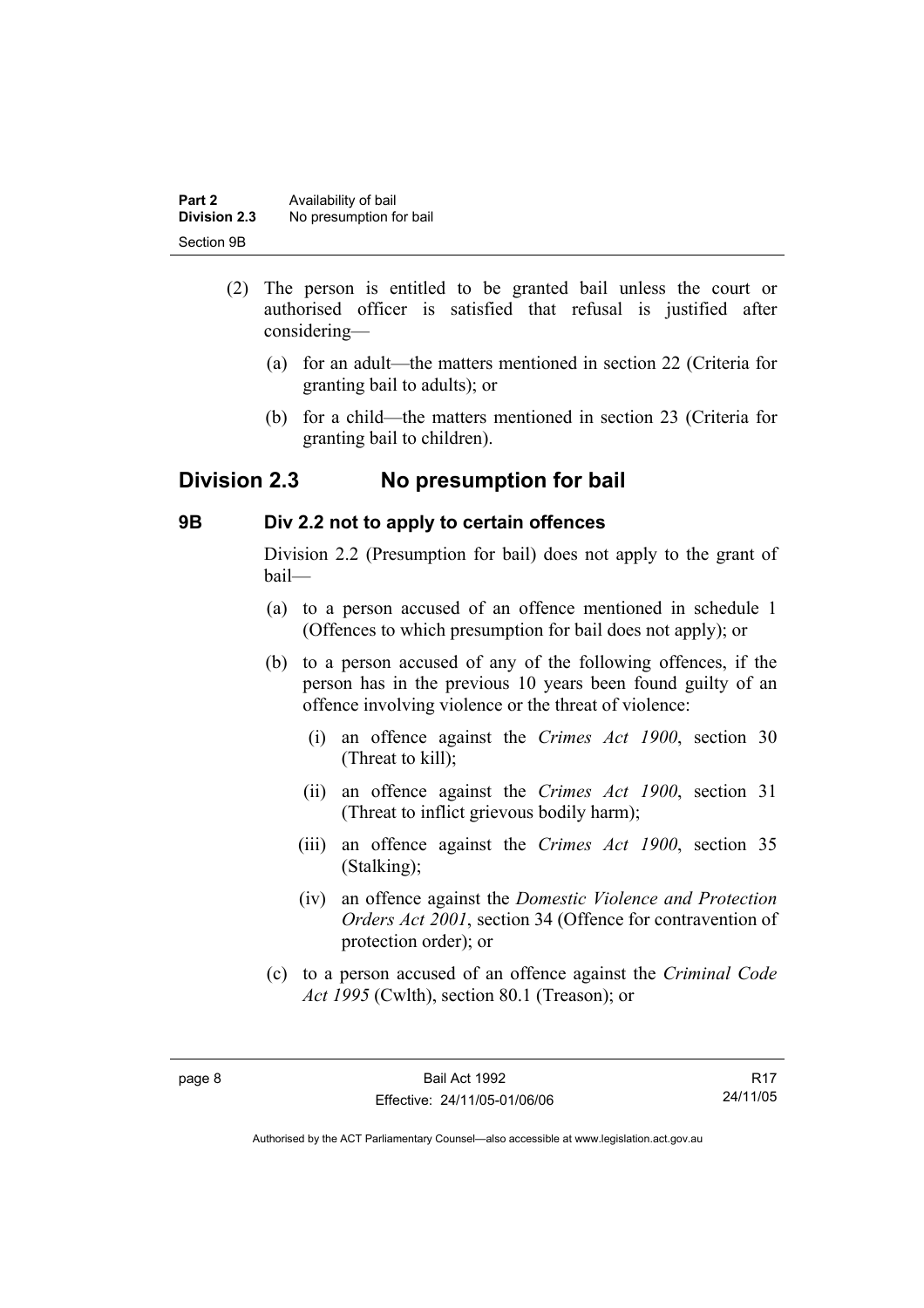(d) to a person convicted of an indictable offence but not sentenced.

## **Division 2.4 Presumption against bail**

## **9C Bail for murder and certain serious drug offences**

- (1) This section applies to a person accused of—
	- (a) murder; or
	- (b) an offence against any of the following provisions of the Criminal Code, chapter 6 (Serious drug offences):
		- (i) section 603 (1) (which is about trafficking in a large commercial quantity of a controlled drug);
		- (ii) section 607 (1) (which is about manufacturing a large commercial quantity of a controlled drug for selling);
		- (iii) section 616 (1) (which is about cultivating a large commercial quantity of a controlled plant for selling);
		- (iv) section 619 (1) (which is about selling a large commercial quantity of a controlled plant);
		- (v) section  $622(1)$  (which is about supplying etc a commercial quantity of a controlled drug to a child for selling);
		- (vi) section 624 (1) (which is about procuring a child to traffic in a commercial quantity of a controlled drug).
	- *Note* A reference to an offence against a territory law includes a reference to a related ancillary offence, eg attempt (see Legislation Act, s 189).
- (2) A court or authorised officer must not grant bail to the person unless satisfied that special or exceptional circumstances exist favouring the grant of bail.

page 9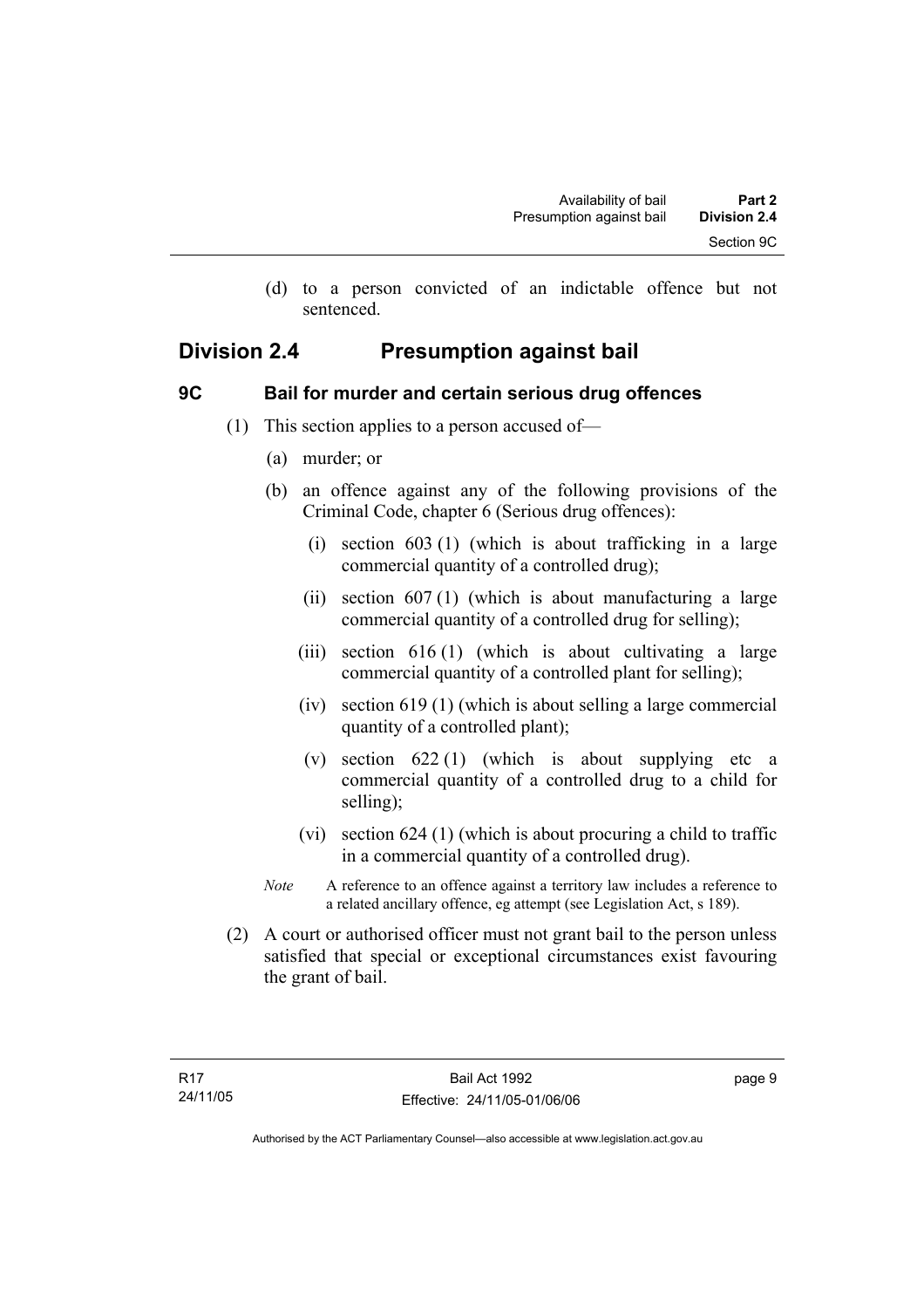| Part 2              | Availability of bail     |
|---------------------|--------------------------|
| <b>Division 2.4</b> | Presumption against bail |
| Section 9D          |                          |

- (3) However, even if special or exceptional circumstances are established, the court or officer must refuse bail if satisfied that refusal is justified after considering—
	- (a) for an adult—the matters mentioned in section 22 (Criteria for granting bail to adults); or
	- (b) for a child—the matters mentioned in section 23 (Criteria for granting bail to children).

## **9D Bail for serious offence committed while charge for another pending or outstanding**

- (1) This section applies if—
	- (a) a person is accused of a serious offence; and
	- (b) the person is alleged to have committed the offence while a charge against the person for another serious offence is pending or outstanding.

#### **Example**

Claude is served with a summons to attend the Magistrates Court to answer a charge that he has committed the offence of taking a motor vehicle without consent (punishable by 5 years imprisonment under the Criminal Code, section 318 (1), and so a serious offence for this section). Before the court date, Claude is arrested and charged with having committed an aggravated robbery the day after being served with the summons (punishable by 25 years imprisonment under the Criminal Code, section 310, and so also a serious offence for this section). At the time of the alleged aggravated robbery, the charge of taking a motor vehicle without consent was still pending. This section will apply to any decision about the grant of bail to Claude in relation to the aggravated robbery charge.

- *Note* An example is part of the Act, is not exhaustive and may extend, but does not limit, the meaning of the provision in which it appears (see Legislation Act, s 126 and s 132).
- (2) A court or an authorised officer must not grant bail to the accused person unless satisfied that special or exceptional circumstances exist favouring the grant of bail.

page 10 Bail Act 1992 Effective: 24/11/05-01/06/06

R17 24/11/05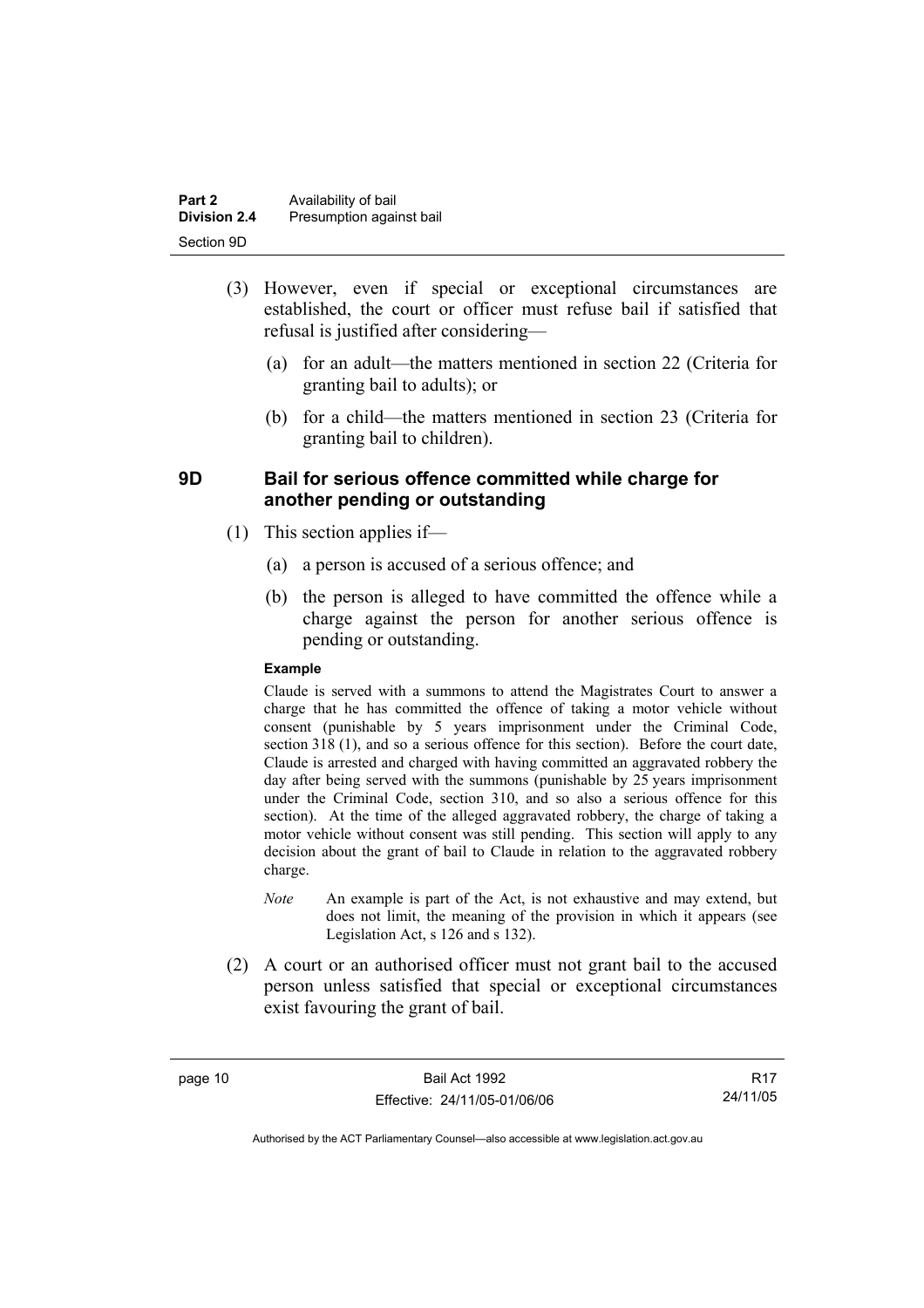- (3) However, even if special or exceptional circumstances are established, the court or officer must refuse bail if satisfied that refusal is justified after considering—
	- (a) for an adult—the matters mentioned in section 22 (Criteria for granting bail to adults); or
	- (b) for a child—the matters mentioned in section 23 (Criteria for granting bail to children).
- (4) Also, if the serious offence mentioned in subsection (1) (a) or (b) is a domestic violence offence, an authorised person must not grant bail to the accused person if satisfied that refusal of bail is required under section 9F (Domestic violence offence—bail by authorised officer).
- (5) This section does not affect the application of section 9F (4) and (5) to the accused person if—
	- (a) the serious offence mentioned in subsection (1) (a) or (b) is a domestic violence offence; and
	- (b) an authorised person grants bail to the accused person.
- (6) In this section:

*outstanding*—a charge against a person for an offence is *outstanding*—

- (a) until the charge is finally dealt with in any of the following ways:
	- (i) the charge is withdrawn;
	- (ii) the charge is dismissed by a court;
	- (iii) the person is discharged by the Magistrates Court following a committal hearing;
	- (iv) the person is acquitted or found guilty by a court of the offence; and

page 11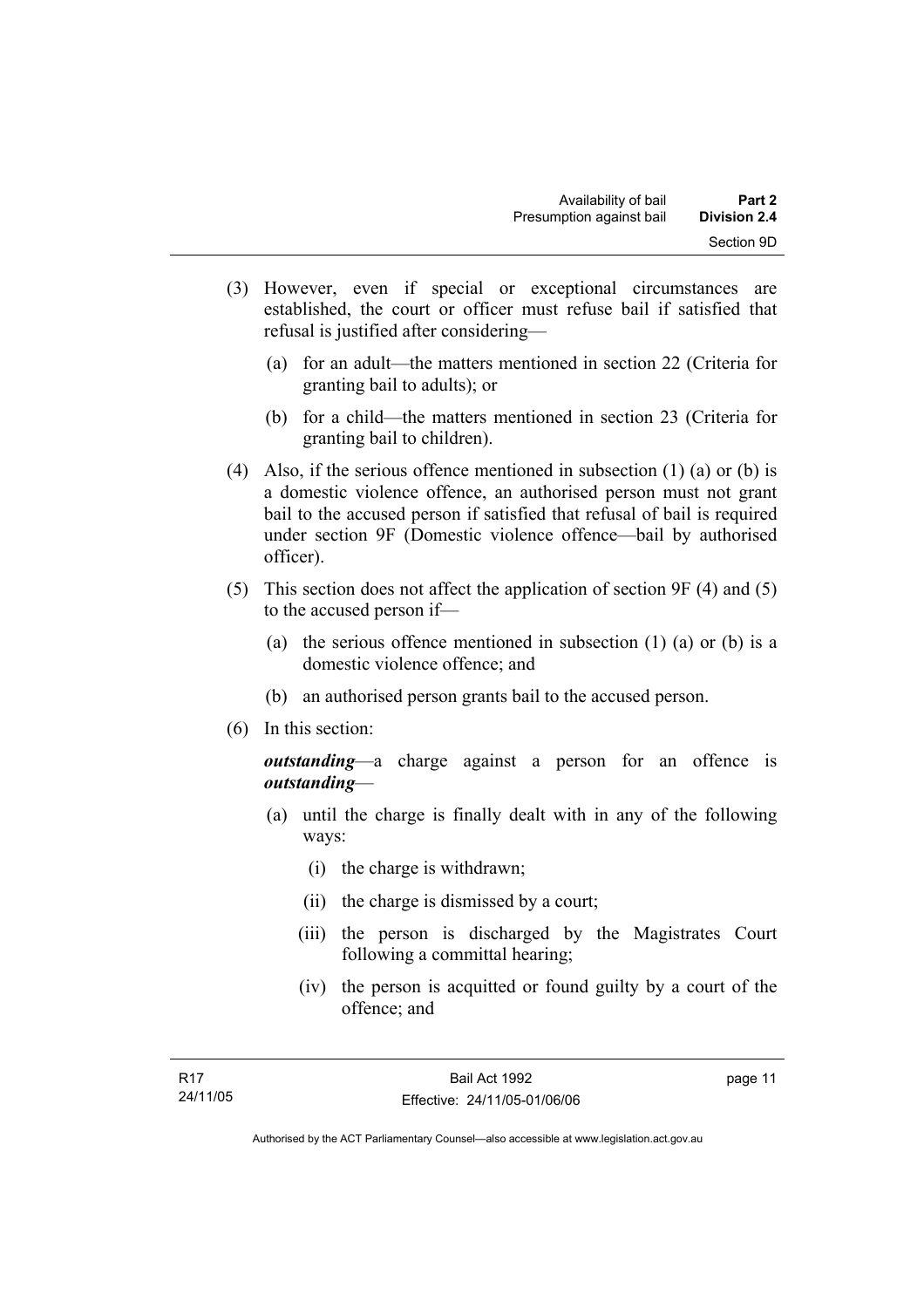| Part 2              | Availability of bail     |
|---------------------|--------------------------|
| <b>Division 2.4</b> | Presumption against bail |
| Section 9E          |                          |

- (b) if the person is acquitted or found guilty by a court of the offence charged, but a new trial on the charge (or a charge based on the same facts) is later ordered on appeal—from the date the new trial is ordered until the earliest of the following happens—
	- (i) the charge (or a charge based on the same facts) is finally dealt with as mentioned in paragraph (a)  $(i)$ ,  $(ii)$  or  $(iv)$ ;
	- (ii) the order for the new trial is reversed on a further appeal.
- *Note Found guilty*, of an offence, includes having the offence taken into account under the *Crimes Act 1900*, s 357 and having an order made in relation to the offence under the *Crimes Act 1900*, s 402 or the *Children and Young People Act 1999*, s 98 (see Legislation Act, dict, pt 1).

*pending*—a charge against a person for an serious offence is *pending* if the person has not yet been charged with the offence, but the person has—

- (a) been arrested for the offence (unless the person is later released without being charged with a serious offence); or
- (b) been served with a summons to appear before a court to answer a charge for the offence; or
- (c) at the invitation of a police officer, signed an agreement to attend court to answer a charge for the offence.

*serious offence* means an offence punishable by imprisonment for 5 years or longer.

## **9E Bail for person sentenced to imprisonment**

- (1) This section applies if—
	- (a) a person has been convicted of an offence by a court and sentenced to a period of imprisonment for the offence; and
	- (b) an appeal is pending in relation to the conviction or sentence.

R17 24/11/05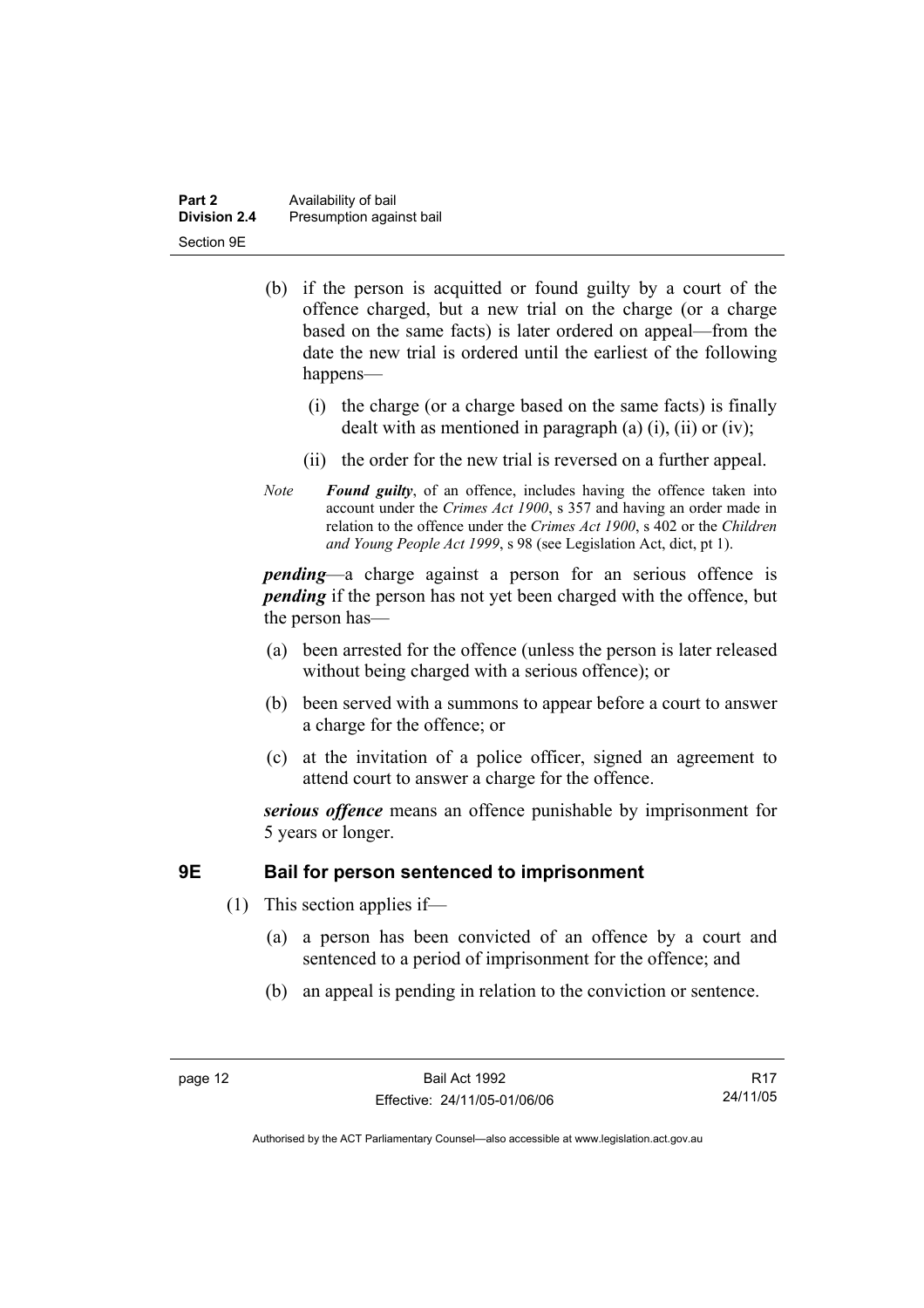- (2) A court must not grant bail to the person unless satisfied that special or exceptional circumstances exist favouring the grant of bail.
- (3) In this section:

*appeal* includes an appeal against a decision on appeal.

## **9F Domestic violence offence—bail by authorised officer**

- (1) This section applies to a person accused of a domestic violence offence.
- (2) An authorised officer must not grant bail to the person unless satisfied that the person poses no danger to a protected person while released on bail.
- (3) However, even if the authorised officer is satisfied under subsection (2), the officer must refuse bail if satisfied that the refusal is justified after considering—
	- (a) for an adult—the matters mentioned in section 22 (Criteria for granting bail to adults); or
	- (b) for a child—the matters mentioned in section 23 (Criteria for granting bail to children).
- (4) Also, the person must not be released on bail under this section unless the person gives an undertaking to appear within 48 hours of being released.
- (5) If the authorised officer grants bail to the person under this section, the officer must, in the record made under section 27 (Recording of certain bail decisions), state why the officer is satisfied that the person poses no danger to any protected person.
- (6) In this section:

*protected person*, in relation to a person accused of a domestic violence offence—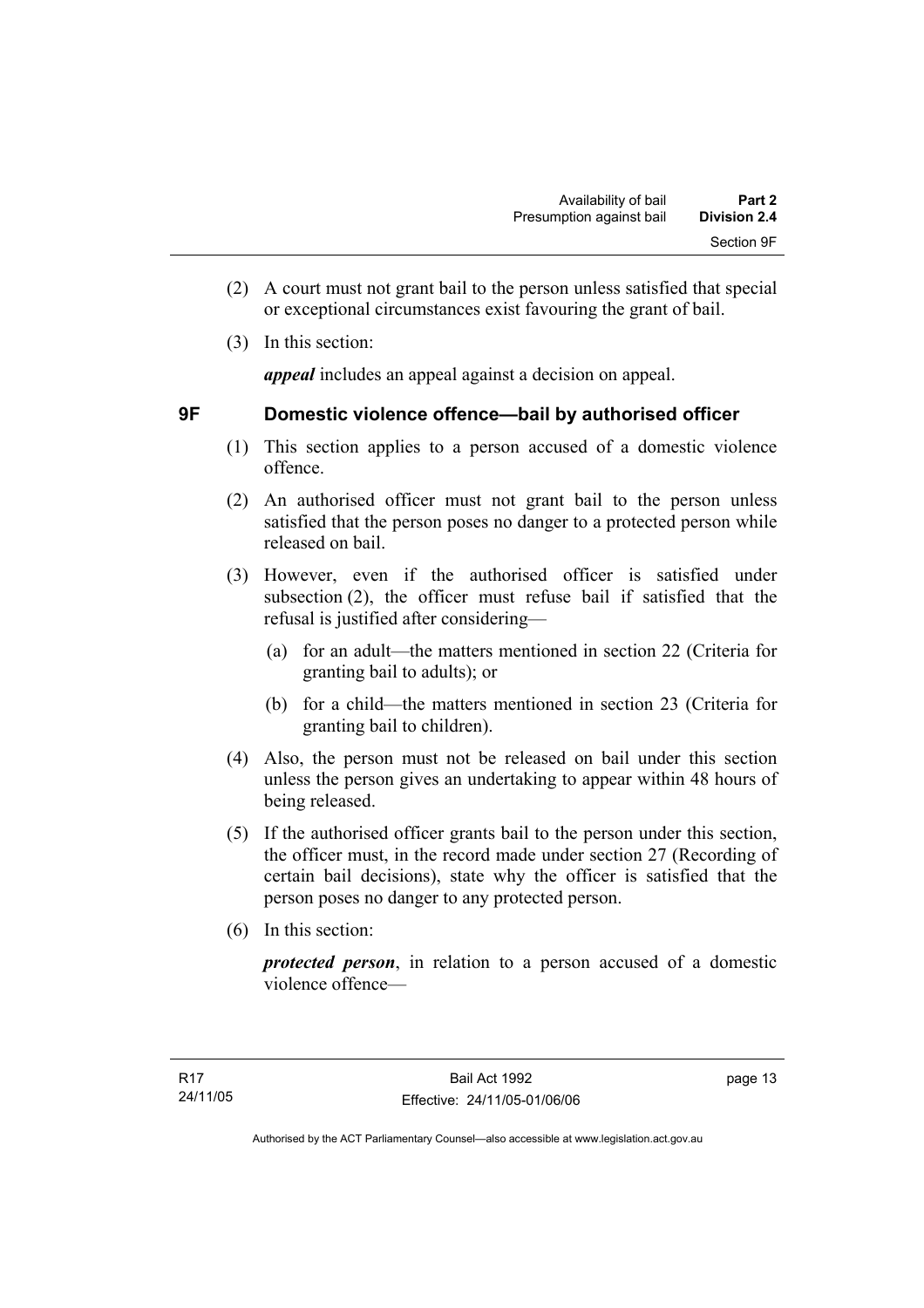- (a) means a person against whom the alleged conduct making up the offence was directed; and
- (b) includes any other relevant person in relation to the accused person.

*relevant person*—see the *Domestic Violence and Protection Orders Act 2001*, dictionary.

- *Note* The *Domestic Violence and Protection Orders Act 2001*, dict defines a *relevant person* in relation to the accused person as any of the following people:
	- a domestic partner of the accused person (*domestic partner* is defined in the Legislation Act, s 169 (1))
	- a relative of the accused person (*relative* is defined in the *Domestic Violence and Protection Orders Act 2001*, s 10A)
	- a child of a domestic partner of the accused person
	- a parent of a child of the accused person.

## **9G Special or exceptional circumstances**

- (1) This section applies if a court or authorised officer is required under this part to be satisfied of the existence of special or exceptional circumstances favouring the grant of bail to a person.
- (2) A circumstance that would be an applicable bail criteria for the person is not a special or exceptional circumstance only because it is an applicable bail criteria.
- (3) Also, the court or authorised officer must consider the applicable bail criteria for the person only after the court or authorised officer is satisfied of the existence of the special or exceptional circumstances.

#### **Examples for s (3)**

1 Damien is before the court charged with having committed an aggravated robbery. He has earlier been charged with having committed aggravated robbery. Section 9D applies and there is a presumption against bail unless there are special or exceptional circumstances. Damien argues that there are special circumstances as he needs to support his child, he may lose his job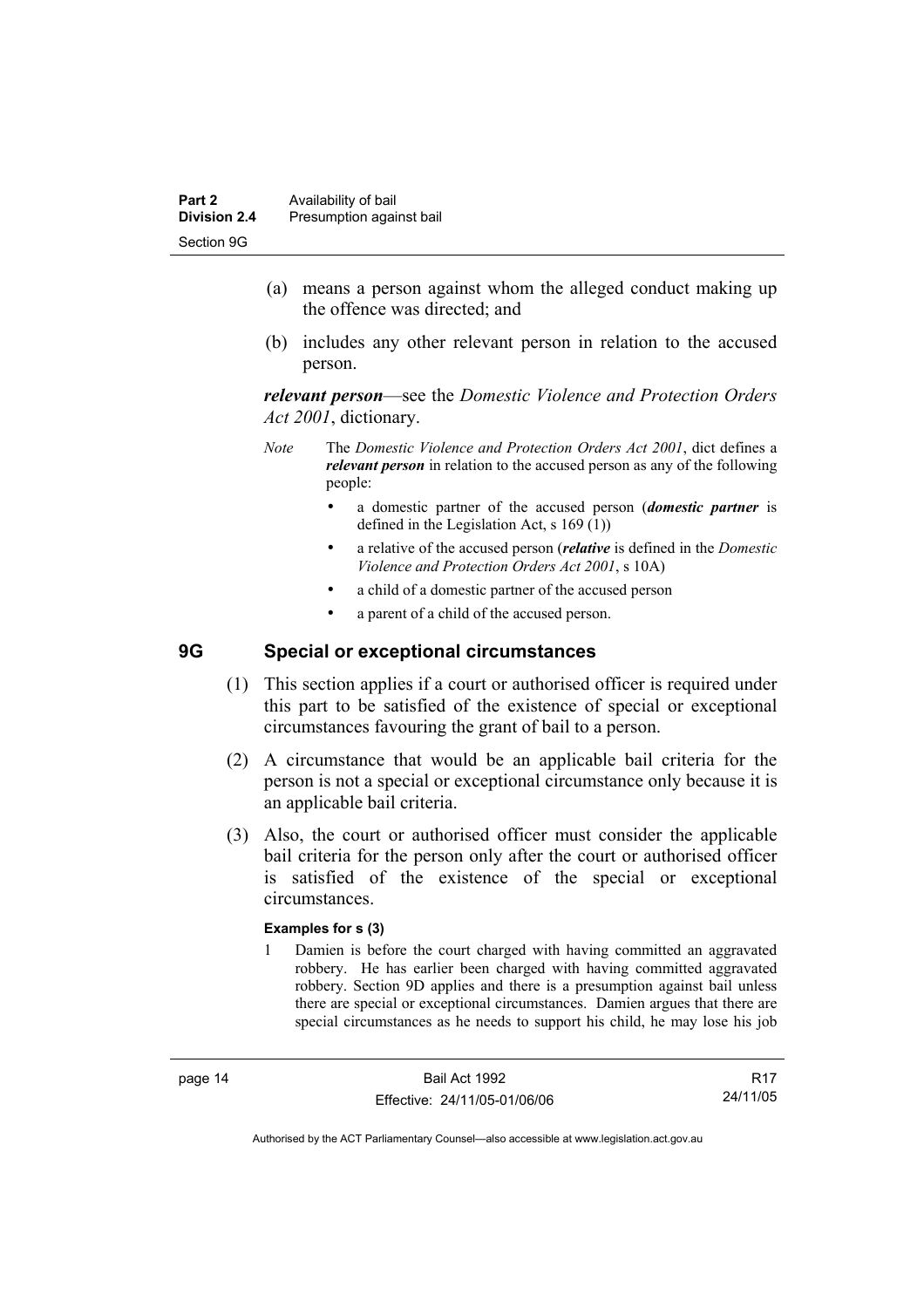and he may lose an opportunity to take up public housing. The court considers that the circumstances are not special or exceptional. Bail is not granted and the criteria in section 22 are not considered.

- 2 Jason is facing similar charges. Jason has had a car accident before his arrest for the second offence. His kidneys are damaged requiring dialysis every 3 days. Jason argues that his need for regular treatment and his reduced mobility mean that he is highly unlikely to abscond. The court considers these circumstances are special or exceptional. The court then considers the criteria in section 22 in deciding whether to grant bail.
- *Note* An example is part of the Act, is not exhaustive and may extend, but does not limit, the meaning of the provision in which it appears (see Legislation Act, s 126 and s 132).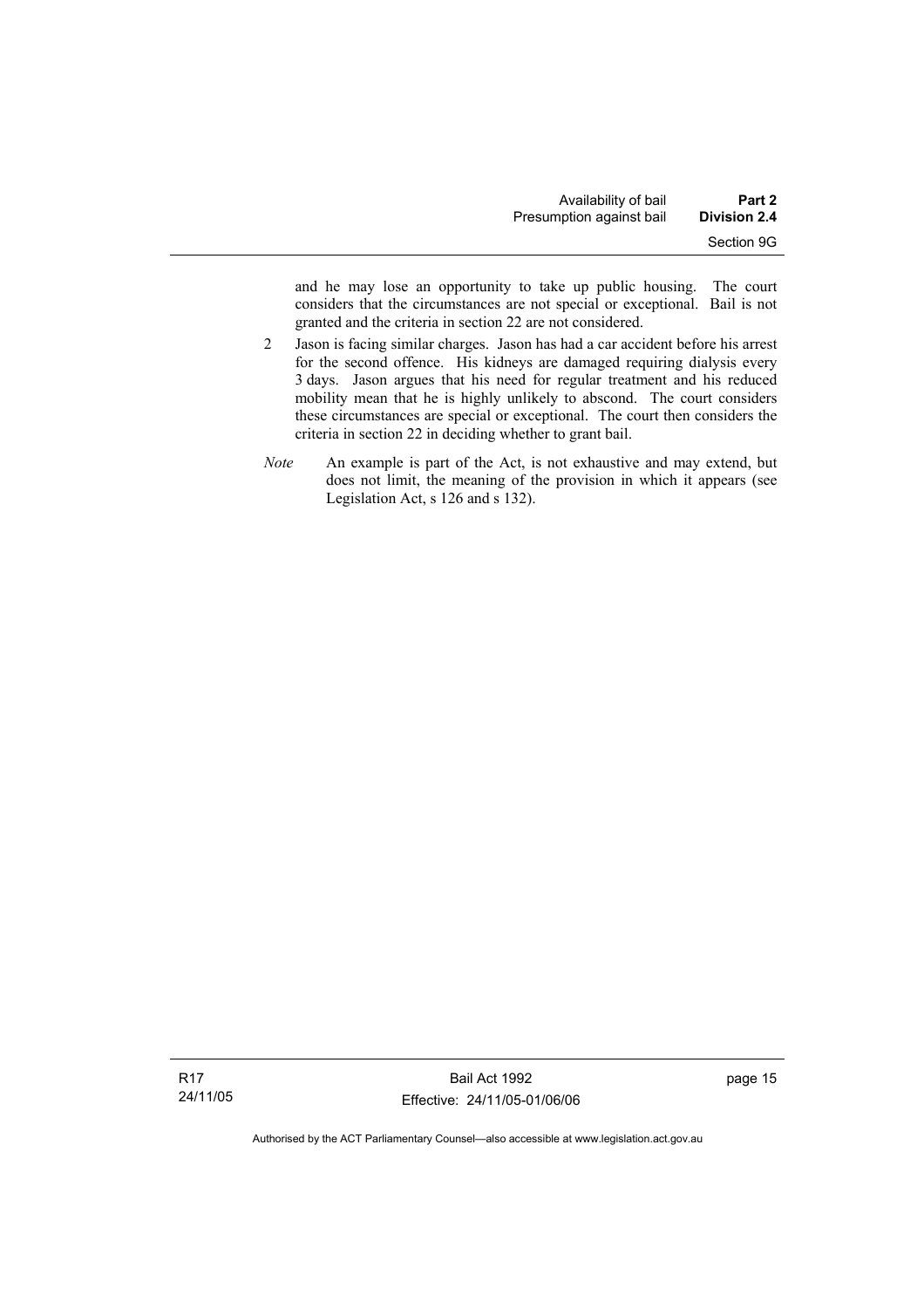#### **Part 3** Dispensing with bail

Section 10

# **Part 3 Dispensing with bail**

### **10 Dispensing with bail**

- (1) A court that may grant bail to an accused person may instead dispense with the requirement for bail.
- (2) In deciding whether to release an accused person from custody without requiring bail, a court may have regard to any information that appears to the court to be relevant and reliable.
- (3) If, during an appearance by an accused person before a court, no specific order or direction is made by the court in relation to bail, the court is taken to have dispensed with the requirement for bail.
- (4) Subsection (2) does not apply if, under section 33 (3), the court is taken to have continued bail.
- (5) A court must not dispense with the requirement for bail for an accused person to whom either of the following sections apply unless satisfied that special or exceptional circumstances exist justifying dispensing with the requirement:
	- (a) section 9D (Bail for serious offence committed while charge for another pending or outstanding);
	- (b) section 9E (Bail for person sentenced to imprisonment).

## **11 Effect of dispensing with bail**

 (1) While the requirement for bail is dispensed with under this Act in relation to a person accused of an offence, the person is entitled to be and to remain at liberty in relation to the offence until the person is required to appear before a court in relation to the offence.

R17 24/11/05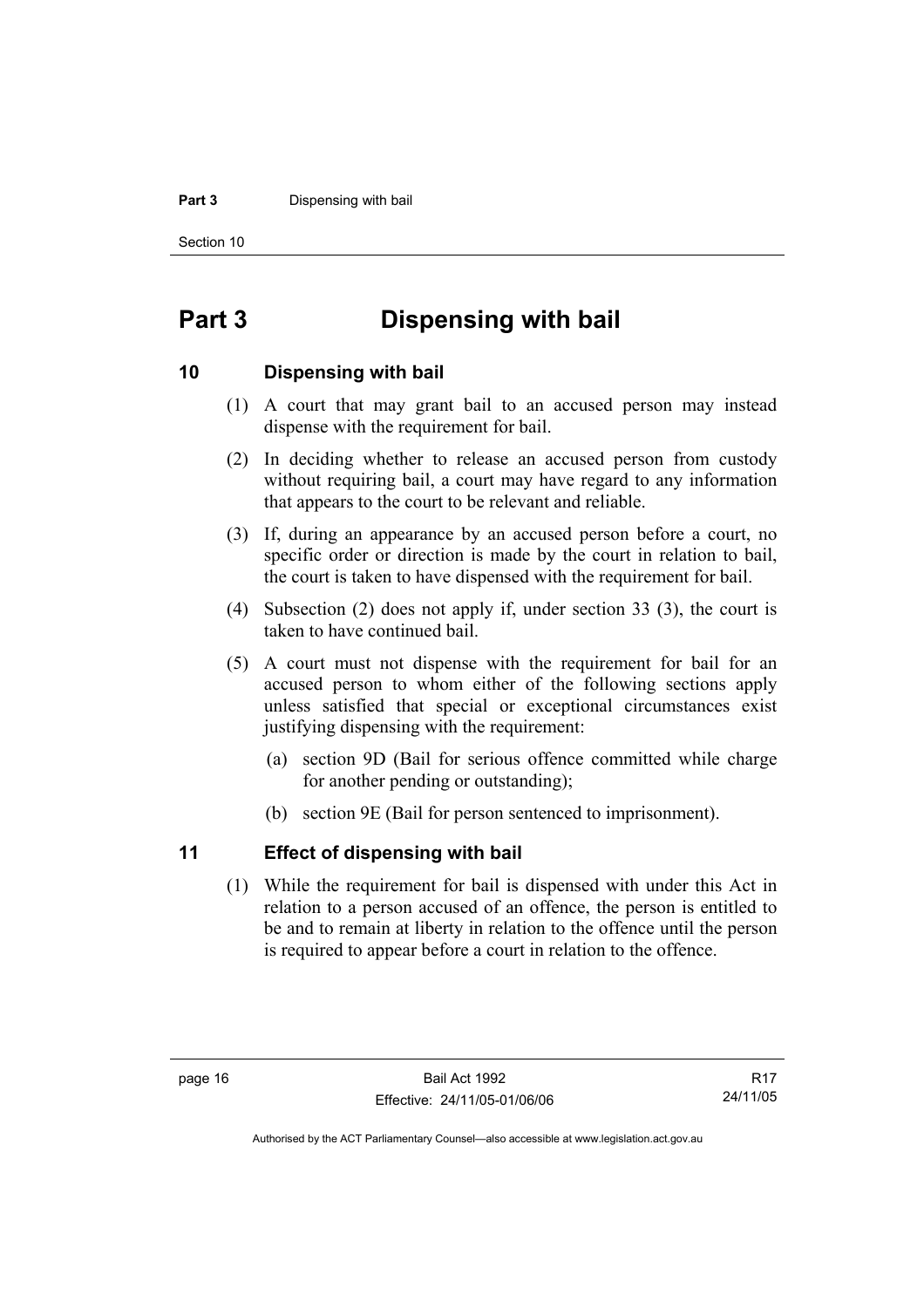(2) Subsection (1) does not apply to an accused person while the person is in custody for another offence or reason in relation to which the person is not entitled to be at liberty, whether under this Act or otherwise.

## **12 Decision to dispense with bail**

For part 6, if a court dispenses with the requirement for bail, the court is taken to have made a decision in relation to bail.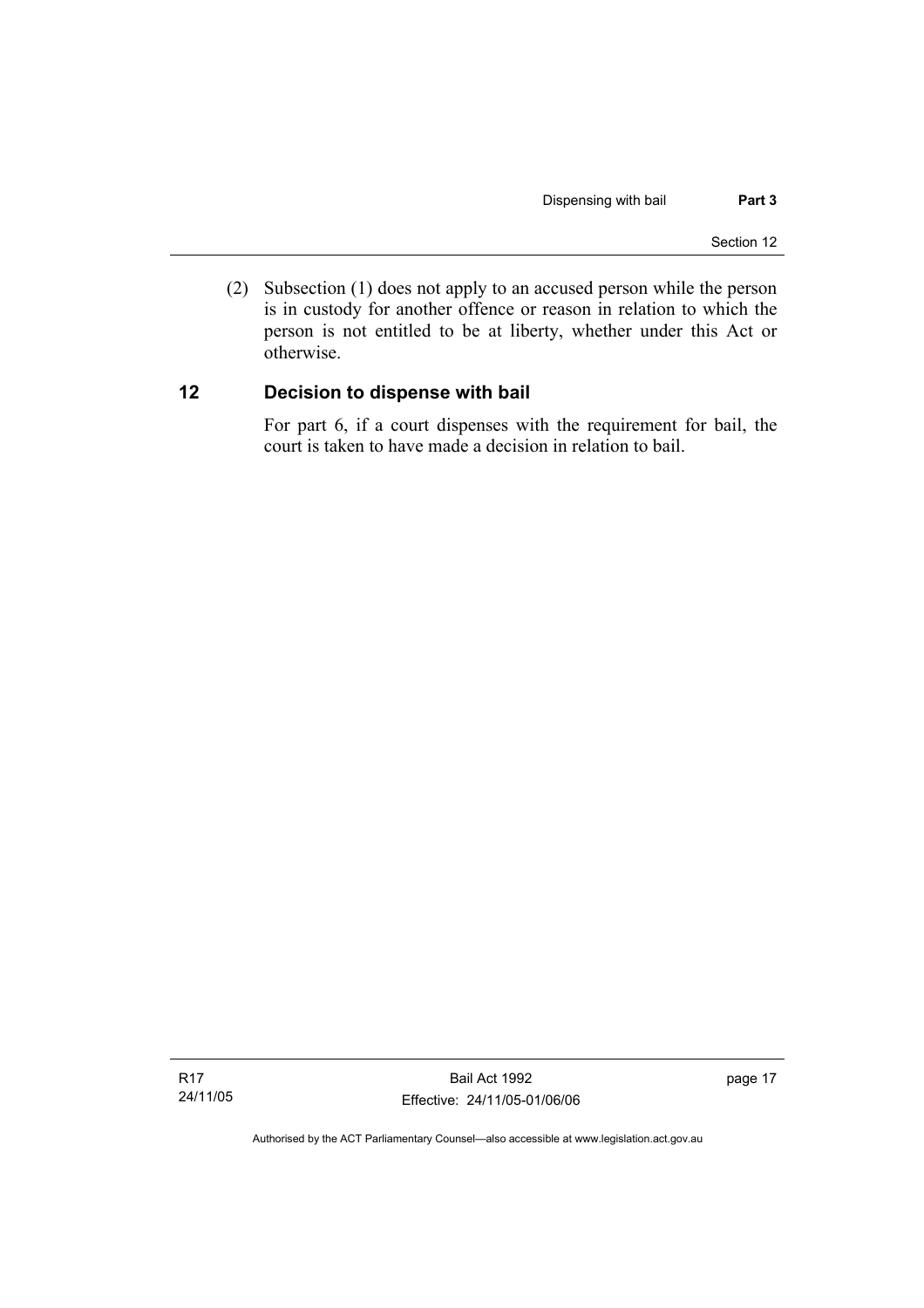#### **Part 4** Grant of bail

Section 13

# **Part 4 Grant of bail**

## **13 Deciding bail after charge laid**

- $(1)$  If—
	- (a) a person who has been taken into custody by a police officer is charged with an offence but is not to be brought before a court forthwith after being so charged; or
	- (b) it is not practicable to bring before a court forthwith a person arrested under a warrant (being a warrant which does not expressly preclude the granting of bail) issued under the *Magistrates Court Act 1930*, section 42 (2) (Issue of warrant and summons) in relation to an offence punishable by a fine or by imprisonment for a period not exceeding 2 years;

the police officer who charges or arrests the person—

- (c) shall inform the person, or cause the person to be informed, that the person may—
	- (i) apply for bail; and
	- (ii) communicate with a lawyer of his or her choice in relation to the making of an application for bail; and
	- (iii) if the person cannot speak or understand the English language—have recourse to the services of a competent interpreter; and
	- (iv) communicate with any other person of his or her choice, being a person who may reasonably be expected to assist him or her in relation to the provision of bail; and

and, if the person asks for facilities to do so, shall provide the person with reasonable facilities to enable the person to

R17 24/11/05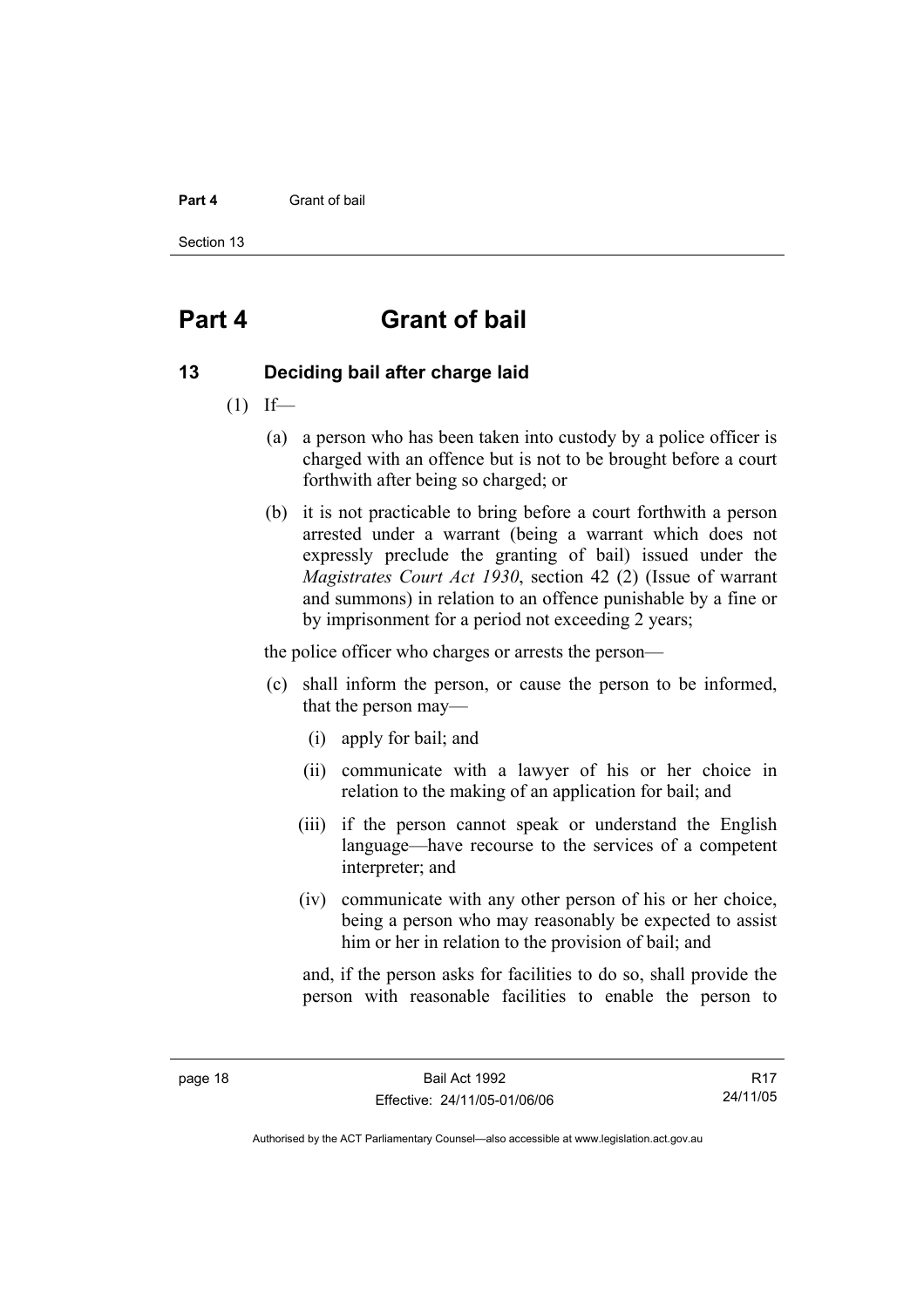communicate with a lawyer, such an interpreter or such other person; and

- (d) shall inform the person, or cause the person to be informed of—
	- (i) the applicable bail criteria; and
	- (ii) the conditions subject to which the person may be released on bail; and
- (e) if the person applies for bail—
	- (i) if the police officer is authorised to grant bail to the person—shall consider whether the person should be granted bail; or
	- (ii) in any other case—shall bring the person before an authorised officer.
- (2) If a person is brought before an authorised officer under subsection  $(1)$  (e)  $(ii)$ , the authorised officer shall consider whether the person should be granted bail.
- (3) If, before subsection (1) has been fully complied with in relation to an accused person, an authorised officer is satisfied that it is appropriate to release the person on bail subject only to the person giving an undertaking to appear, the authorised officer may so release the person.
- (4) A police officer who charges or arrests a person may refrain from complying with subsection  $(1)$   $(c)$   $(ii)$ ,  $(iii)$  or  $(iv)$  if the police officer believes on reasonable grounds that it is necessary to do so to prevent—
	- (a) the escape of an accomplice of the accused person; or
	- (b) the loss, destruction or falsification of evidence relating to the offence.

page 19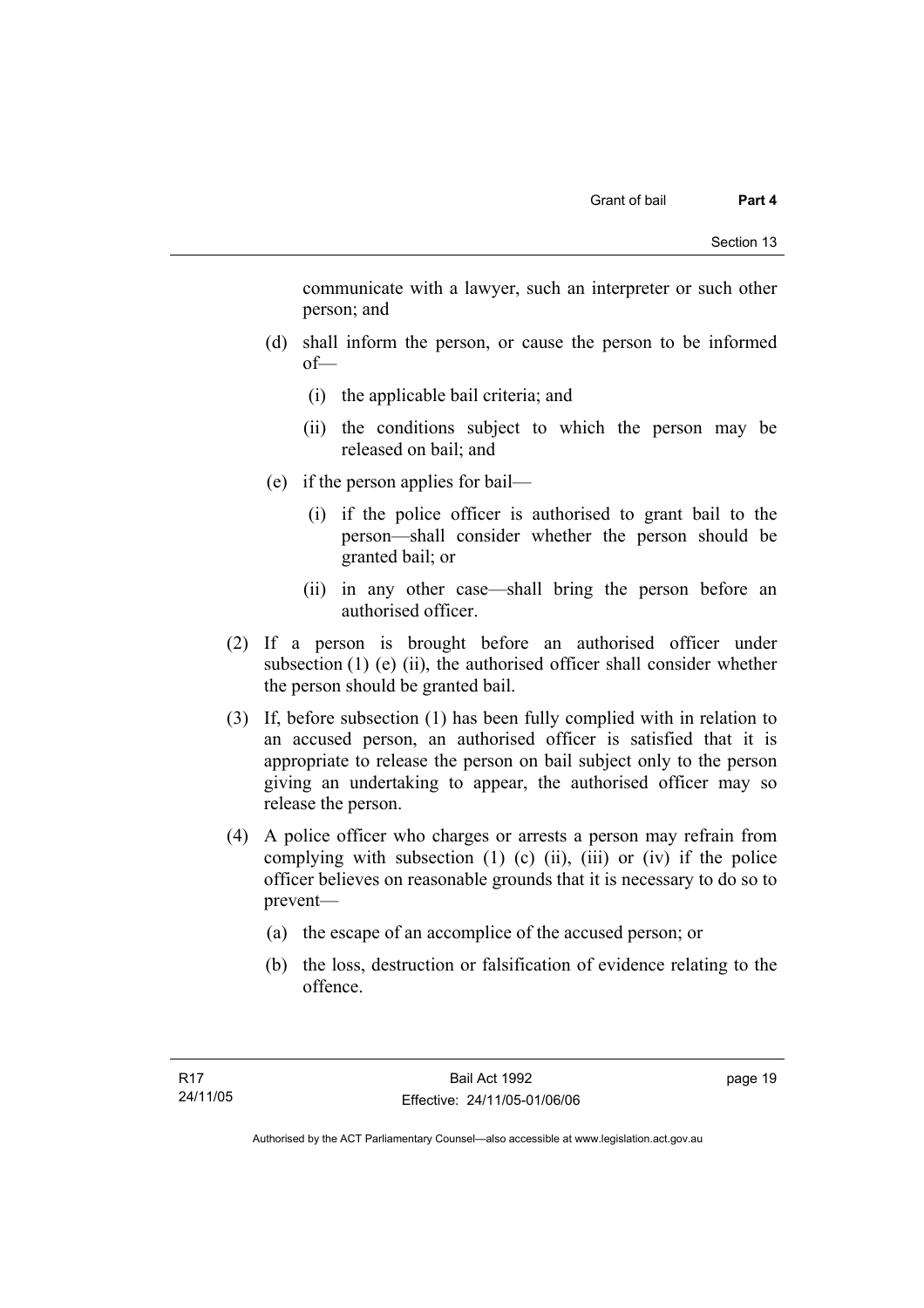#### **Part 4** Grant of bail

Section 14

 (5) If a police officer who charges or arrests a person refrains from complying with subsection  $(1)$   $(c)$   $(ii)$ ,  $(iii)$  or  $(iv)$  for a reason specified in subsection (4), the police officer shall record, or cause to be recorded, his or her reasons for not so complying.

## **14 Grant of bail by authorised officers**

- (1) Subject to subsection (2), an authorised officer may grant bail in accordance with this Act to an accused person who is present at a police station.
- (2) An authorised officer must not grant bail to a person accused of an offence if—
	- (a) a decision about bail in relation to the offence has been made by a court; or
	- (b) the offence is a domestic violence offence of murder.
	- *Note* A reference to an offence against a territory law includes a reference to a related ancillary offence, eg attempt (see Legislation Act, s 189).

## **15 Deciding of questions of bail by authorised officers**

- (1) An authorised officer who is required to consider whether to grant bail to an accused person shall as soon as reasonably practicable—
	- (a) give—
		- (i) the accused person or a lawyer representing the accused person; and
		- (ii) any police officer involved in the investigation of the offence with which the accused person is charged;

an opportunity to make submissions to the authorised officer about the conditions to which any grant of bail to the accused person should be made subject; and

 (b) having regard to those submissions, to the applicable bail criteria and to any other available information that the

R17 24/11/05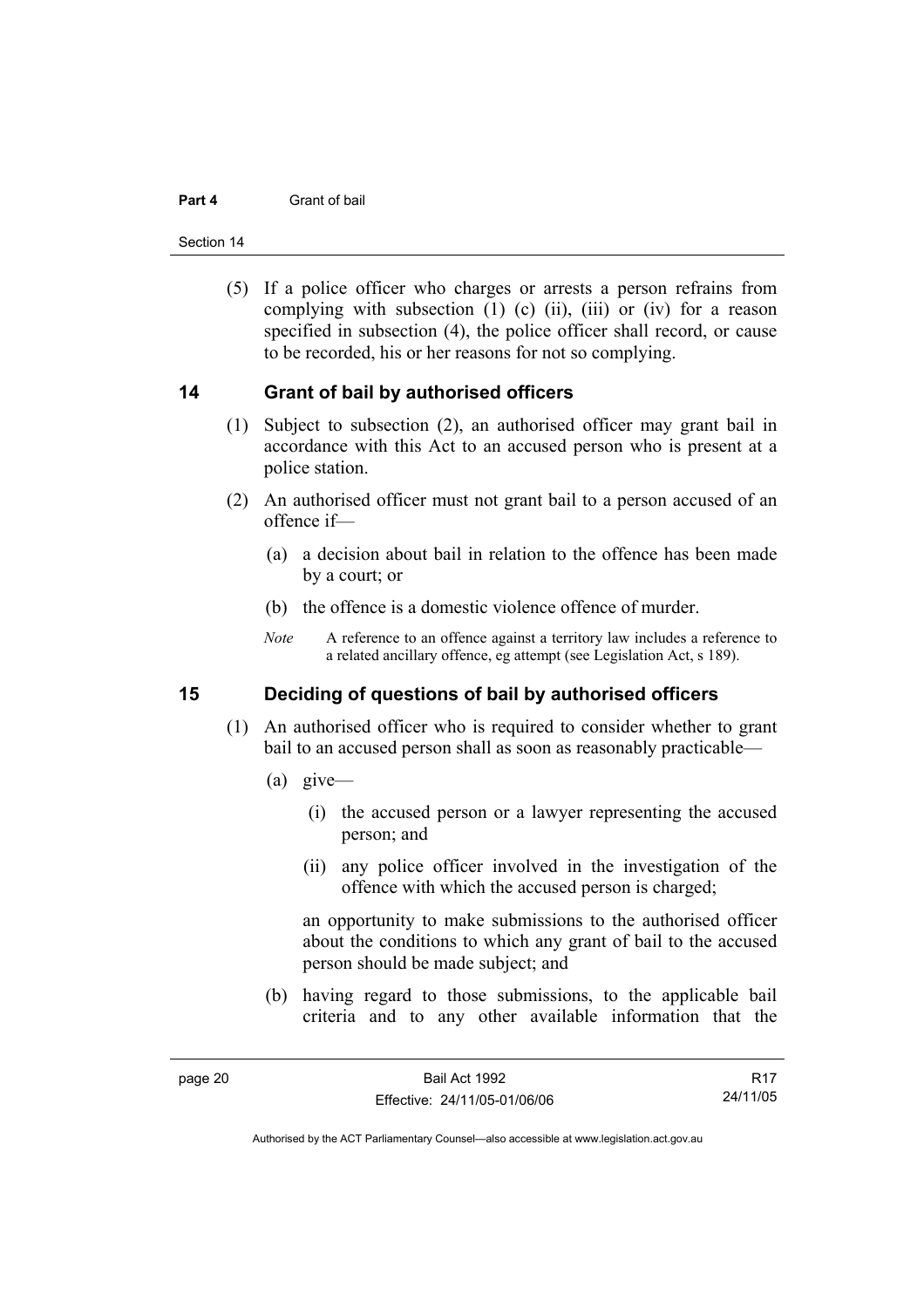authorised officer considers relevant and reliable, decide whether the person should be granted bail.

- (2) If the authorised officer is satisfied, having regard to the applicable bail criteria, that—
	- (a) it is appropriate to release the person on the person giving an undertaking to appear; and
	- (b) it is not necessary to impose a bail condition;

the authorised officer shall release the person on the person giving that undertaking.

- (3) If the authorised officer is satisfied, having regard to the applicable bail criteria, that it is not appropriate to grant bail to the accused person without imposing a condition, the authorised officer shall, having regard to—
	- (a) the conditions that may be imposed in granting bail to a person; and
	- (b) the extent to which the imposition of 1 or more bail conditions would be appropriate having regard to the matters mentioned in whichever of section 9F (2), section 22 or section 23 applies to the making of a decision regarding the granting of bail to the accused person;

decide whether to grant bail to the accused person.

## **16 Notification of decision of authorised officer**

- (1) If an authorised officer decides—
	- (a) to refuse to grant bail to an accused person; or
	- (b) to grant bail to an accused person subject to 1 or more bail conditions;

the authorised officer shall inform the accused person—

(c) of his or her decision; and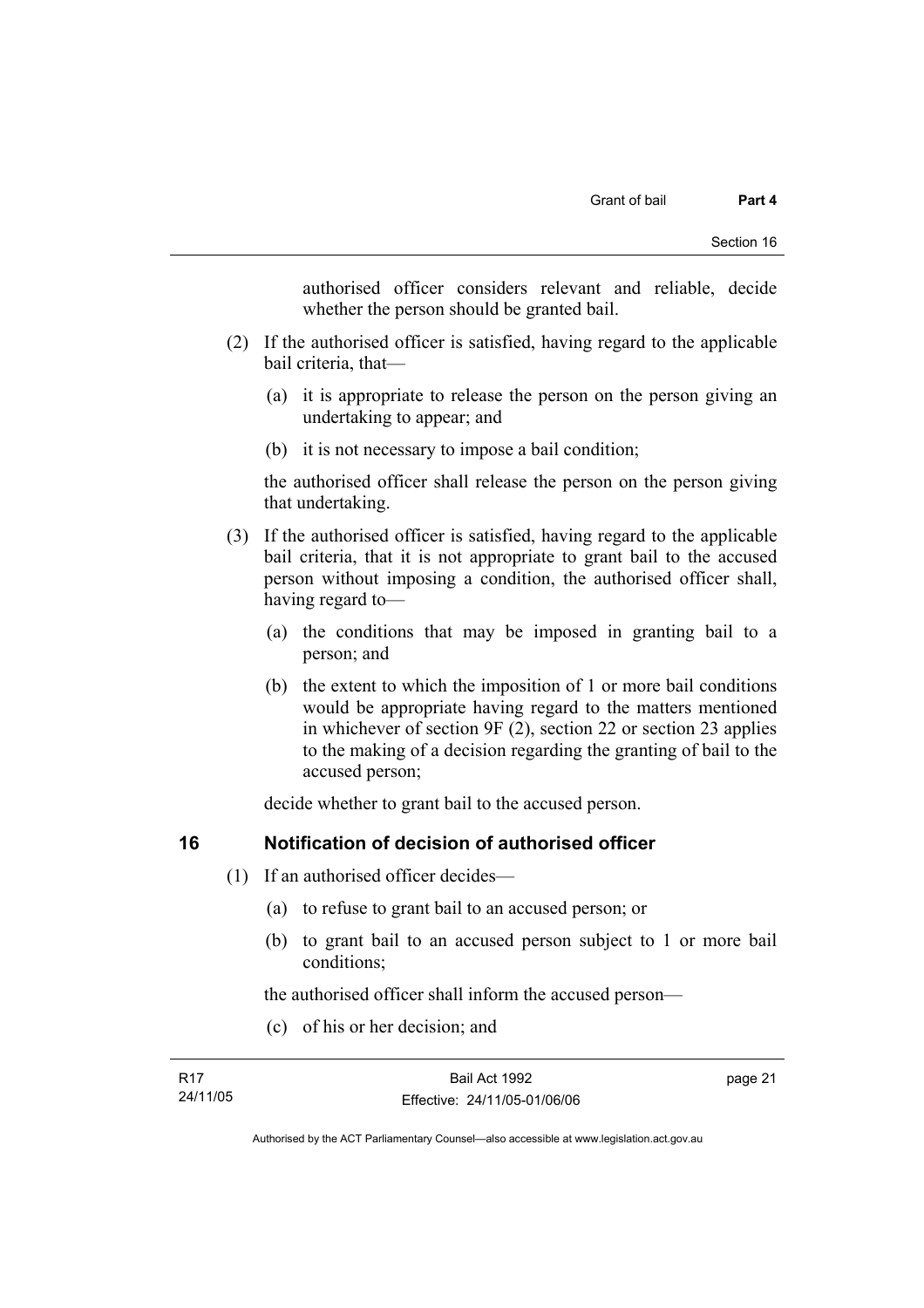#### **Part 4** Grant of bail

- (d) the right of the accused person to request a review of the decision under section 38; and
- (e) if bail is refused—that the person is entitled to communicate with a lawyer; and
- (f) if the person would be granted bail subject to 1 or more bail conditions and that bail condition, or those bail conditions, are such that the person is unable or unwilling to comply, or to arrange for compliance, with them—that the person is entitled to communicate with a lawyer.
- (2) An authorised officer shall, on being requested to do so by an accused person in relation to whom the authorised officer has made a decision of the kind referred to in subsection (1) (a) or (b), provide the person with reasonable facilities to communicate with a lawyer.
- (3) An authorised officer who refuses to grant bail to an accused person may refrain from complying with subsection (1) (e) or (f) and subsection (2) if the authorised officer believes on reasonable grounds that it is necessary to do so to prevent—
	- (a) the escape of an accomplice of the accused person; or
	- (b) the loss, destruction or falsification of evidence relating to the offence.
- (4) If an authorised officer refrains from complying with subsection (1) (e) or (f) and subsection (2) for a reason mentioned in subsection (3), the authorised officer shall record, or cause to be recorded, his or her reasons for not complying.
- (5) If an authorised officer decides to grant bail to an accused person in relation to a domestic violence offence, the officer must take reasonable steps to tell each protected person, as soon as practicable, about the decision and, if the accused person is granted bail subject to a bail condition, about the condition.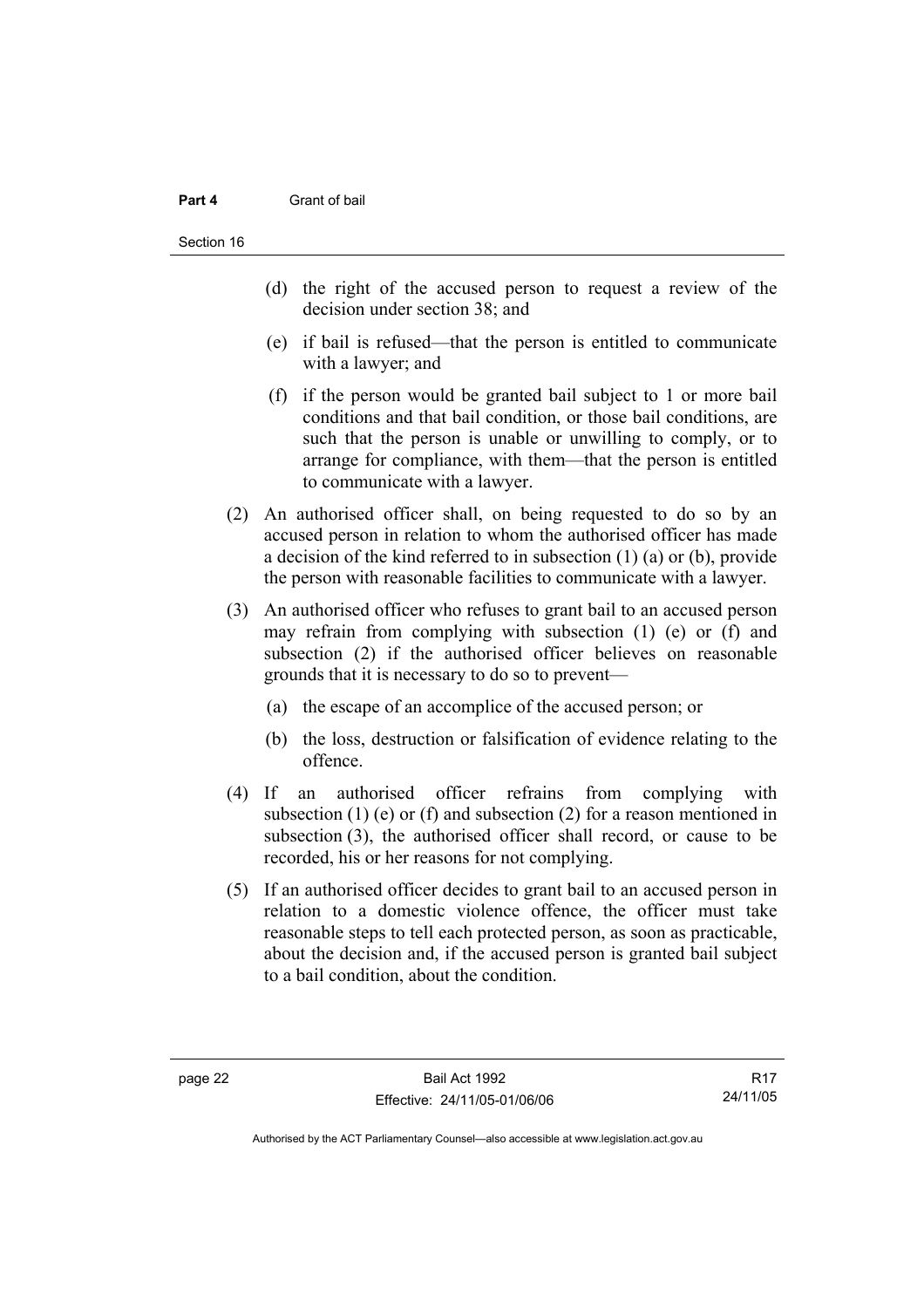- (6) If an authorised officer decides not to grant bail to an accused person in relation to a domestic violence offence, the officer must tell each protected person about the decision.
- (7) In this section:

*protected person*, in relation to a domestic violence offence, means—

- (a) if the conduct making up the offence was directed at a child—a person with parental responsibility for the child; or
- (b) if the conduct making up the offence was directed at someone else—the person at whom the conduct was directed.

## **17 Charged people in custody to be brought before court**

An accused person who—

- (a) has been taken into custody and charged with an offence; and
- (b) is refused bail by an authorised officer or is not released on bail granted by an authorised officer;

shall be brought before a court as soon as practicable after the person has been taken into custody and, in any case, within 48 hours after having been taken into custody.

## **18 Facilities to be provided to accused people**

- (1) If an accused person in police custody is to be brought, for the first time in relation to the offence, before a court more than 4 hours after the person came into custody—
	- (a) the police officer for the time being in charge of the police station where the person is in custody; or
	- (b) if the person is not in custody at a police station—the police officer who has custody of the person;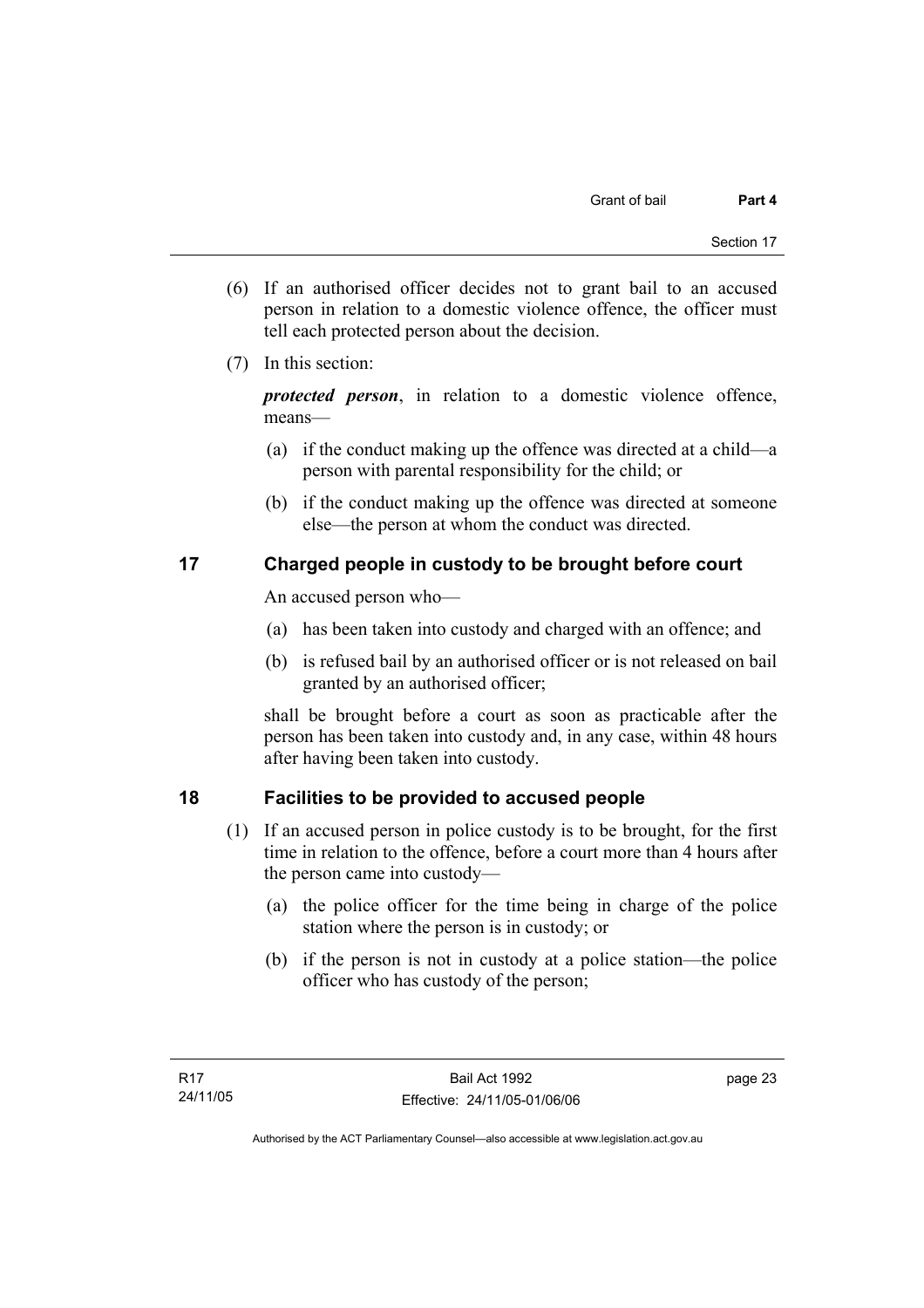#### **Part 4** Grant of bail

#### Section 19

shall, if it is reasonably practicable to do so, cause the person to be provided with, and allowed to use—

- (c) facilities to enable the accused person to wash, shower or bathe and (if appropriate) to shave; and
- (d) facilities to enable the accused person to change his or her clothing.
- (2) Nothing in subsection (1) requires a police officer, the Territory or the Commonwealth to provide clothing for the accused person unless the clothing is brought to the police station or other place where the accused person is in custody by a member of the accused person's family or some other person.

## **19 General provisions relating to court bail**

- (1) Subject to section 20, a court may—
	- (a) grant bail to an accused person who is being held in custody in relation to the offence with which the person has been charged; or
	- (b) enlarge, vary or revoke bail granted to an accused person.
- (2) There is no limit to the number of applications in relation to bail that may be made to a court by a person accused of an offence.
- (3) All applications to a court in relation to bail shall be dealt with as soon as is reasonably practicable.
- (4) Notwithstanding the provisions of subsections (2) and (3), a court may refuse to entertain an application in relation to bail if it is satisfied that the application is frivolous or vexatious.
- (5) If a court has made a decision in relation to an application for bail by an accused person, a court may only consider a further application for bail by the accused person if—

R17 24/11/05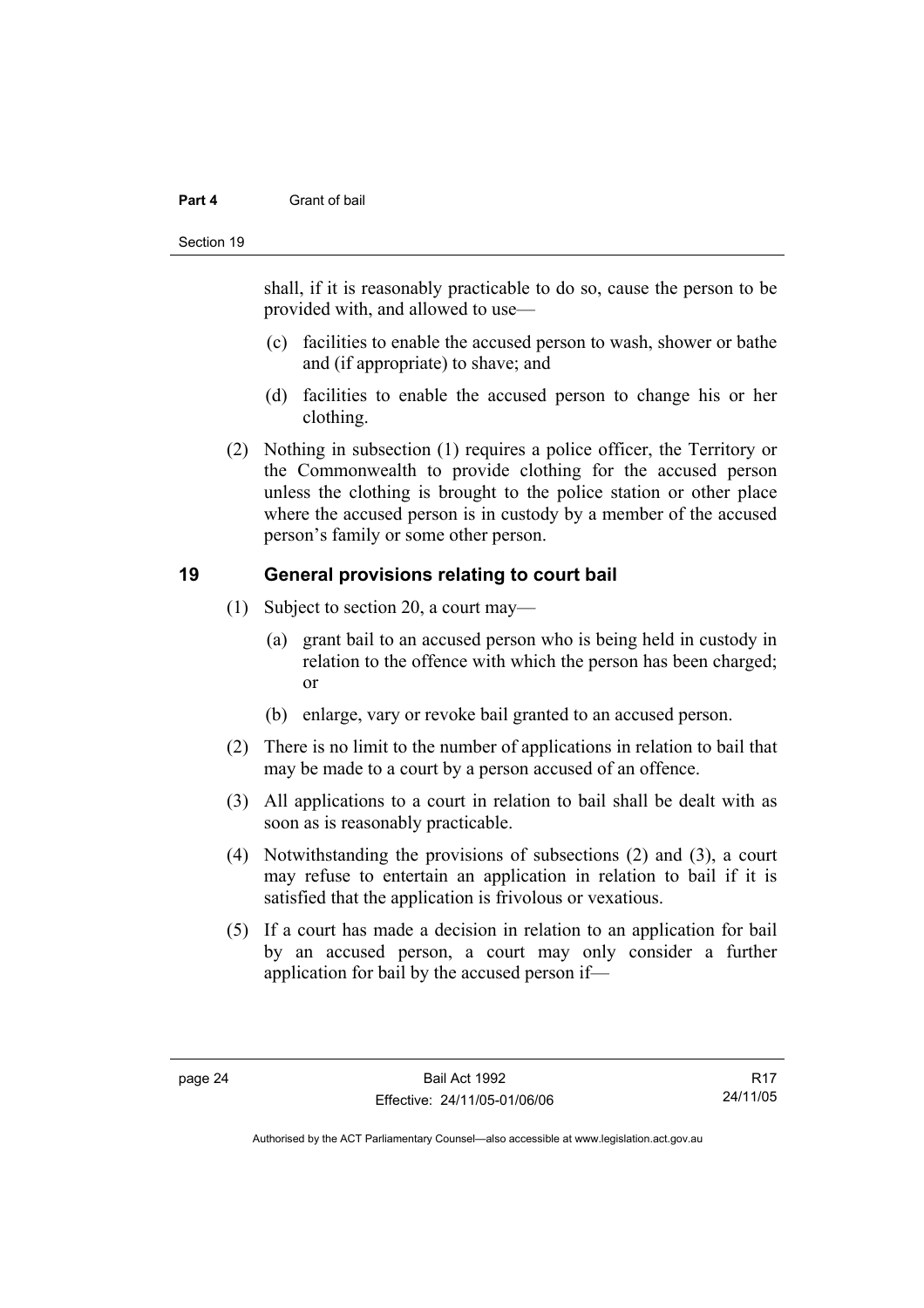- (a) the accused person was not represented by a lawyer at the hearing of his or her first application to a court for bail in relation to the offence with which the person is charged; or
- (b) the accused person can show—
	- (i) that since the most recent application to a court for bail there has been a significant change in circumstances relevant to the granting of bail; or
	- (ii) that there is fresh evidence or information of material significance to the granting of bail to the person that was unavailable on the most recent application to a court for bail.
- (6) In deciding whether to grant bail to an accused person, a court may have regard to any information it considers relevant and reliable.

## **20 Limitations on power of magistrate**

- (1) A magistrate must not grant bail to a person under section 19 in relation to an offence if the person has appeared before the Supreme Court—
	- (a) after the person's committal for trial or sentence for the offence; or
	- (b) on appeal against a conviction, order or sentence imposed on the person for the offence.
- (2) A magistrate must not enlarge, vary or revoke bail granted to an accused person following the person's committal for trial.

## **21 Bail in relation to several offences**

If an accused person has been charged with 2 or more offences for which bail may be granted and is being held in custody in relation to those offences—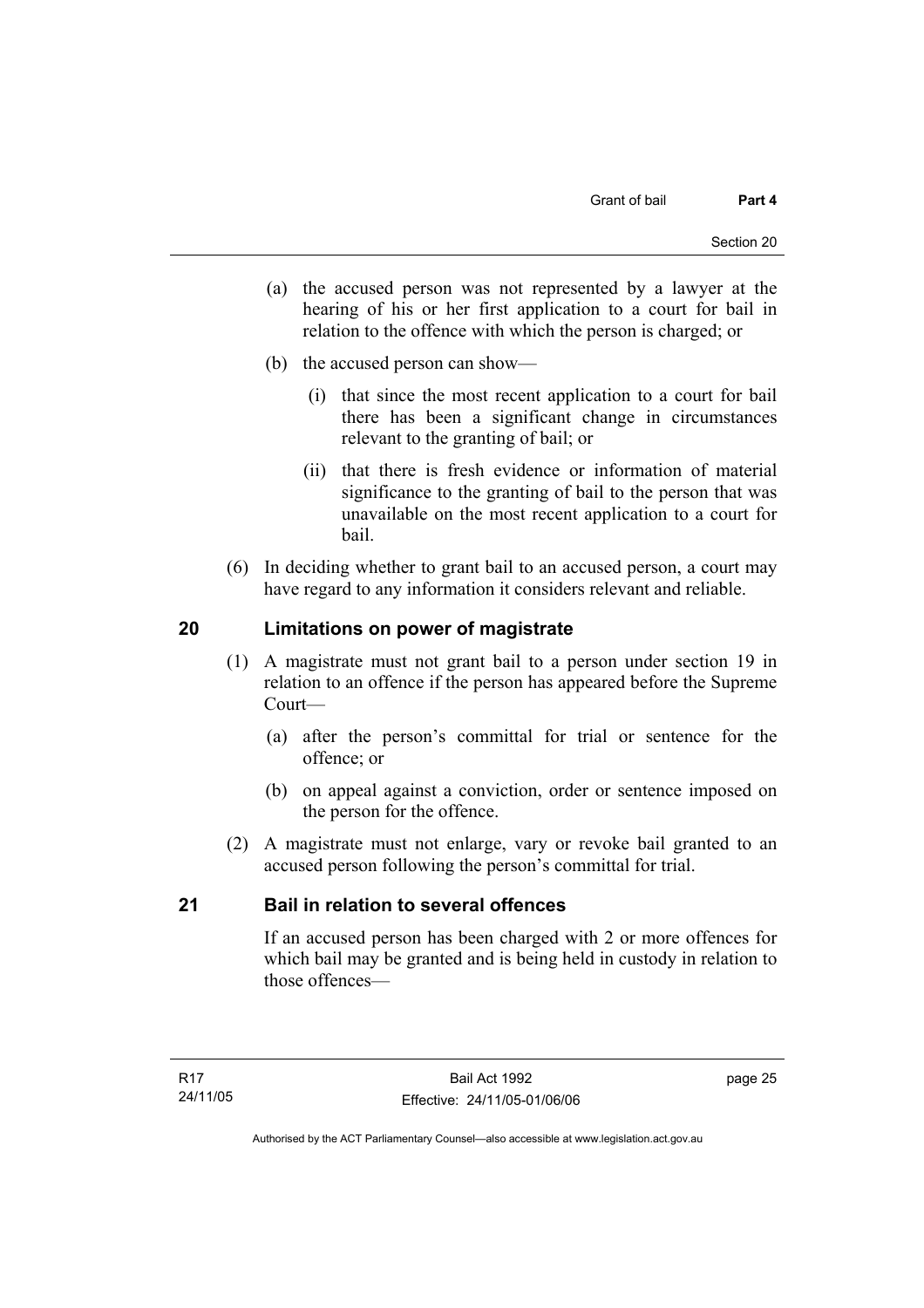#### **Part 4** Grant of bail

#### Section 22

- (a) a court or an authorised officer shall, in considering whether to grant bail to the accused person, have regard to all the offences with which the person stands charged; and
- (b) if the court or authorised officer decides that the accused person should be granted bail—
	- (i) the accused person shall be granted bail in relation to all the offences with which the person has been charged for which bail may be granted; and
	- (ii) the accused person need give only 1 undertaking to appear in relation to all the offences with which the person has been charged for which bail may be granted; and
	- (iii) if the accused person is granted bail subject to conditions—the conditions shall apply in relation to each offence with which the accused person is charged for which bail may be granted.

## **22 Criteria for granting bail to adults**

- (1) In making a decision about the grant of bail to an adult in relation to an offence, a court or authorised officer must consider—
	- (a) the likelihood of the person appearing in court in relation to the offence; and
	- (b) the likelihood of the person, while released on bail—
		- (i) committing an offence; or
		- (ii) harassing or endangering the safety or welfare of anyone; or
		- (iii) interfering with evidence, intimidating a witness, or otherwise obstructing the course of justice, in relation to the person or anyone else; and

R17 24/11/05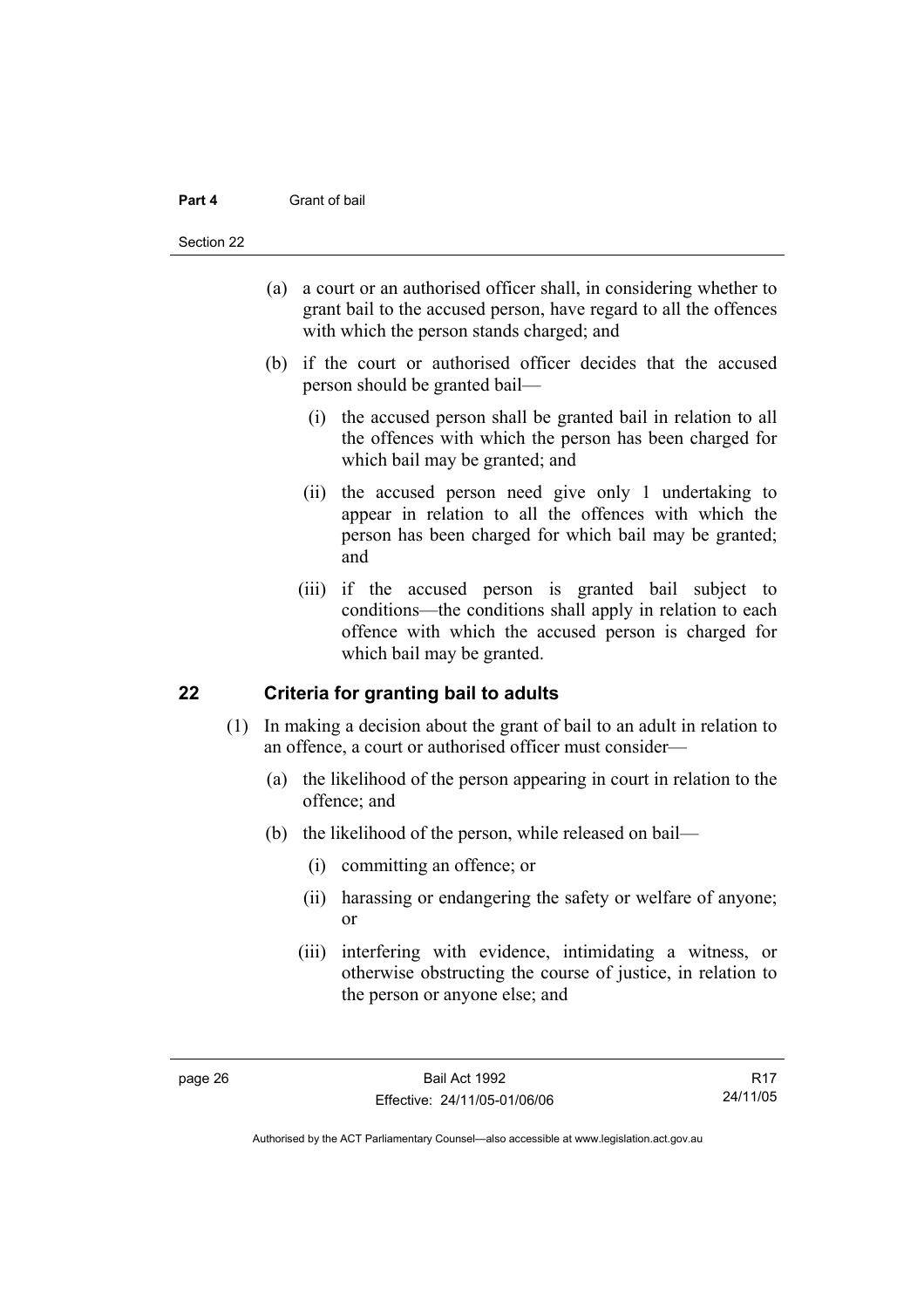(c) the interests of the person.

#### **Examples for par (c)**

- 1 the need of the person for physical protection
- 2 the period that the person may be held in custody if bail is refused and the conditions under which the person would be held
- *Note* An example is part of the Act, is not exhaustive and may extend, but does not limit, the meaning of the provision in which it appears (see Legislation Act, s 126 and s 132).
- (2) Also, if the person is convicted of an indictable offence, or the elements of an indictable offence are proven in relation to the person, but the person has not been sentenced, a court must consider the likelihood of the person being given a sentence of imprisonment.
- (3) In considering the matters mentioned in subsection (1) or (2), the court or authorised officer may have regard to any relevant matter, including—
	- (a) the nature and seriousness of the offence; or
	- (b) the person's character, background and community ties; or
	- (c) the likely effect of a refusal of bail on the person's family or dependants; or
	- (d) any previous grants of bail to the person; or
	- (e) the strength of the evidence against the person.

#### **Example**

In considering under subsection (1) the likelihood of the person appearing in court in relation to the offence, the court or authorised officer may have regard to whether the person failed to comply with a bail condition previously.

 (4) The reference in subsection (1) (b) (i) to an *offence* includes a reference to an offence against a law of the Commonwealth, a State or another Territory (including an external territory).

page 27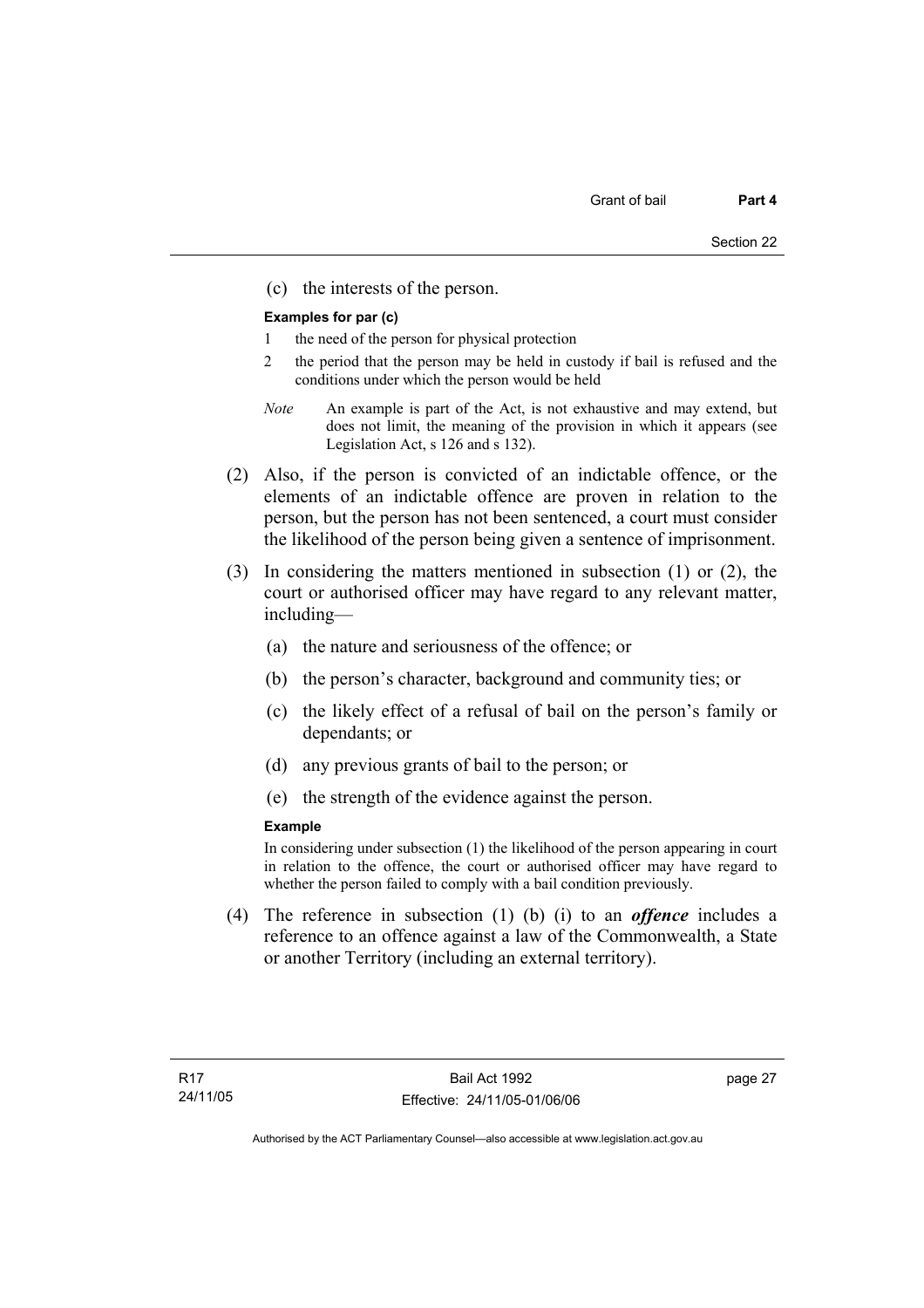#### **Part 4** Grant of bail

Section 23

## **23 Criteria for granting bail to children**

- (1) In making a decision about the grant of bail to a child in relation to an offence, a court or authorised officer must consider—
	- (a) the matters mentioned in section 22 (1) (a) and (b), (2) and (3); and
	- (b) the principles in the *Children and Young People Act 1999*, section 68; and
	- (c) if the decision is being made by a court and a report has been given to the court under the *Children and Young People Act 1999*, section 73 (Powers of court in relation to reports) in relation to the child—the report.
- (2) In addition, the court or authorised officer must consider, as a primary consideration, the best interests of the child.

## **23A Victim's concern about need for protection**

- (1) If a court is making a decision about the grant of bail to an accused person—
	- (a) the prosecutor must tell the court about any concern of which the prosecutor is aware expressed by a victim about the need for protection from violence or harassment by the accused person; and
	- (b) the court must receive any submission in relation to the concern and consider it in the context of the matter mentioned in section 22 (1) (b).
- (2) If an authorised officer who is making a decision about the grant of bail to an accused person is aware that a victim has expressed concern about the need for protection from violence or harassment by the accused person, the authorised officer must consider that concern in the context of the matters mentioned in section 9F (Domestic violence offence—bail by authorised officer) and section 22 (1) (b).

R17 24/11/05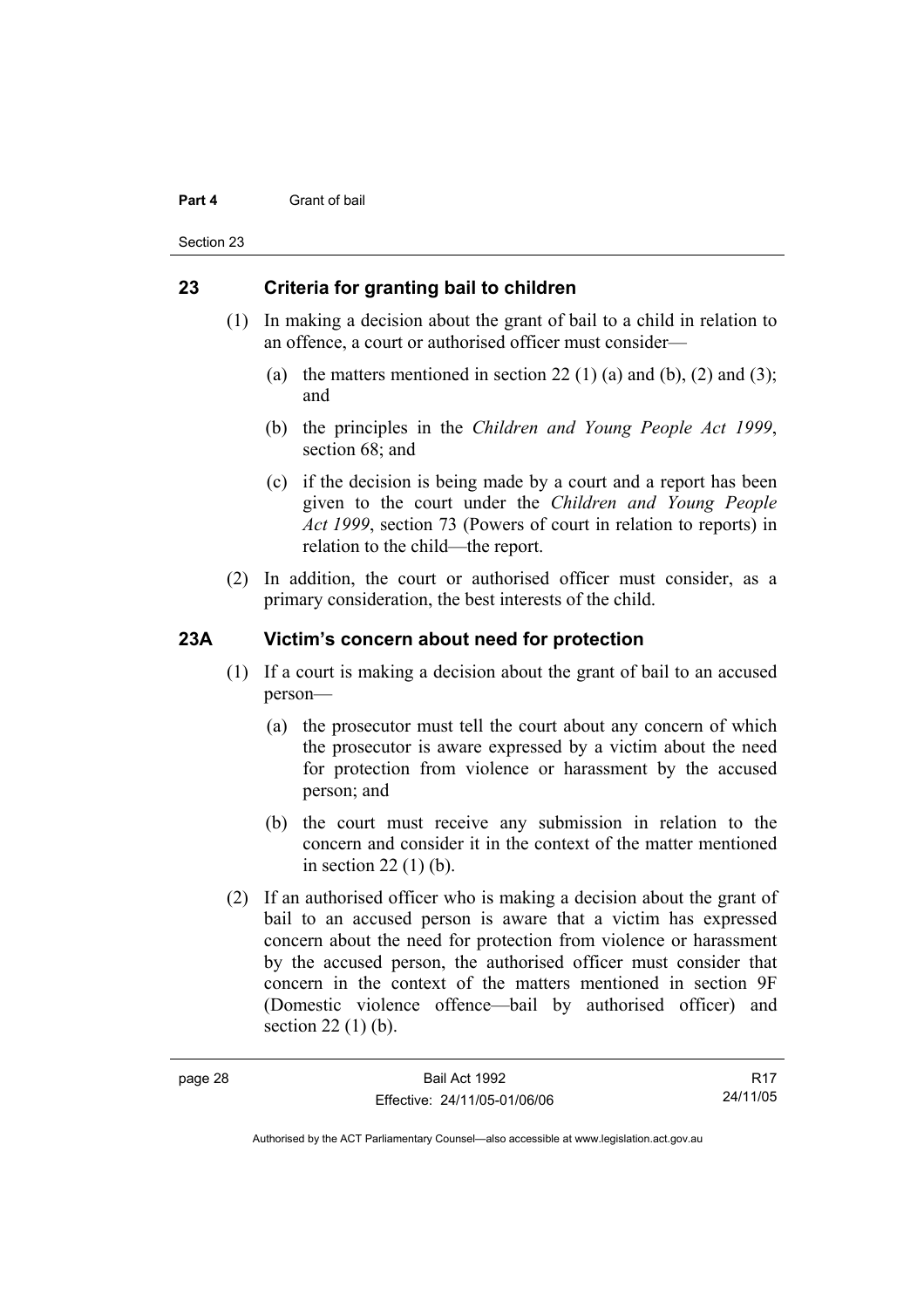# **Part 5 Bail conditions and undertakings to appear**

## **24 Conditions of bail**

A court or an authorised officer may grant bail without imposing conditions or subject to bail conditions imposed—

- (a) for a court—by order; or
- (b) for an authorised officer—in writing.

## **25 Conditions on which bail may be granted to adults**

- (1) The following conditions may be imposed on a grant of bail to an adult:
	- (a) conditions about the person's conduct while released on bail;
	- (b) a condition that the person, an acceptable person or each of a number of acceptable people—
		- (i) pays to the Territory a stated amount if the person fails to appear in court in accordance with his or her undertaking; or
		- (ii) gives acceptable security for the payment to the Territory of a stated amount if the person fails to appear in court in accordance with his or her undertaking;
		- *Note* For acceptable people and acceptable security, see s 32.
	- (c) a condition that the person, an acceptable person or each of a number of acceptable people—
		- (i) deposits a stated amount with a court or authorised officer; and

page 29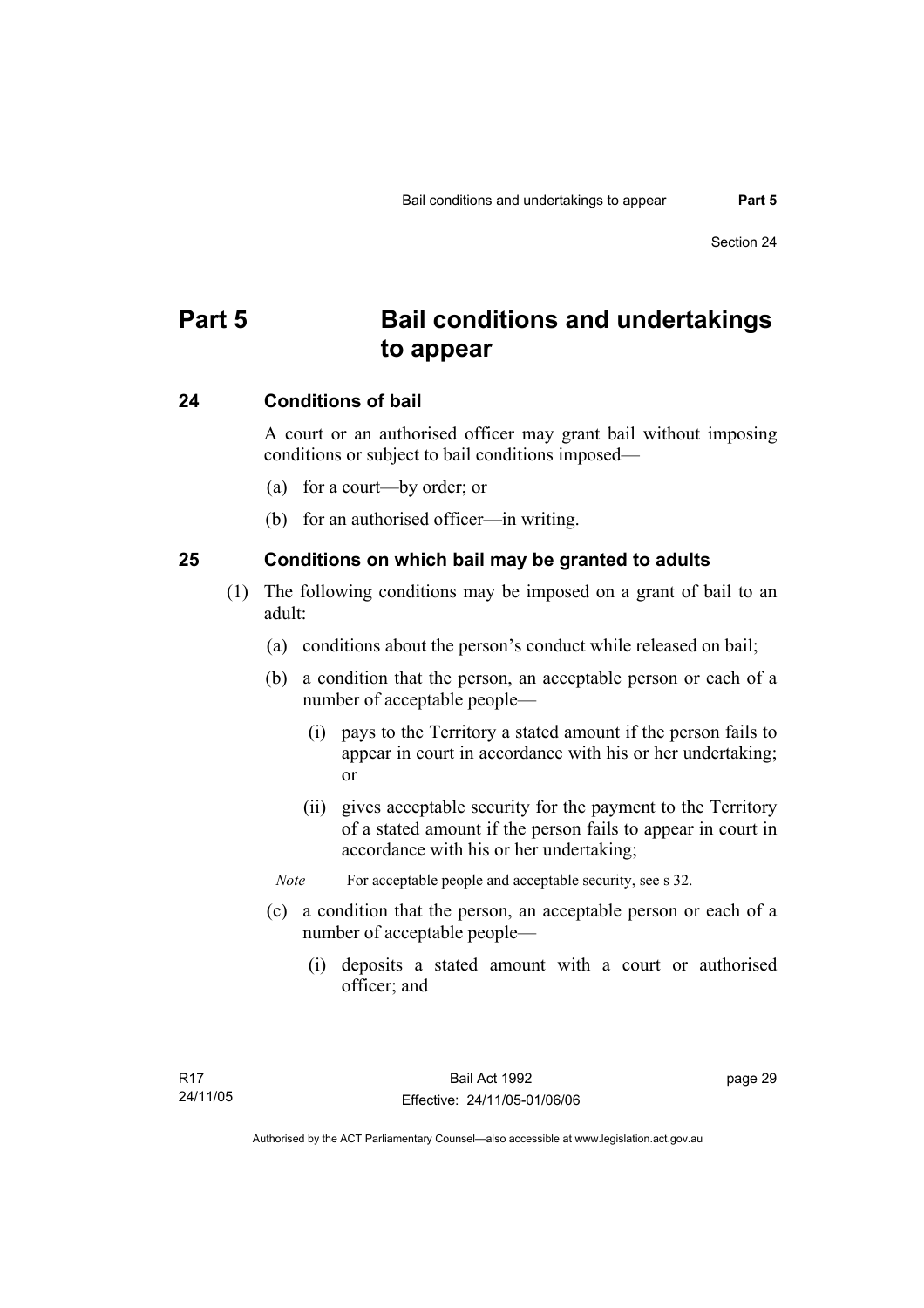- (ii) forfeits the amount if the person fails to appear in court in accordance with his or her undertaking.
- (2) With the consent of a person who makes a deposit or gives security under subsection  $(1)$  (b)  $(ii)$  or  $(c)$ , it may be a condition of bail that the deposit or security continues to apply if bail is continued.
- (3) It must not be a condition of bail that a person gives consent under subsection (2).
- (4) Without limiting subsection (1) (a), the requirements that an accused person may be required to observe relating to his or her conduct while released on bail include—
	- (a) a requirement that the accused person report periodically, or at specified times, at a stated place; and
	- (b) a requirement that the accused person reside at a stated place; and
	- (c) a requirement that the person undergo psychiatric treatment or other medical treatment; and
	- (d) a requirement that the accused person participate in a program of personal development, training or rehabilitation; and
	- (e) a requirement that the person—
		- (i) accept supervision by the director of corrective services; and
		- (ii) comply with any reasonable direction of the director; and

#### **Examples of directions**

- 1 a direction to attend a program
- 2 a direction to comply with a mental health assessment or treatment order made by the mental health tribunal
- 3 a direction to attend drug or alcohol counselling
- *Note* An example is part of the Act, is not exhaustive and may extend, but does not limit, the meaning of the provision in which it appears (see Legislation Act, s 126 and s 132).

R17 24/11/05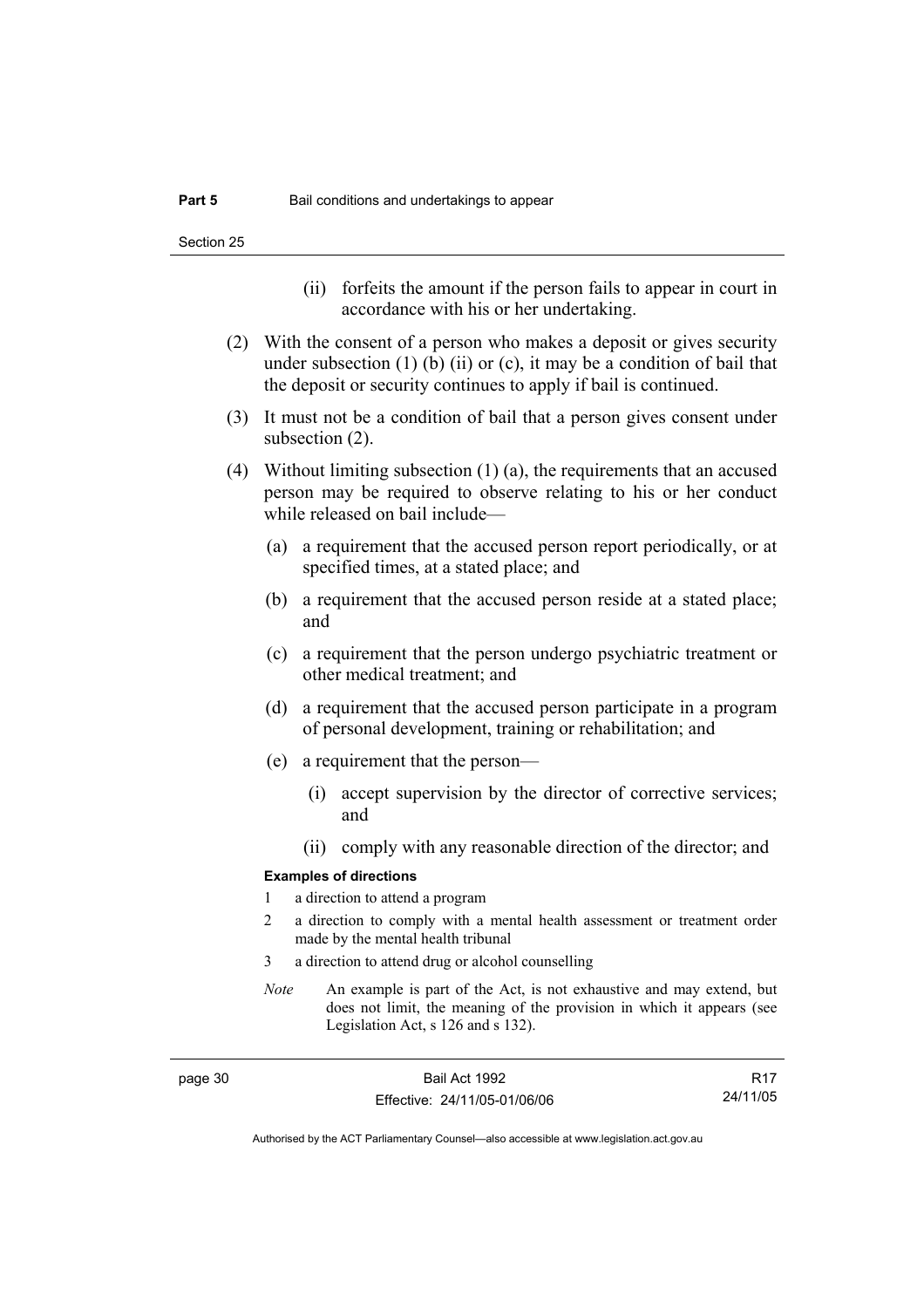- (f) for a person (the *accused person*) charged with a domestic violence offence—
	- (i) a requirement that the accused person not contact, harass, threaten or intimidate, or cause someone else to contact, harass, threaten or intimidate, a stated person; or
	- (ii) a requirement that the accused person not be on premises where a stated person lives or works; or
	- (iii) a requirement that the accused person not be on or near premises where a stated person is likely to be; or
	- (iv) a requirement that the accused person not be in a stated place; or
	- (v) a requirement that the accused person not be within a stated distance of a stated person; or
	- (vi) if the accused person lives with someone—a requirement that the accused person not enter or remain at the home if the accused person is under the influence of alcohol or another drug.
- (5) A court or an authorised officer shall, in considering conditions for the release on bail of an accused person who is an adult, consider the conditions for the release of that person in the sequence in which they appear in subsection (1).
- (6) A court or an authorised officer, in granting bail to an accused person who is an adult—
	- (a) shall not impose a condition mentioned in subsection (1) unless the court or authorised officer is of the opinion that the imposition of the condition is necessary to secure 1 or more of the following purposes:
		- (i) the attendance of the person before a court from time to time as required in relation to the offence in relation to which bail is being granted;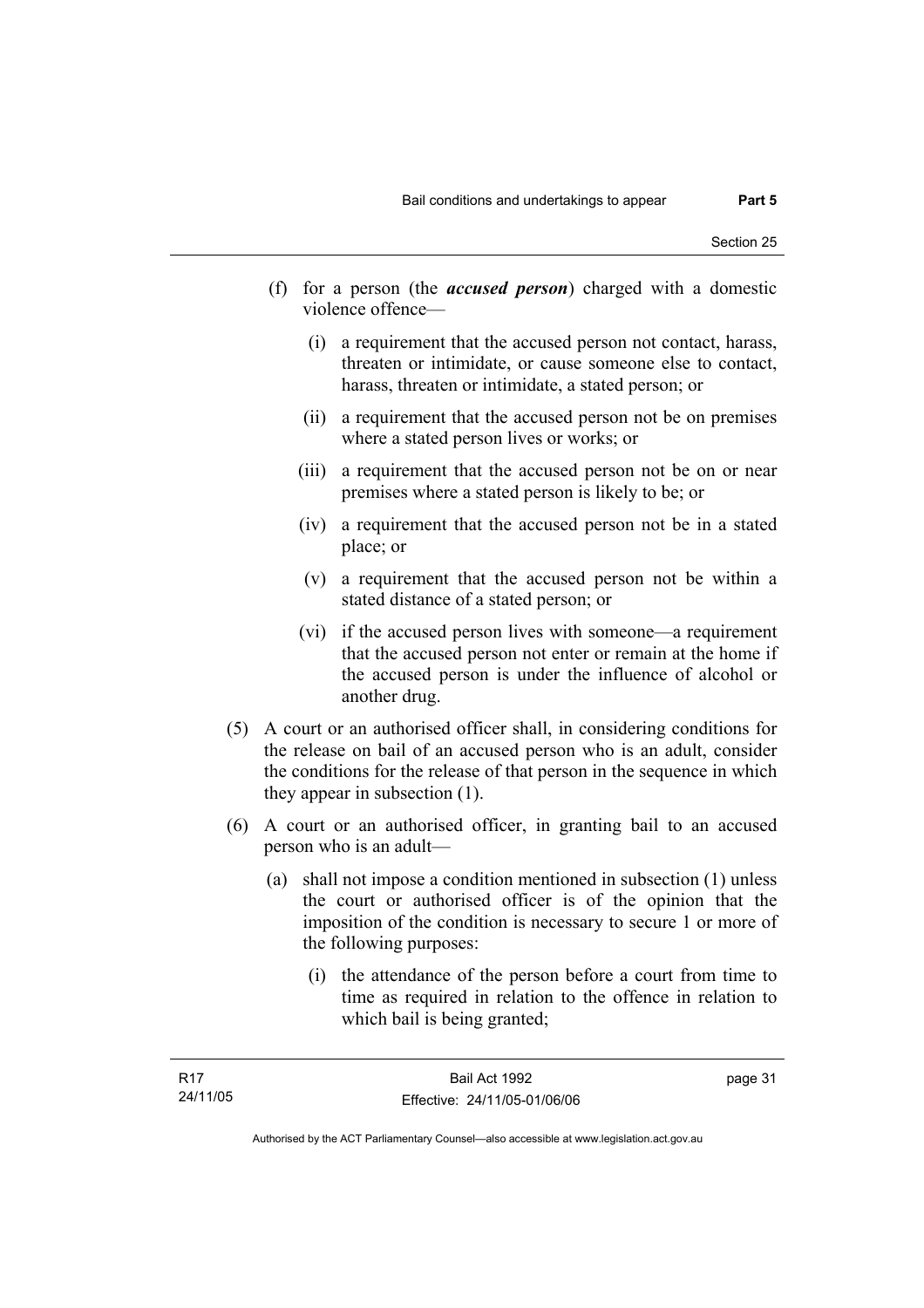- (ii) the protection from harm of the accused person or any other person;
- (iii) the prevention of the accused person from committing an offence while at liberty on bail;
- (iv) the prevention of the accused person from interfering with evidence, intimidating witnesses or otherwise obstructing the course of justice whether in relation to himself or herself or anyone else; and
- (b) shall not, except at the request of the accused person, impose a condition, or a combination of conditions, that impose obligations that are more onerous than necessary to secure the purposes referred to in paragraph (a) for which the condition or combination of conditions is imposed.
- (7) A court or an authorised officer, in granting bail to an accused person on a condition referred to in subsection (1) (b) or (c) shall not require the accused person to give an acceptable security for a stated sum, or to deposit a stated sum with the court or authorised officer, if the court or authorised officer has reasonable grounds for believing that the accused person does not have the means to provide such a security or make the deposit, as the case may be.
- (8) If a court or an authorised officer grants bail to an accused person on a condition mentioned in subsection (1) and the accused person satisfies the court or authorised officer that the person is unable to comply with that condition, the court or authorised officer shall—
	- (a) refuse bail; or
	- (b) grant the accused person bail subject to such other condition mentioned in subsection (1) as the authorised officer or the court believes the accused person will be able to comply with and will secure the purposes mentioned in subsection (6) (a).

R17 24/11/05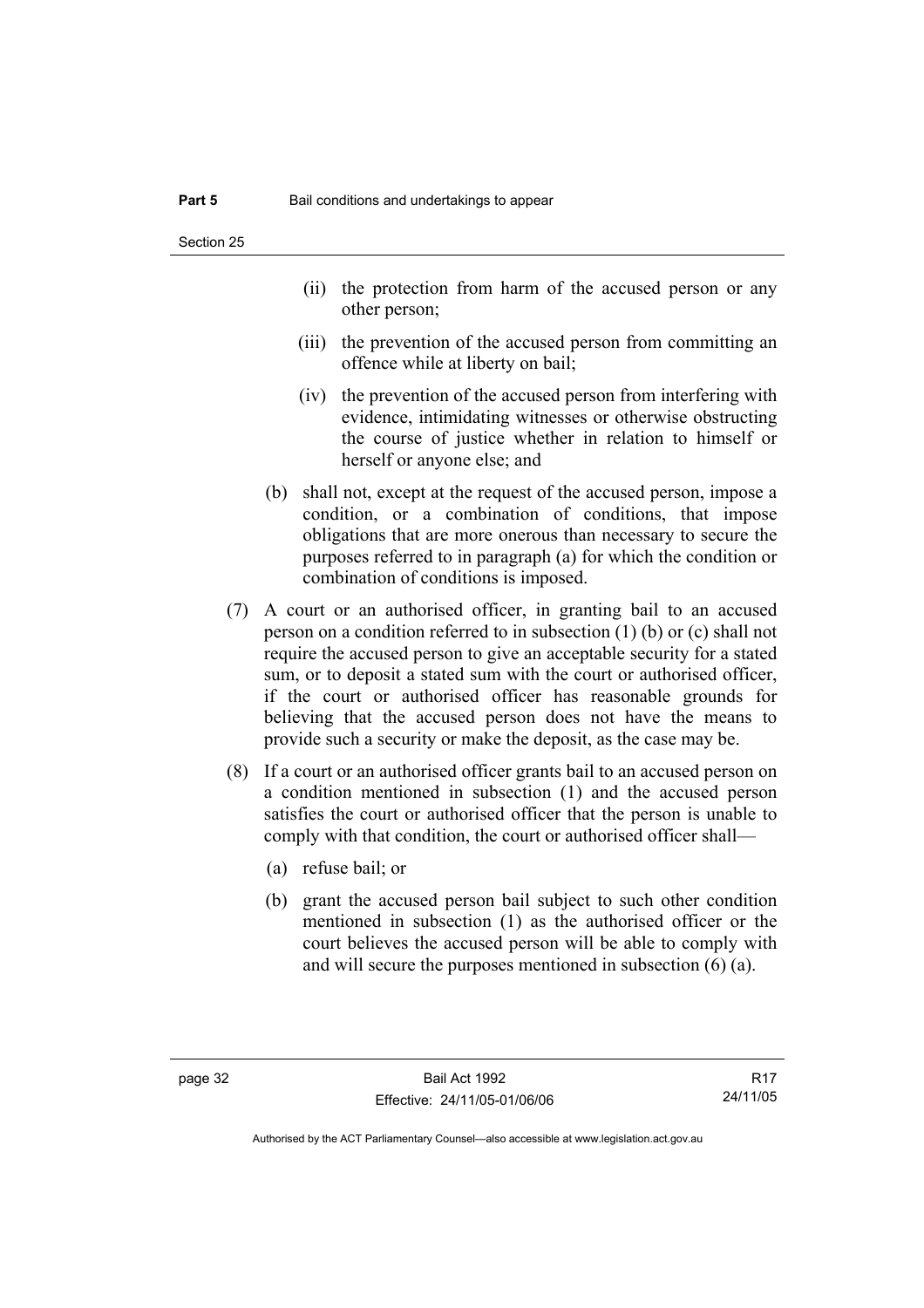(9) In this section:

*premises* includes—

- (a) any land; and
- (b) any structure, building, vehicle, vessel or place (whether built on or not); and
- (c) any part of such a structure, building, vehicle, vessel or place.

## **26 Conditions on which bail may be granted to children**

- (1) The following conditions may be imposed on the grant of bail to a child—
	- (a) the conditions mentioned in section 25 (1) (other than a requirement mentioned in section 25 (4) (e)); and
	- (b) any other conditions that the court or authorised officer considers appropriate—
		- (i) having regard to the principles in the *Children and Young People Act 1999*, section 68; and
		- (ii) considering, as a primary consideration, the best interests of the child.
- (2) Without limiting section 25 (1), the requirements that a child may be required to comply with about his or her conduct while released on bail include a requirement that the child—
	- (a) accept supervision by the chief executive under the *Children and Young People Act 1999,* chapter 6 (Young offenders); and
	- (b) comply with any reasonable direction of the chief executive.

#### **Examples of directions**

- 1 a direction to attend a program
- 2 a direction to comply with an order for assessment or a treatment order made by the mental health tribunal

page 33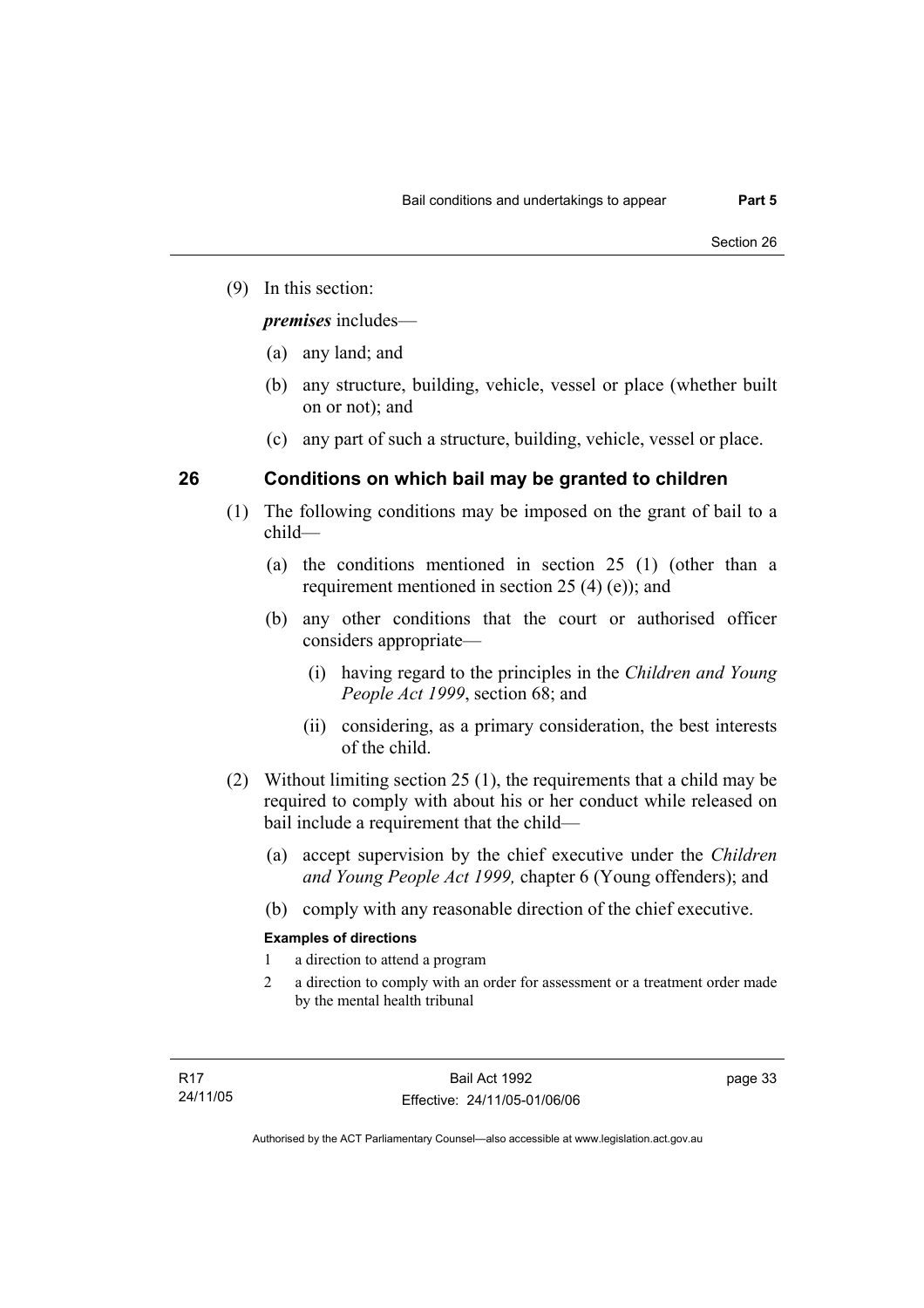- 3 a direction to attend drug or alcohol counselling.
- *Note* An example is part of the Act, is not exhaustive and may extend, but does not limit, the meaning of the provision in which it appears (see Legislation Act, s 126 and s 132).
- (3) A court or an authorised officer shall, in considering the release on bail of an accused person who is a child, consider the conditions for the release of the person that are mentioned in section 25 (1) in the sequence in which they are mentioned in that subsection.
- (4) A court or an authorised officer, in granting bail to an accused person who is a child—
	- (a) may not impose a condition referred to in section 25 (1) unless the court or the authorised officer is of the opinion that the imposition of the condition is—
		- (i) necessary to secure 1 or more of the purposes mentioned in section 25 (6) (a) (i), (ii), (iii) and (iv) (the *relevant purposes*); or
		- (ii) in accordance with the principles under the *Children and Young People Act 1999*, section 68 (the *relevant principles*); and
	- (b) may not, except at the request of the accused person, impose a condition, or a combination of conditions, that puts a greater obligation on the accused than is—
		- (i) necessary to secure the relevant purposes; or
		- (ii) in accordance with the relevant principles.
- (5) Section 25 (7) applies in relation to a grant of bail under this section.
- (6) If a court or an authorised officer grants bail to an accused person who is a child on a condition referred to in section 25 (1) and the accused person satisfies the court or authorised officer that the person is unable to comply with that condition, the court or authorised officer shall—

R17 24/11/05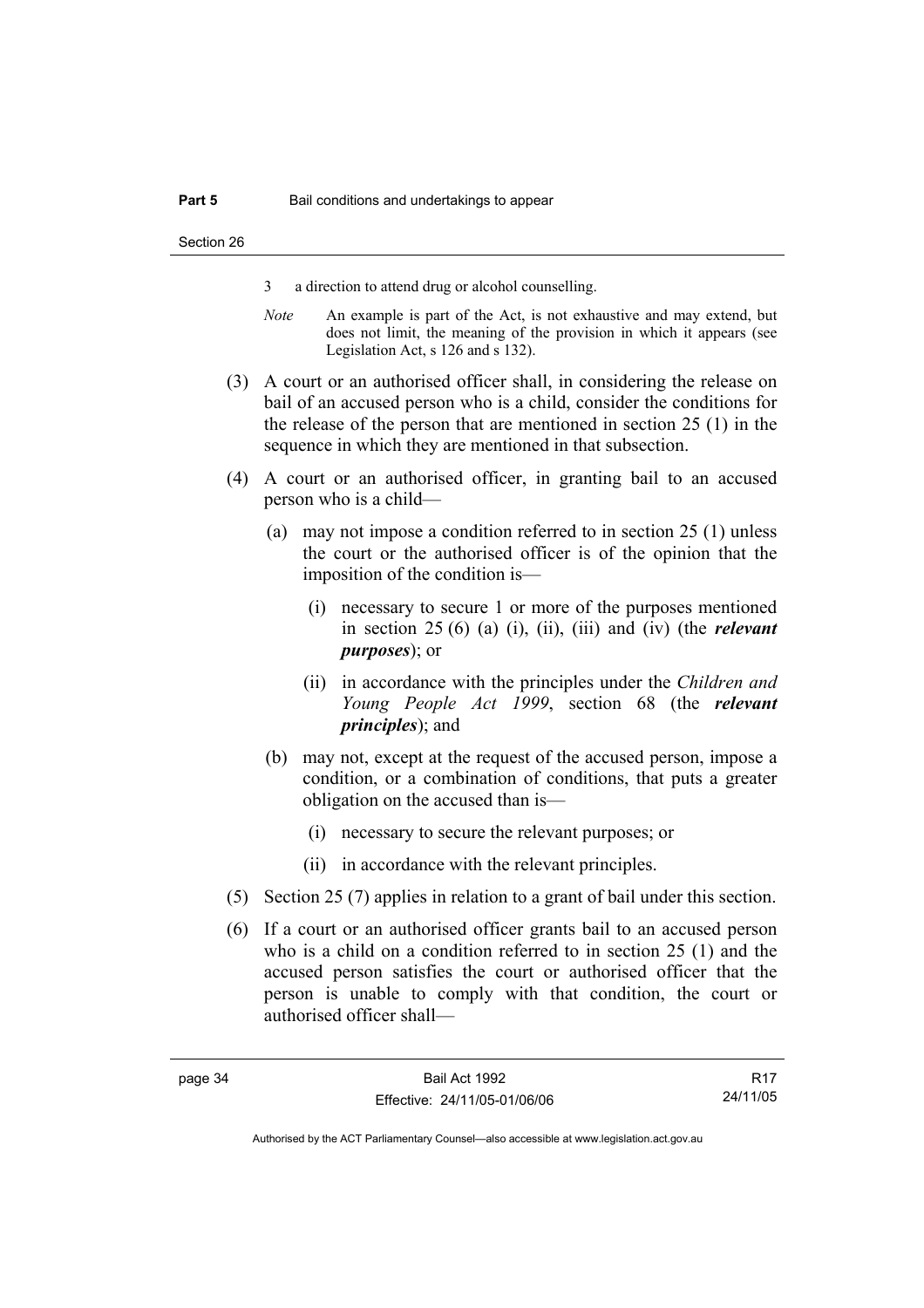- (a) refuse bail; or
- (b) grant the accused person bail subject to the other conditions referred to in subsection (1) that the court or authorised officer believes the accused person will be able to comply with and will secure the purposes mentioned in subsection (4) (a) (i) and (ii).

#### **27 Recording of certain bail decisions**

- $(1)$  If—
	- (a) a judge or magistrate hears an application by an accused person for bail, or release from custody without bail; or
	- (b) an authorised officer is required to consider whether to grant bail to an accused person, or to release an accused person from custody without bail;

he or she shall record, or cause to be recorded, his or her reasons for the decision.

- (2) If a judge, a magistrate or an authorised officer decides to grant bail to an accused person subject to a condition mentioned in section 25 (1) otherwise than in accordance with a request of an accused person that bail be granted on that condition, or on conditions that include that condition, the judge, magistrate or authorised officer shall record, or cause to be recorded, his or her reasons for deciding—
	- (a) that the imposition of a condition mentioned in that subsection was necessary to secure the purposes of whichever of section 25 (6) (a) and section 26 (4) (a) applies to the accused person; and
	- (b) if the condition is a condition referred to in section 25 (1) (other than a condition mentioned in section  $25(1)(a)$ )—that the imposition of a condition under the earlier paragraph or paragraphs of that subsection would be unlikely to secure the

page 35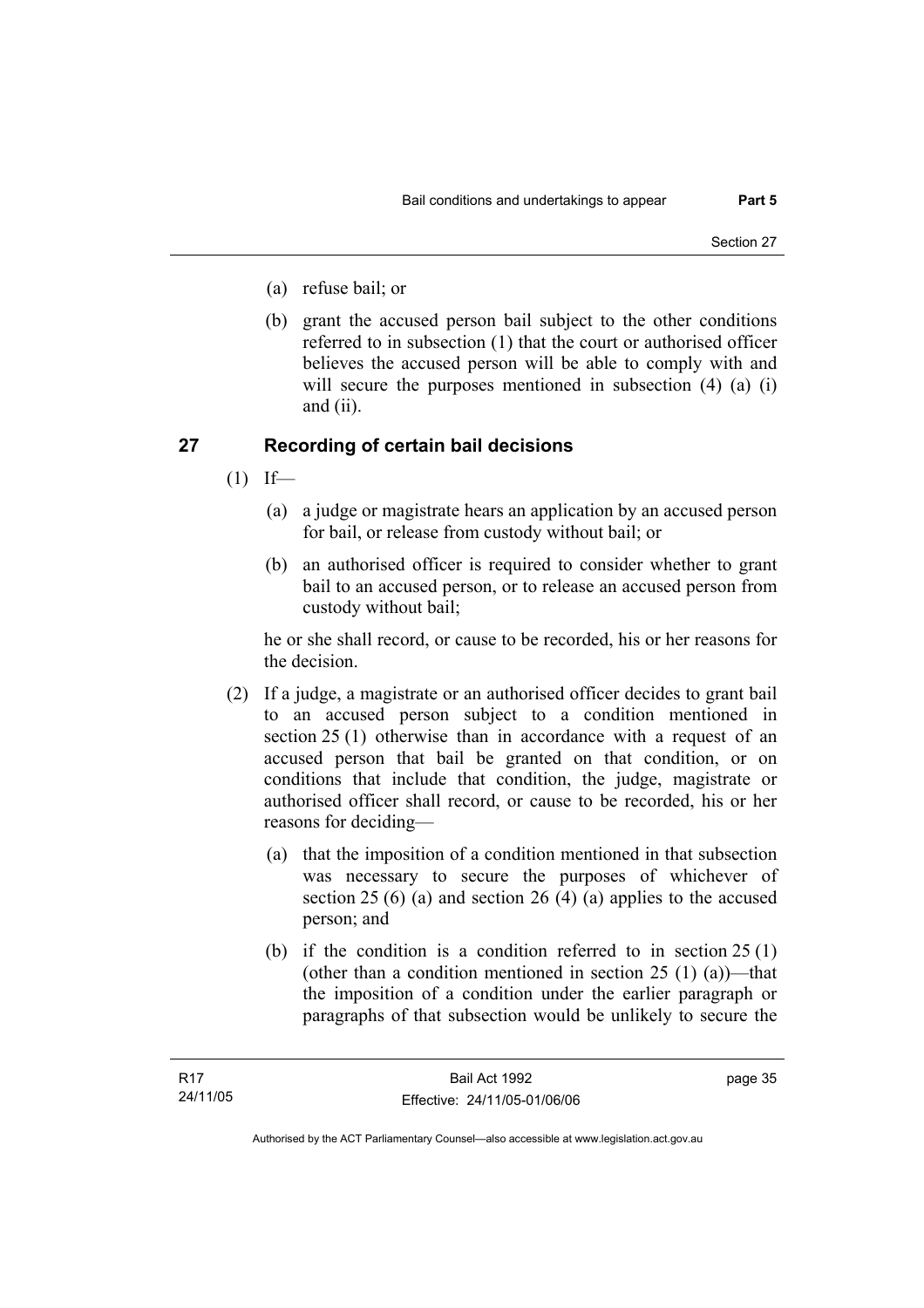Section 28

purposes of whichever of section 25 (6) (a) and section 26 (4) (a) applies to the accused person.

#### **28 Undertakings to appear**

- (1) A person may be released on bail only if the person gives a written undertaking—
	- (a) to appear before a stated court at the place, date and time—
		- (i) stated in the undertaking; or
		- (ii) notified to the person by a police officer; and
	- (b) to comply with the bail conditions (if any).
	- *Note* If a form is approved under s 58 for an undertaking, the form must be used.
- (2) For a continuation of bail, the person may undertake to appear at any time when, and at any place where, proceedings in relation to the offence with which the person has been charged may be continued.
- (3) An undertaking may be given in relation to more than 1 offence.
- (4) A court must accept an undertaking given under this section as proof of the matters stated in it if there is no evidence to the contrary.
- (5) Subsection (1) (a) does not apply to a person in relation to a breach of the peace or apprehended breach of the peace if no further appearance is required.

#### **30 Accused person may be excused from attendance before court**

 (1) If a person has given an undertaking to appear before a court under section 28 (1), the court may, on application made by or on behalf of that person, by order excuse the person from attendance before the court to answer the charge in relation to which bail has been granted or for any other purpose in relation to the proceedings relating to the charge.

R17 24/11/05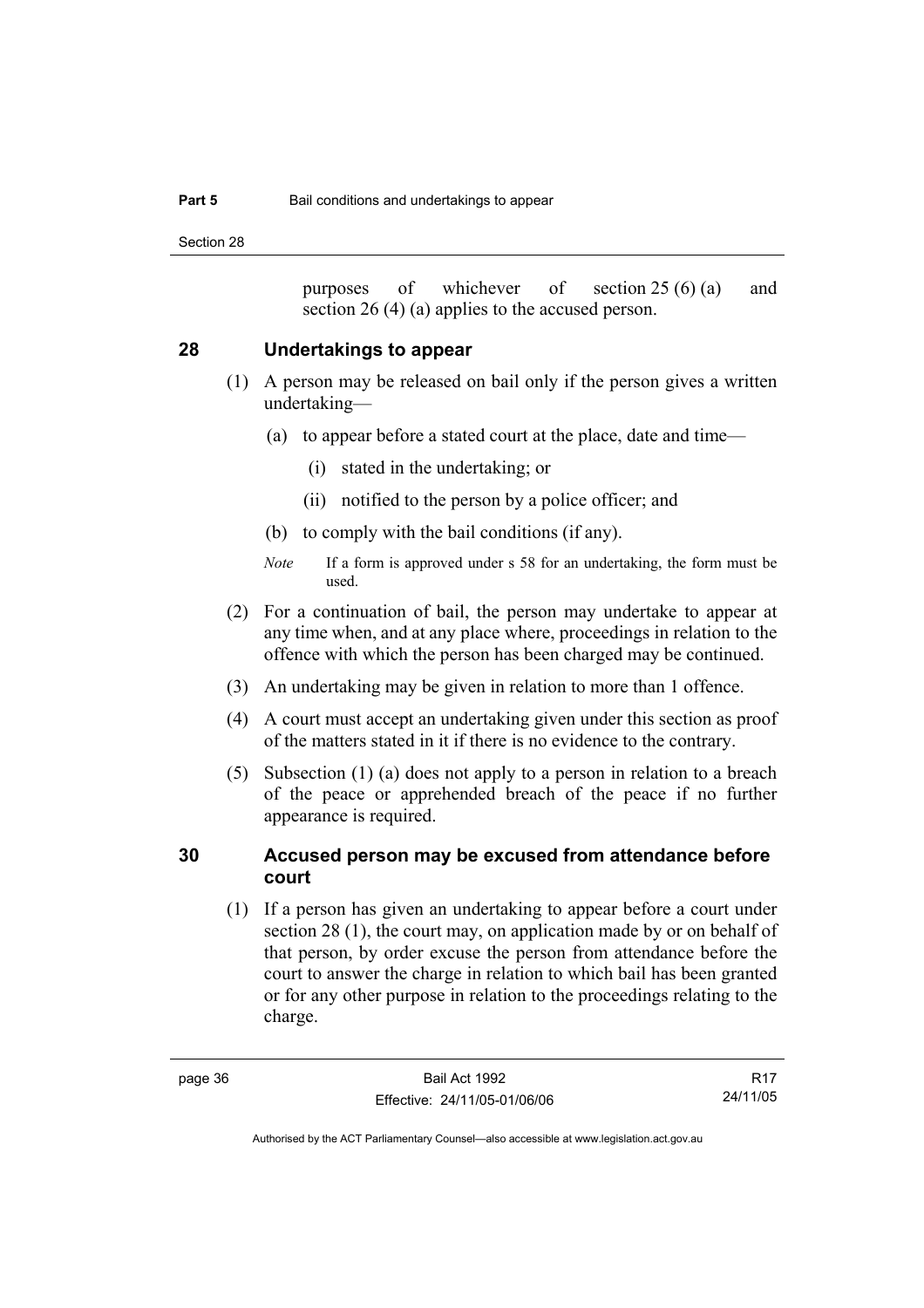- (2) An order under subsection (1) may be made—
	- (a) whether or not any evidence has been given in the proceedings; and
	- (b) whether or not the applicant for the order is before the court or has attended before the court in relation to the proceedings.
- (3) A court shall not make an order under subsection (1) unless it has been informed, by or on behalf of the applicant, that the applicant is represented by a lawyer for the purposes of the proceedings.
- (4) A court may, at any time during proceedings in relation to which an order has been made in relation to a person under subsection (1), direct the informant or the registrar of the court to serve the person in relation to whom the order has been made with a written notice requiring him or her to attend before the court, for the purposes of those proceedings, on a day and at a time and place stated by the court.

*Note 1* For how documents may be served, see the Legislation Act, pt 19.5.

*Note 2* If a form is approved under s 58 for a notice, the form must be used.

- (5) If a person on whom a notice under subsection (4) has been served does not attend before the court in accordance with the requirements of the notice, the court may issue a warrant for the arrest of the person and for bringing the person before the court at the time and place specified in the warrant.
- $(6)$  If—
	- (a) a person has been discharged from custody on bail; and
	- (b) an order is made under subsection (1) excusing the person from attendance before the court in accordance with his or her undertaking to appear; and
	- (c) the person does not appear before the court at the place, date and time required under that undertaking;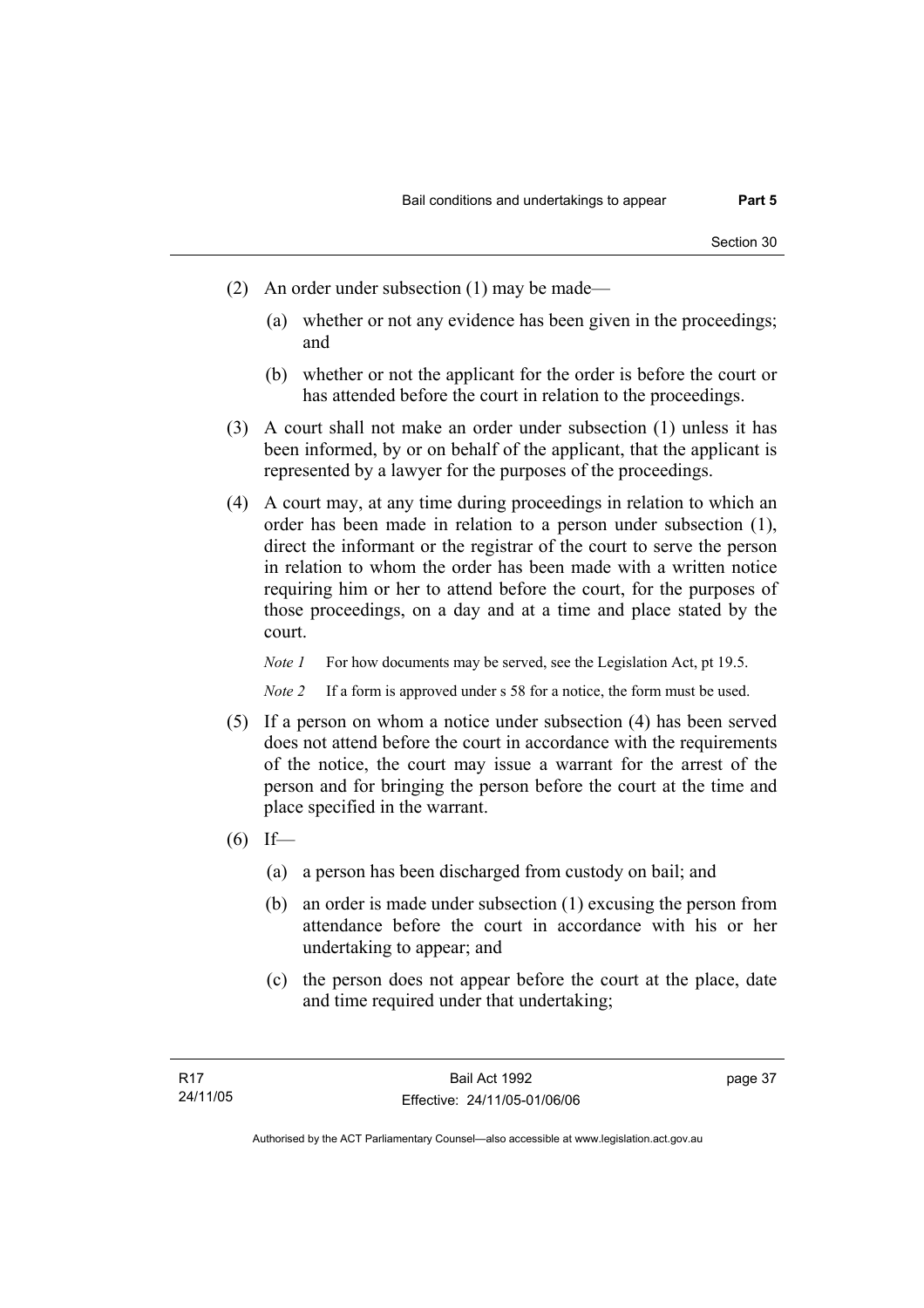#### **Part 5 Bail conditions and undertakings to appear**

Section 31

the person shall not be taken to have failed to comply with a condition of his or her bail only because the person did not so attend before the court and bail continues subject to any condition other than a condition requiring the person to attend before the court.

#### **31 Bail requirements**

- (1) An undertaking to appear may be given to—
	- (a) a court; or
	- (b) a registrar or deputy registrar; or
	- (c) an authorised officer; or
	- (d) for an accused person who is in a remand centre or prison—the person in charge of the remand centre or prison.
- (2) An amount may be deposited, or security given, in accordance with a bail condition, to—
	- (a) a court; or
	- (b) registrar or deputy registrar; or
	- (c) an authorised officer.
- (3) In this section:

*deposit* includes a payment by cash or electronic funds transaction.

*security* includes security given by way of bond or bank guarantee.

## **32 Acceptable people and security for bail**

- (1) A court or authorised officer imposing a condition on bail may decide—
	- (a) the person, people or class of people who are acceptable people for a condition mentioned in section 25 (1) (b) or (c); and
	- (b) the number of people required for the condition; and

R17 24/11/05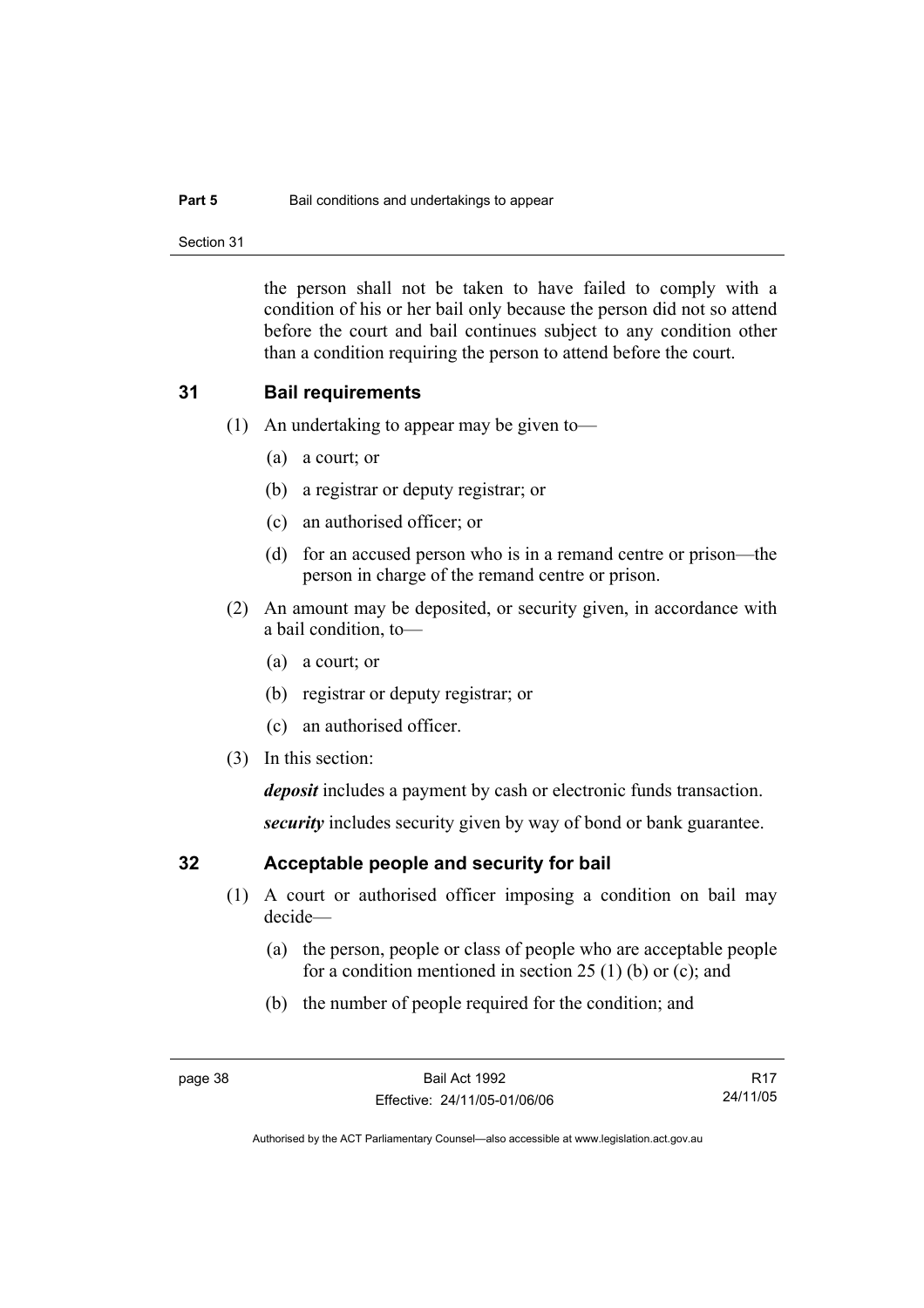- (c) the security acceptable for a condition mentioned in section 25 (1) (b) (ii).
- (2) If a decision has not been made when the undertaking to appear is given, the court or person to whom the undertaking to appear is given may decide.
- (3) Without limiting subsections (1) and (2), an acceptable person for a condition includes an entity prescribed by regulation for this subsection.

#### **33 Continuation of bail and undertakings**

- (1) If an accused person has given an undertaking to appear at a place, date and time at which proceedings in relation to the offence may be continued, whether on any adjournment, postponement or other deferment of the proceedings, or by way of committal, a court may continue the bail already granted in relation to the offence, whether or not the accused person is present in court.
- (2) If bail is continued under subsection (1), the undertaking to appear and the bail conditions continue to apply, except to the extent that the undertaking or condition otherwise provides or the court otherwise orders.
	- *Note* A court continuing bail must give notice of the continuation, bail conditions and place, date and time to which the proceedings are adjourned, postponed or deferred (see s 34 (4)).
- (3) If no direction is made by the court in relation to bail, whether or not the accused person appears in accordance with the undertaking—
	- (a) the court is taken to have continued bail; and
	- (b) the undertaking to appear and any bail conditions continue to apply.
- (4) If the hearing of a charge against an accused person is adjourned or postponed, the court may—
	- (a) continue the person's bail; or

| R17      | Bail Act 1992                | page 39 |
|----------|------------------------------|---------|
| 24/11/05 | Effective: 24/11/05-01/06/06 |         |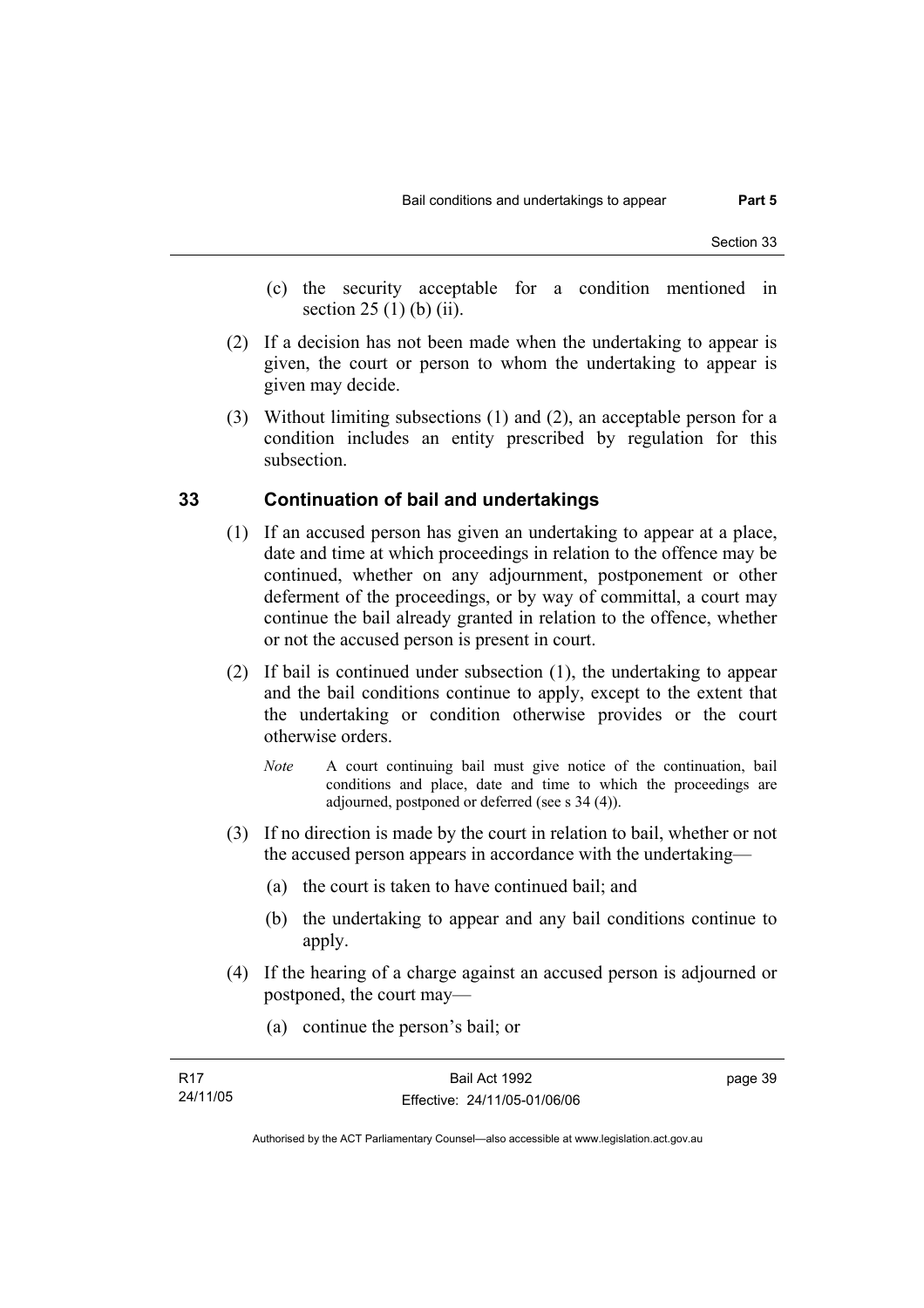Section 33

(b) make another order about bail.

- (5) However, if a deposit has been made, or security given, by a surety in accordance with a bail condition, the court must not continue bail without the surety's consent unless it is a condition of bail that the deposit or security continues to apply if bail is continued.
- (6) If bail is continued—
	- (a) the undertaking to appear is taken to be an undertaking to appear an any time when, and at any place where, proceedings in relation to the offence with which the person has been charged may be continued; and
	- (b) any bail conditions continue to apply.
- (7) If an accused person has been released on bail and the court is satisfied that the accused person is because of illness or accident or other sufficient cause unable to appear personally before the court on the day when the person is required to appear, the court may, in the absence of the accused person, order the person to be further remanded to the place, date and time that the court considers appropriate and may order that the undertaking to appear given by the accused person and any agreement entered into under a condition of the grant of bail be continued so as to require the appearance of the accused person at every place, date and time to which the accused person is remanded or the hearing adjourned, postponed or otherwise deferred.

page 40 Bail Act 1992 Effective: 24/11/05-01/06/06

R17 24/11/05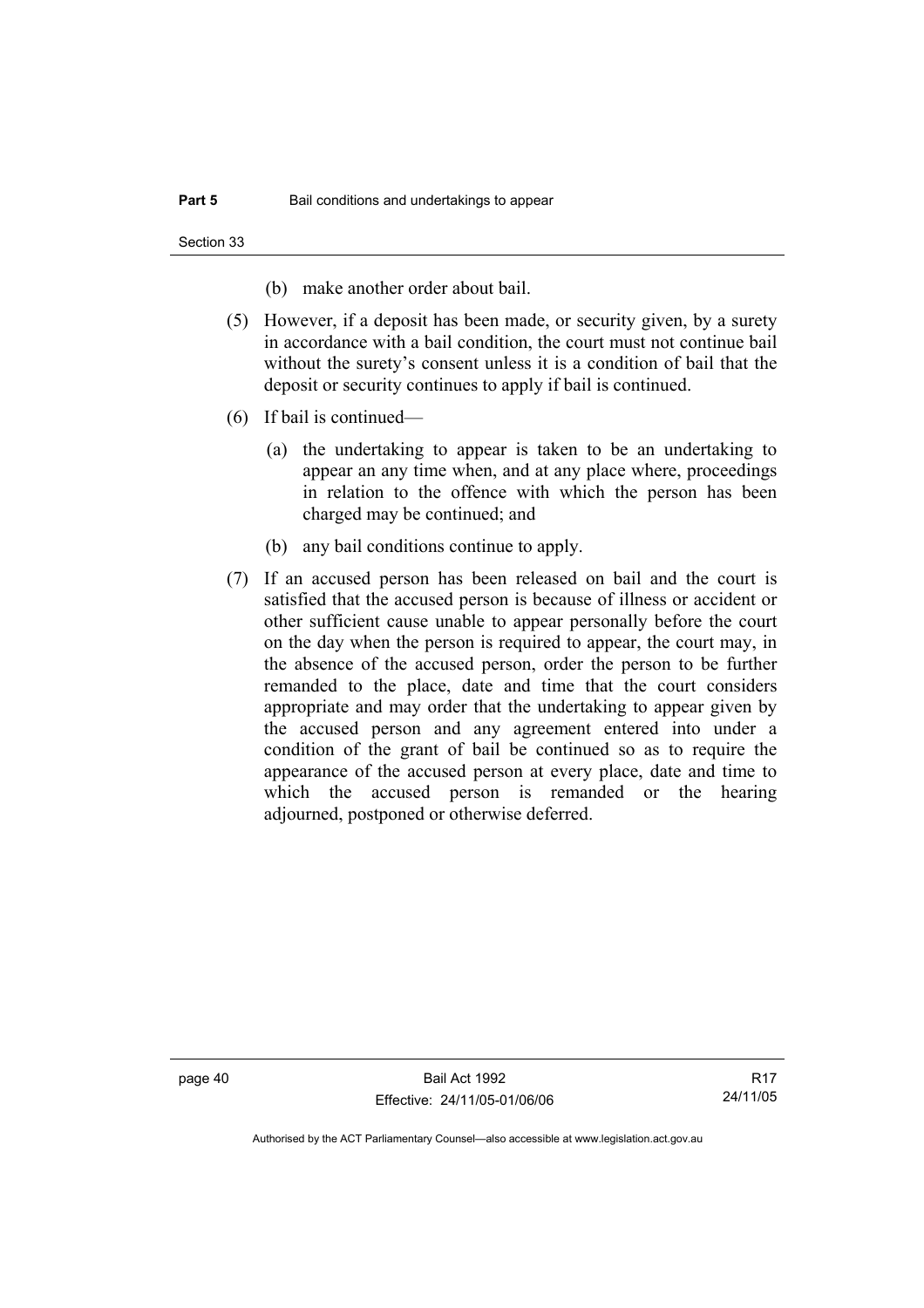#### **34 Written notice of conditions of bail**

- (1) A court or authorised officer granting bail to an accused person shall give, or cause to be given, to the accused person a written notice setting out the obligations of the accused person about the conditions of his or her bail and the consequences of any failure by the person to comply with those conditions and shall be satisfied before releasing the accused person, or causing the accused person to be released, that the person will comply with the conditions.
	- *Note* If a form is approved under s 58 for a notice under this section, the form must be used.
- (2) A court or an authorised officer granting bail to an accused person with a surety or sureties for his or her appearance to answer the charges against the person shall give, or cause to be given, to the surety or each of the sureties, as the case may be, written notice of the obligations of the accused person about the conditions of his or her bail and the consequences of any failure by the person to comply with those conditions and shall be satisfied before releasing the accused person, or causing the accused person to be released, that the surety or each of the sureties, as the case may be, understands the nature and extent of the obligations of the accused person under the conditions of his or her bail and the consequences of any failure by the person to comply with them.
- (3) If a bail condition is imposed or varied on a review under part 6 of a decision made in relation to bail, the court or authorised officer imposing or varying the condition shall—
	- (a) give, or cause to be given, to the accused person a written notice setting out the obligations of the accused person about the condition and the consequences of any failure by the person to comply with the condition and shall be satisfied that the accused person will comply with the condition; and
	- (b) give, or cause to be given, to each surety (if any) for the appearance of the accused person to answer the charges against the person a written notice of the obligations of the accused

| - R17    | Bail Act 1992                | page 41 |
|----------|------------------------------|---------|
| 24/11/05 | Effective: 24/11/05-01/06/06 |         |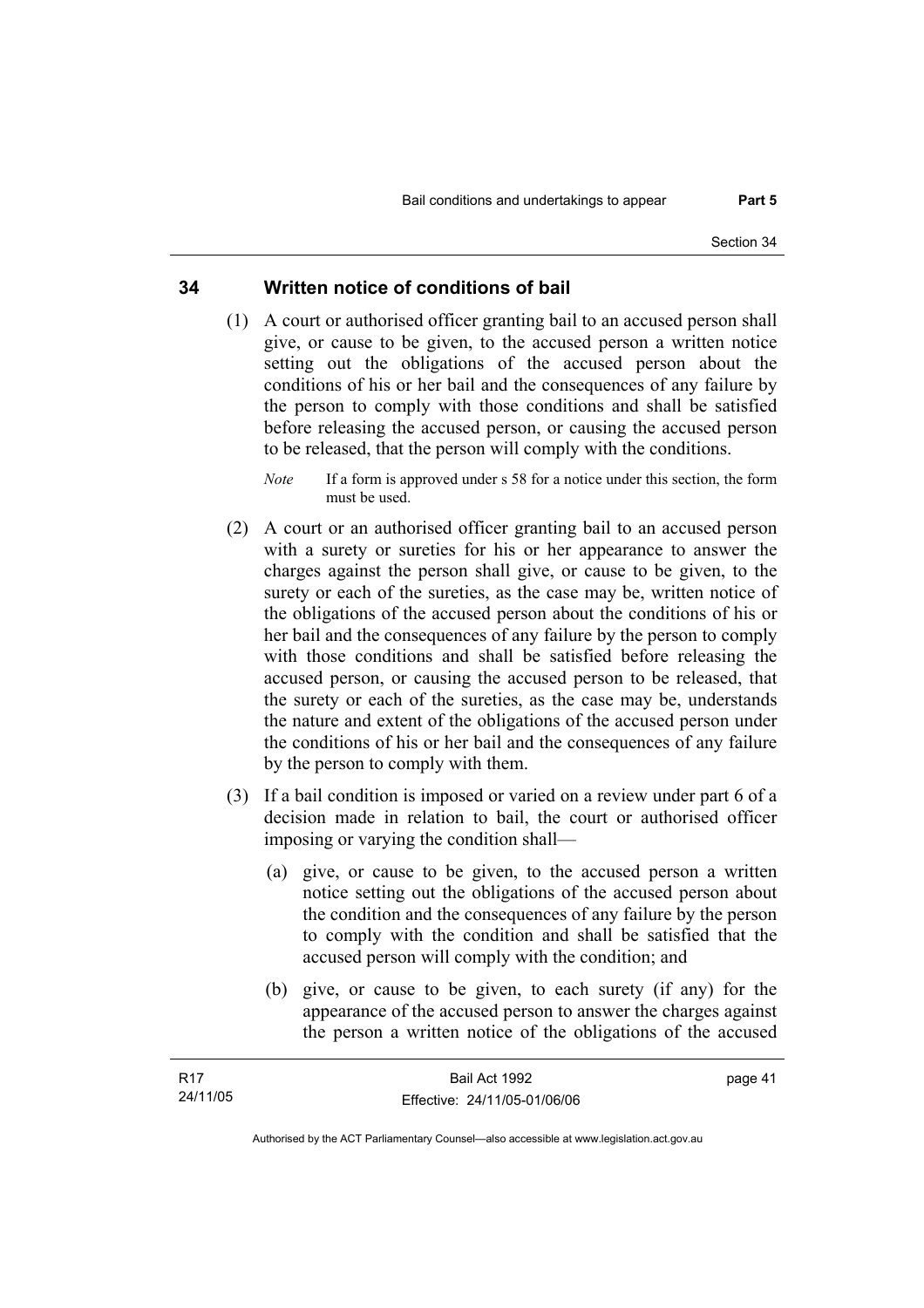person about the condition and the consequences of any failure by the person to comply with it and shall be satisfied that each surety understands the nature and extent of the obligations of the accused person under the condition and the consequences of any failure by the person to comply with it.

- (4) A court continuing bail on an adjournment or a postponement of proceedings shall forthwith give, or cause to be given, to the accused person a written notice that—
	- (a) states that bail is continued until the hearing is resumed or stated; and
	- (b) states the conditions on which bail is presently allowed; and
	- (c) states the place, date and time to which the proceedings are adjourned or postponed or states that the proceedings are adjourned or postponed to a place, date and time that are from time to time stated in a notice given or sent to the accused person as prescribed by regulation.

#### **36 Discharge of surety**

- (1) A surety may, at any time apply to be discharged from his or her liability under a bail condition—
	- (a) if bail has been granted by a court—
		- (i) to the court that granted bail; or
		- (ii) to the court of appearance; or
	- (b) if bail has been granted by an authorised officer—to the court of appearance.
- (2) However, an application may not be made if the person granted bail has failed to comply with a bail condition or undertaking to appear.
- (3) If the person granted bail is not in custody or before the court when the application is made, the court must—

R17 24/11/05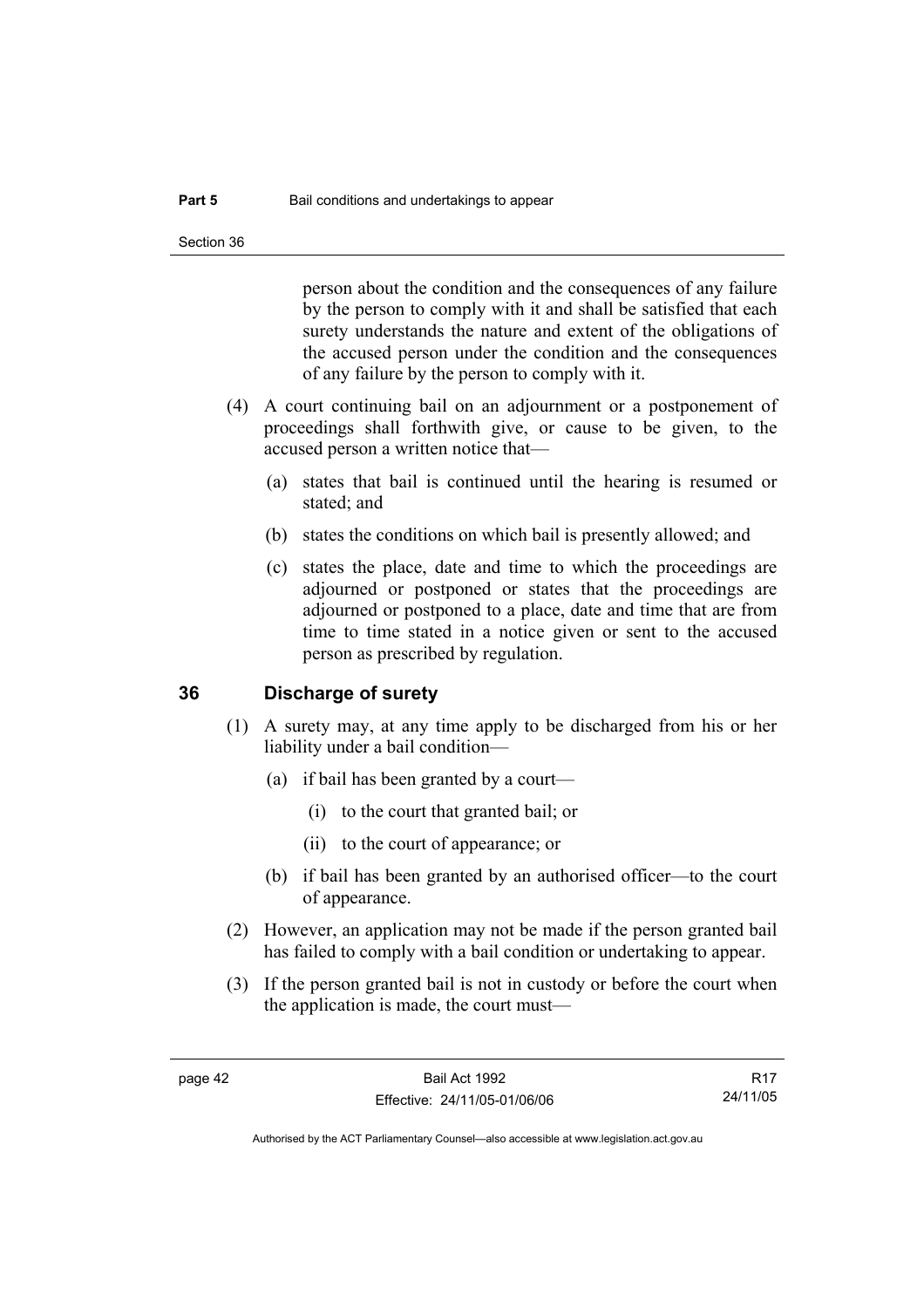- (a) issue a warrant to apprehend the person and bring the person before the court; or
- (b) issue a summons for the person's appearance before the court.
- (4) On the person's appearance before the court, the court must, unless the court considers it would be unjust to do so—
	- (a) direct that the applicant be discharged from his or her liability; and
	- (b) release the security or deposit.
- (5) If the court discharges the applicant from liability, the court may—
	- (a) impose further bail conditions; and
	- (b) remand the person granted bail into custody until the further conditions are satisfied.
- (6) In this section:

*court of appearance* means the court before which the accused person is required to appear in accordance with his or her undertaking to appear.

## **37 Payment of amounts to Territory**

- (1) This section applies if—
	- (a) a person granted bail fails to appear in court in accordance with his or her undertaking; and
	- (b) a bail condition mentioned in section 25 (1) (b) or (c) requires the person or someone else (the *person required to pay*) to pay, or forfeit, an amount to the Territory if the person fails to appear.
- (2) If the amount has been deposited in accordance with a condition mentioned in section 25 (1) (c), the amount is forfeited to the Territory.

page 43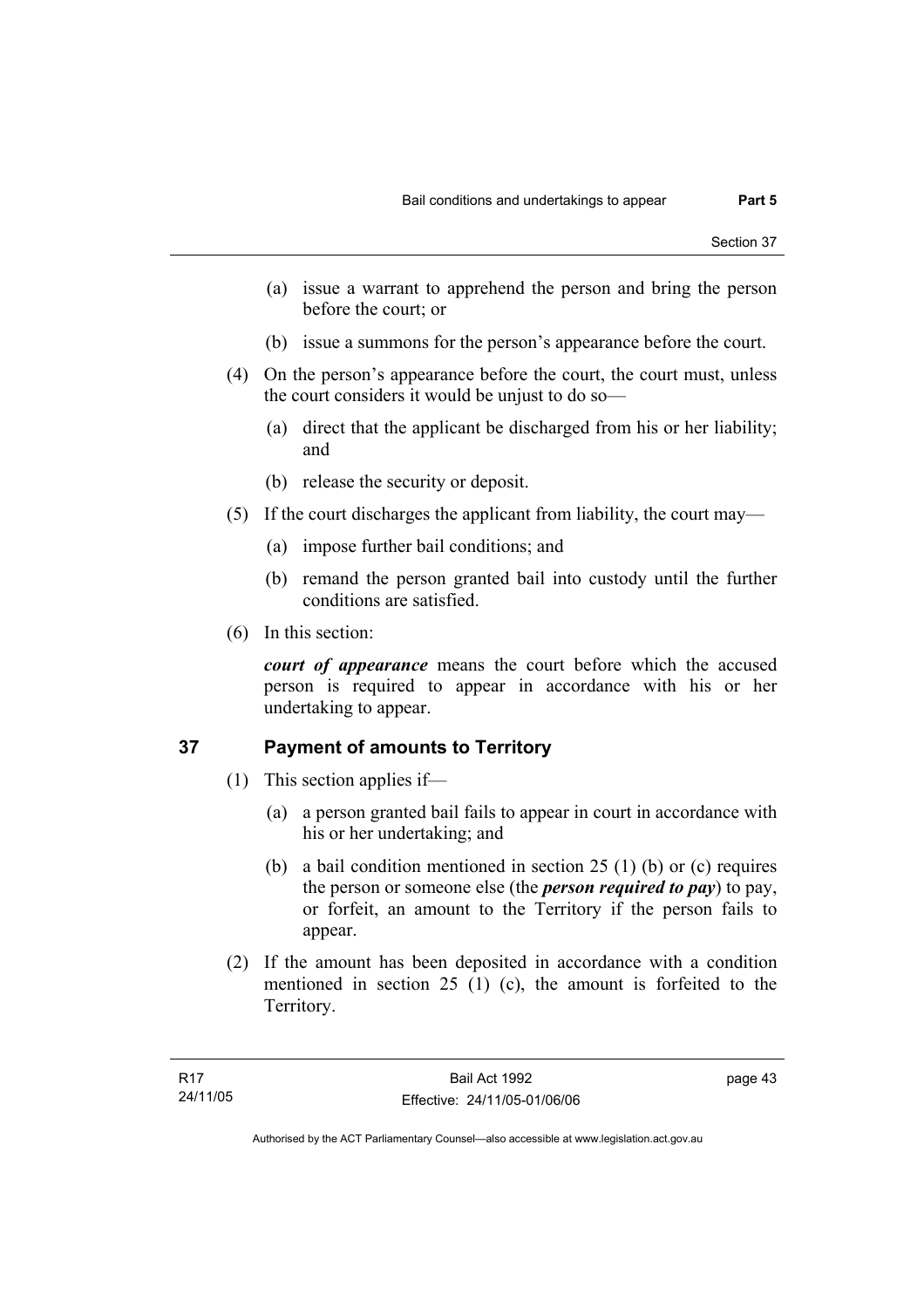Section 37

- (3) If the amount has not been deposited, the court may order the person required to pay to pay the amount to the Territory.
- (4) Notice of the order must be given to the person required to pay as soon as practicable.

*Note* For how documents may be served, see the Legislation Act, pt 19.5.

- (5) If, after the end of 28 days after the day the notice is given, the amount has not been paid the amount may be recovered under the *Magistrates Court Act 1930*, division 3.9.2 (Enforcement of fines) as if it were a fine within the meaning of that division.
- (6) Subsection (4) applies to an amount even if the amount exceeds \$50 000.

page 44 Bail Act 1992 Effective: 24/11/05-01/06/06

R17 24/11/05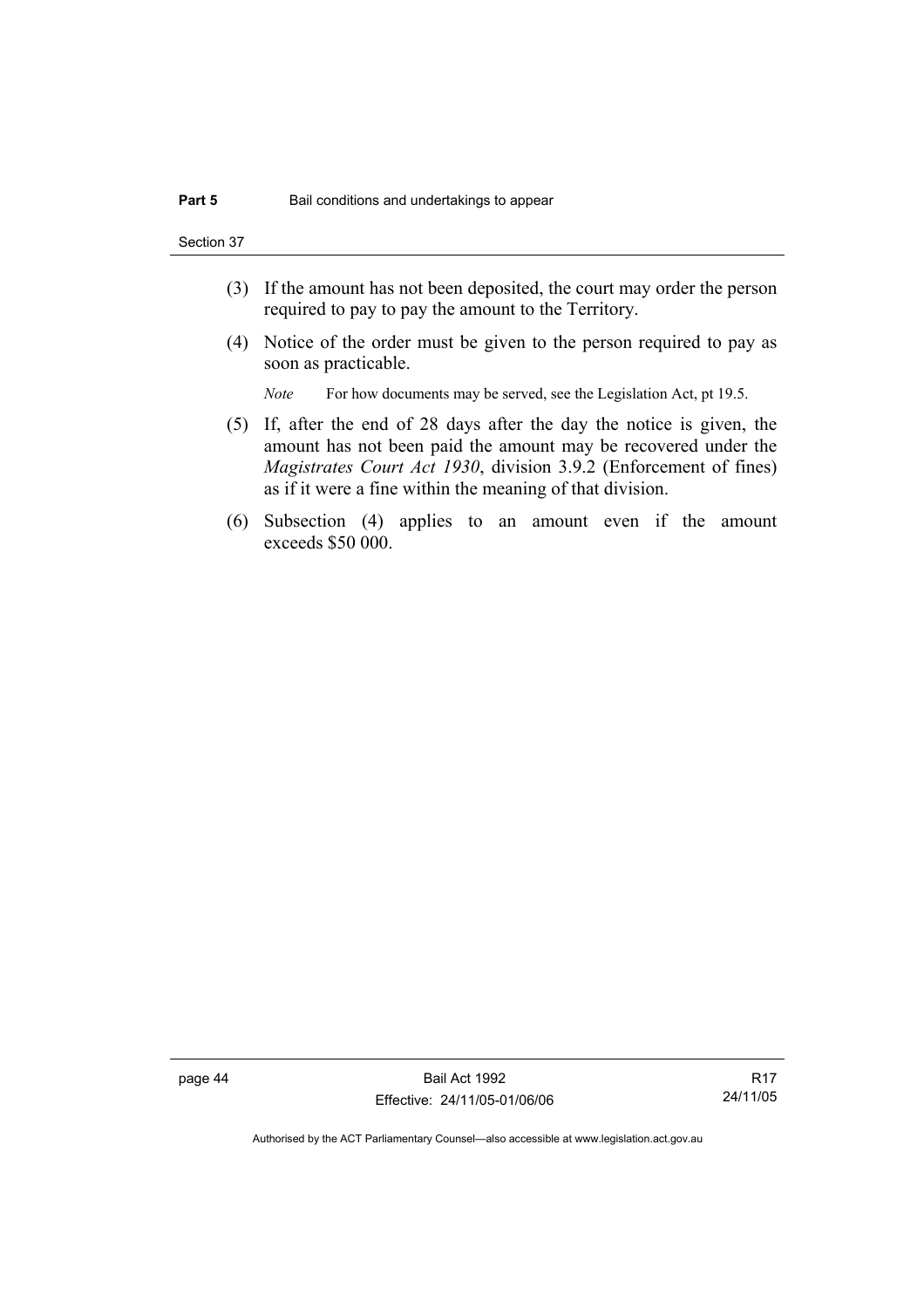# **Part 6 Review of bail decisions**

## **Division 6.1 Review of decisions by authorised officers**

## **38 Review by authorised officers**

- (1) If an authorised officer makes a decision under part 4 in relation to bail for an accused person that is—
	- (a) a decision to refuse to grant bail to the accused person; or
	- (b) a decision to grant bail to the accused person subject to 1 or more bail conditions;

the accused person may request a review of that decision by the authorised officer who made the decision or any other authorised officer.

 (2) If an application for a review of a bail decision is made to an authorised officer under subsection (1), the authorised officer shall as soon as possible conduct a review of the decision.

## **39 Exercise of power to review**

- (1) The power to review a decision under this division includes a power to confirm or vary a decision or to substitute another decision.
- (2) A decision as varied or substituted must be in conformity with this Act.
- (3) If, on a review of a decision under this division, the authorised officer varies the decision or substitutes another decision, section 27 applies in relation to the decision as varied or substituted as if the decision had been made by the authorised officer under part 4.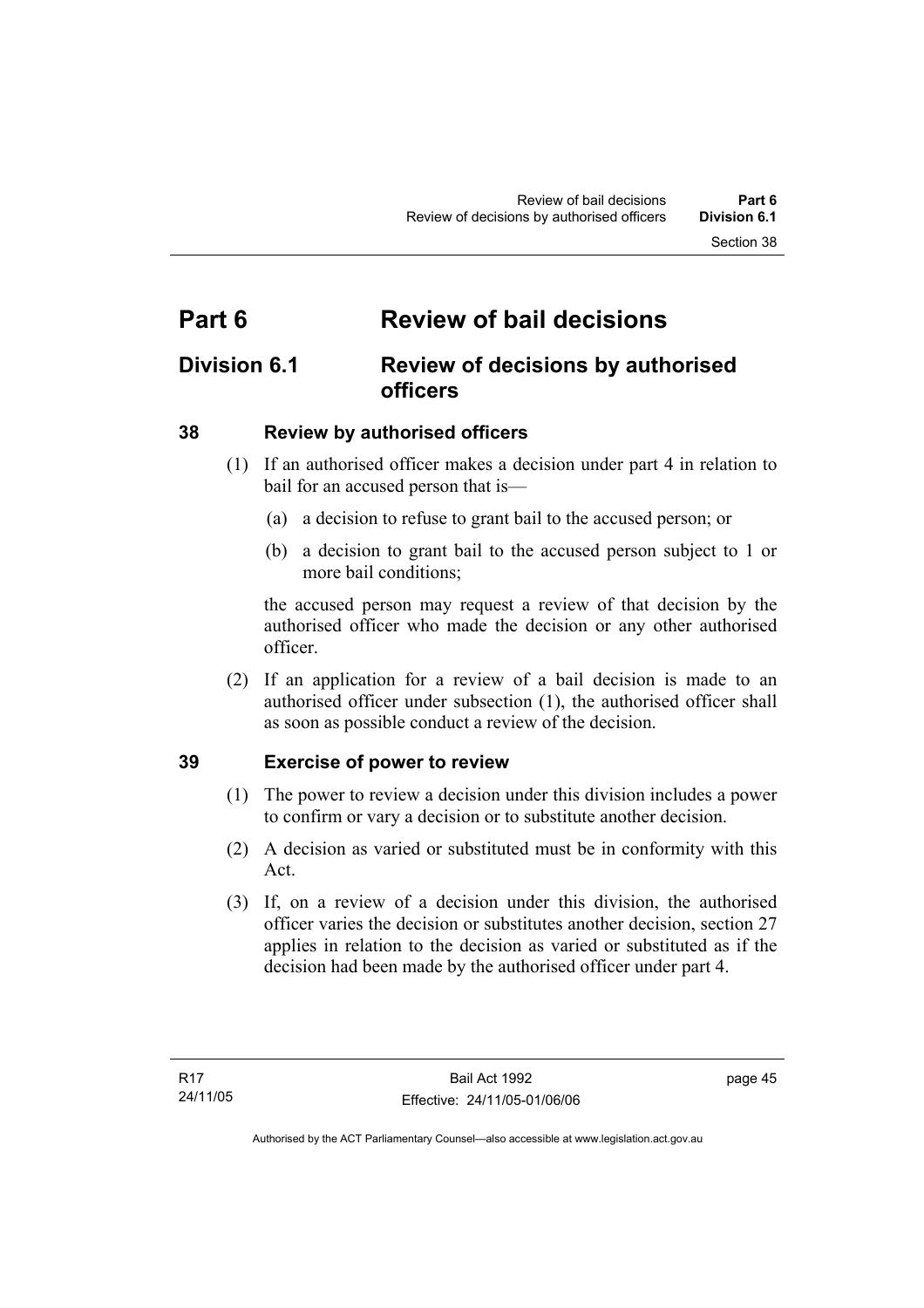| Part 6              | Review of bail decisions      |
|---------------------|-------------------------------|
| <b>Division 6.2</b> | Review of decisions by courts |
| Section 40          |                               |

- (4) An authorised officer may refuse to entertain a request to review a decision under this division if the authorised officer is satisfied that the request is frivolous or vexatious.
- (5) A regulation may—
	- (a) prescribe the way of making a request for the review of a decision under this division; and
	- (b) prescribe procedures for the conduct of a review under this division; and
	- (c) limit the time within which, and the circumstances in which, an accused person may apply for a review of a decision under this division; and
	- (d) limit the number of applications that may be made for the review of a bail decision under this division.

## **40 Limitation on power of authorised officer to review**

An authorised officer may not, under this division—

- (a) review a decision in circumstances if, had the decision not been made, the authorised officer would be prohibited from making a decision in relation to the grant of bail; or
- (b) review a decision that has been reviewed by a court.

## **Division 6.2 Review of decisions by courts**

#### **41 Right of review of bail decisions**

An accused person or the informant may apply under this division for review of any decision by a court or an authorised officer in relation to bail.

R17 24/11/05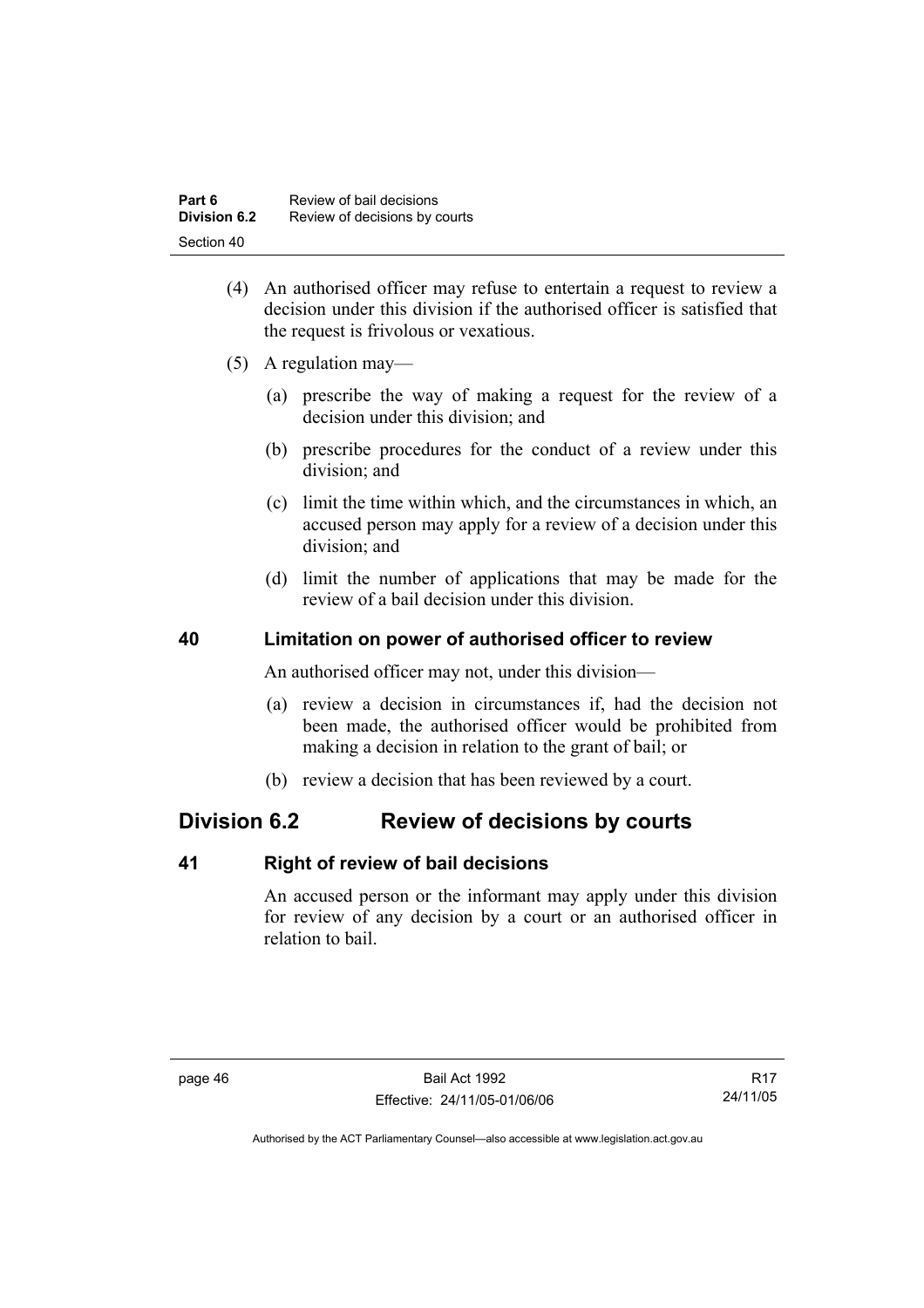#### **41A Court may review on its own initiative**

- (1) A court that has made a decision in relation to bail may review the decision on its own initiative if the court considers it is in the interests of justice to do so.
- (2) The court may issue a warrant for the arrest of the person and for bringing the person before the court at the time and place stated in the warrant.

#### **42 Power of Magistrates Court to review**

- (1) The Magistrates Court may, on application under this division, review any decision of an authorised officer or the Magistrates Court (however constituted) in relation to bail.
- (2) However, the Magistrates Court may review the decision only if the application for review is based on—
	- (a) a significant change in circumstances relevant to the granting of bail; or
	- (b) the availability of fresh evidence or information of material significance to the granting of bail to the person that was unavailable on the most recent application in relation to bail.
- (3) The power of the Magistrates Court to review a decision under this section may be exercised whether or not any power to review the decision under section 38 has been exercised or been sought to be exercised.

#### **43 Power of Supreme Court to review**

- (1) The Supreme Court may, on application under this division, review any decision of an authorised officer, the Magistrates Court or the Supreme Court (however constituted) in relation to bail.
- (2) However, the Supreme Court may review the decision only if the application for review is based on—

page 47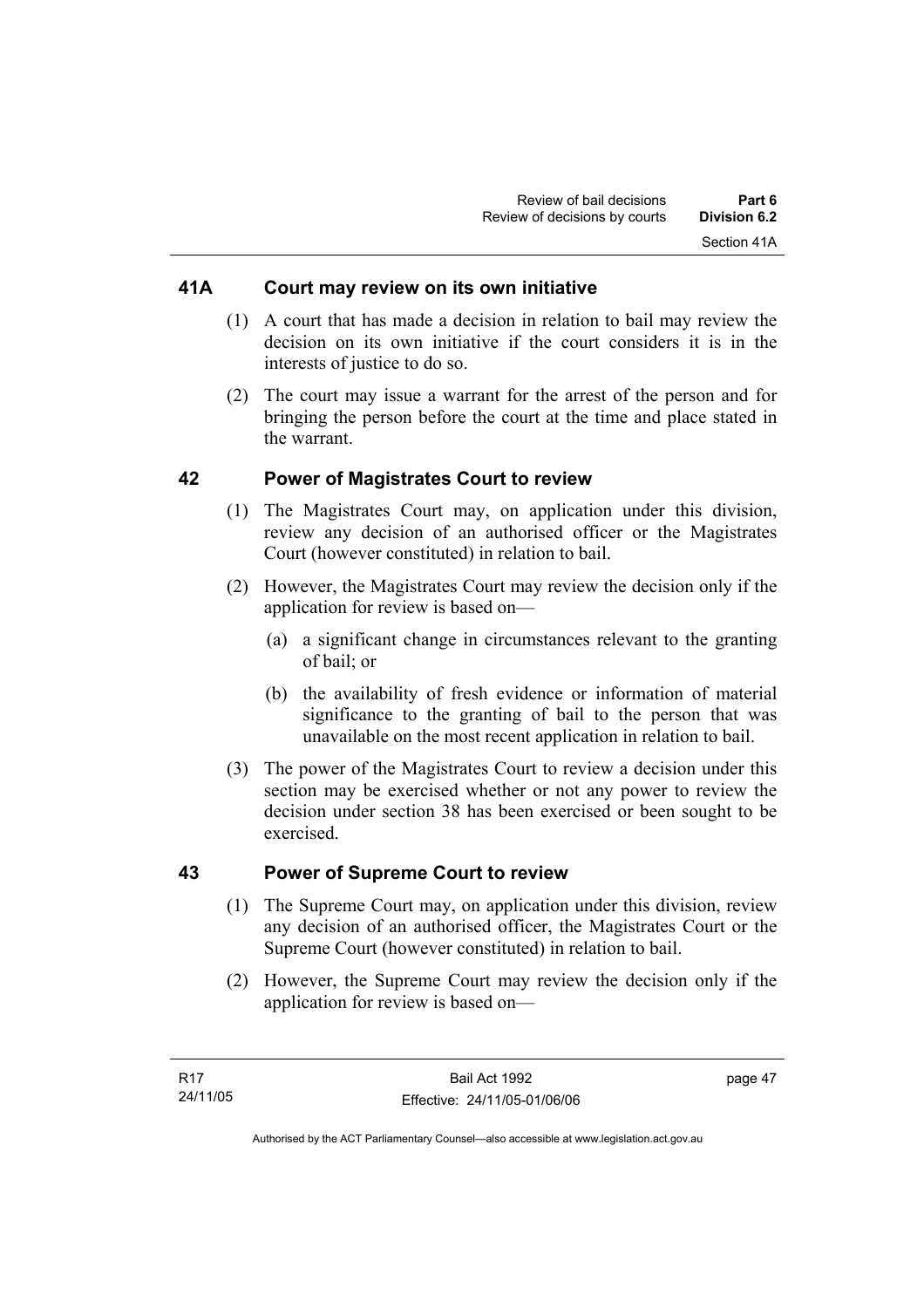- (a) a significant change in circumstances relevant to the granting of bail; or
- (b) the availability of fresh evidence or information of material significance to the granting of bail to the person that was unavailable on the most recent application in relation to bail.
- (3) The power of the Supreme Court to review a decision under this section may be exercised whether or not any power to review the decision under section 38 or section 42 has been exercised or has been sought to be exercised.

## **45 Exercise of power to review**

- (1) The power to review a decision under this division includes a power to confirm or vary the decision or to substitute another decision.
- (2) A decision as varied or substituted shall be in conformity with this Act.
- (3) The review of a decision shall be by way of rehearing and evidence or information in addition to, or in substitution for, the evidence or information given or obtained on the making of the decision may be given or obtained on the review.
- (4) If, on a review of a decision under this division the court varies the decision or substitutes another decision, section 27 applies in relation to the decision as varied or substituted as if that decision had been given by the court in relation to an application for bail.
- (5) If, on a review of a decision under this division, bail for an accused person is revoked, the court may, by warrant, commit the person into custody.
- (6) If, on a review of a decision under this division—
	- (a) bail is granted without any condition being imposed but the accused person has not given an undertaking to appear; or
	- (b) bail is granted subject to a condition;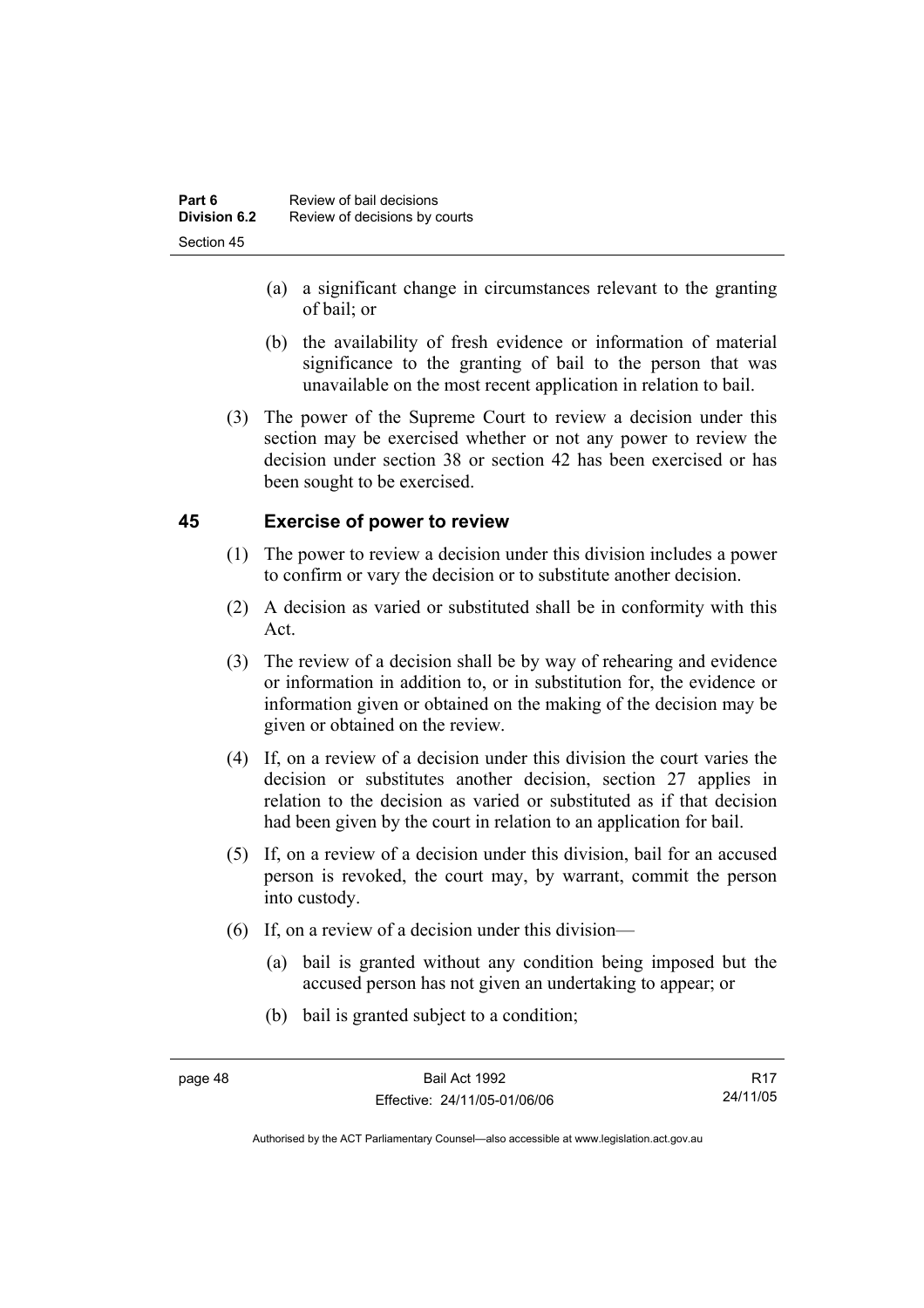the court may by warrant commit the person into custody until the person gives the undertaking to appear or satisfies the condition.

- (7) A court may refuse to entertain a request to review a decision under this division if the court is satisfied that the request is frivolous or vexatious.
- (8) A regulation may make provision in relation to—
	- (a) the way of making a request for the review of a decision under this division; and
	- (b) the giving or sending to people of notices relating to the proposed exercise of power to review a decision under this division.

## **46 Review limited to bail conditions**

- (1) If an accused person has remained in custody after being granted bail by a court because any condition of the bail has not been complied with, the decision in relation to bail may be reviewed by the court that granted bail—
	- (a) at the request of the accused person; or
	- (b) at the request of a police officer; or
	- (c) on the court's own initiative.
- (2) A review under this section of a decision in relation to bail is limited to a review of the conditions on which bail has been granted.
- (3) A review requested under this section by a police officer shall not be conducted unless the court is satisfied that the request was made—
	- (a) for the purpose of benefiting the accused person; and
	- (b) with the consent of the accused person.
- (4) On a review of a bail decision under this section, a court may—
	- (a) confirm the decision about the conditions of bail; or

page 49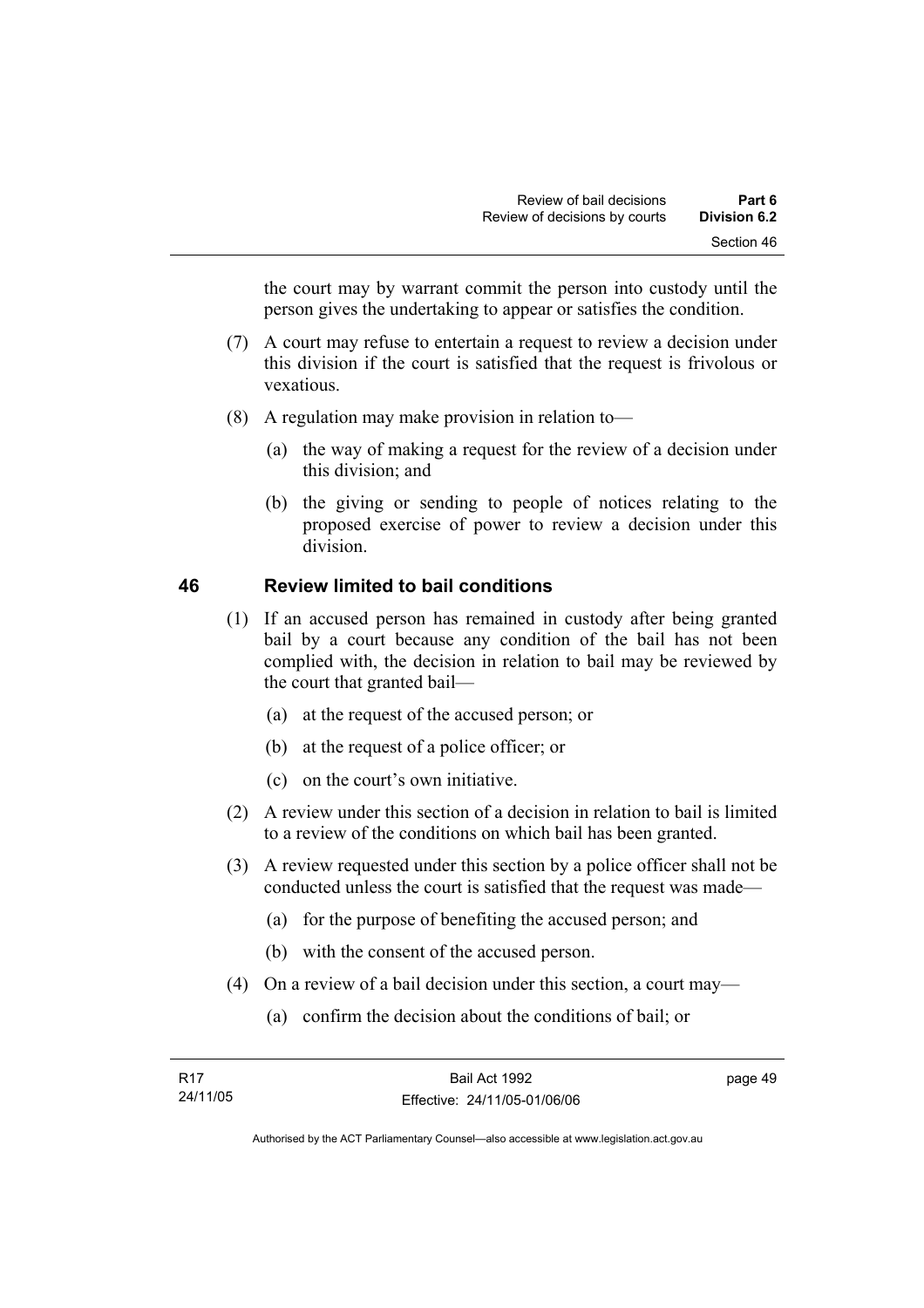- (b) vary the decision by removing or imposing bail conditions; or
- (c) grant bail without imposing any bail condition.
- (5) Notwithstanding section 43, the Supreme Court is empowered to conduct a review of a bail decision under this section only in relation to bail granted by the Supreme Court (however constituted).

page 50 Bail Act 1992 Effective: 24/11/05-01/06/06

R17 24/11/05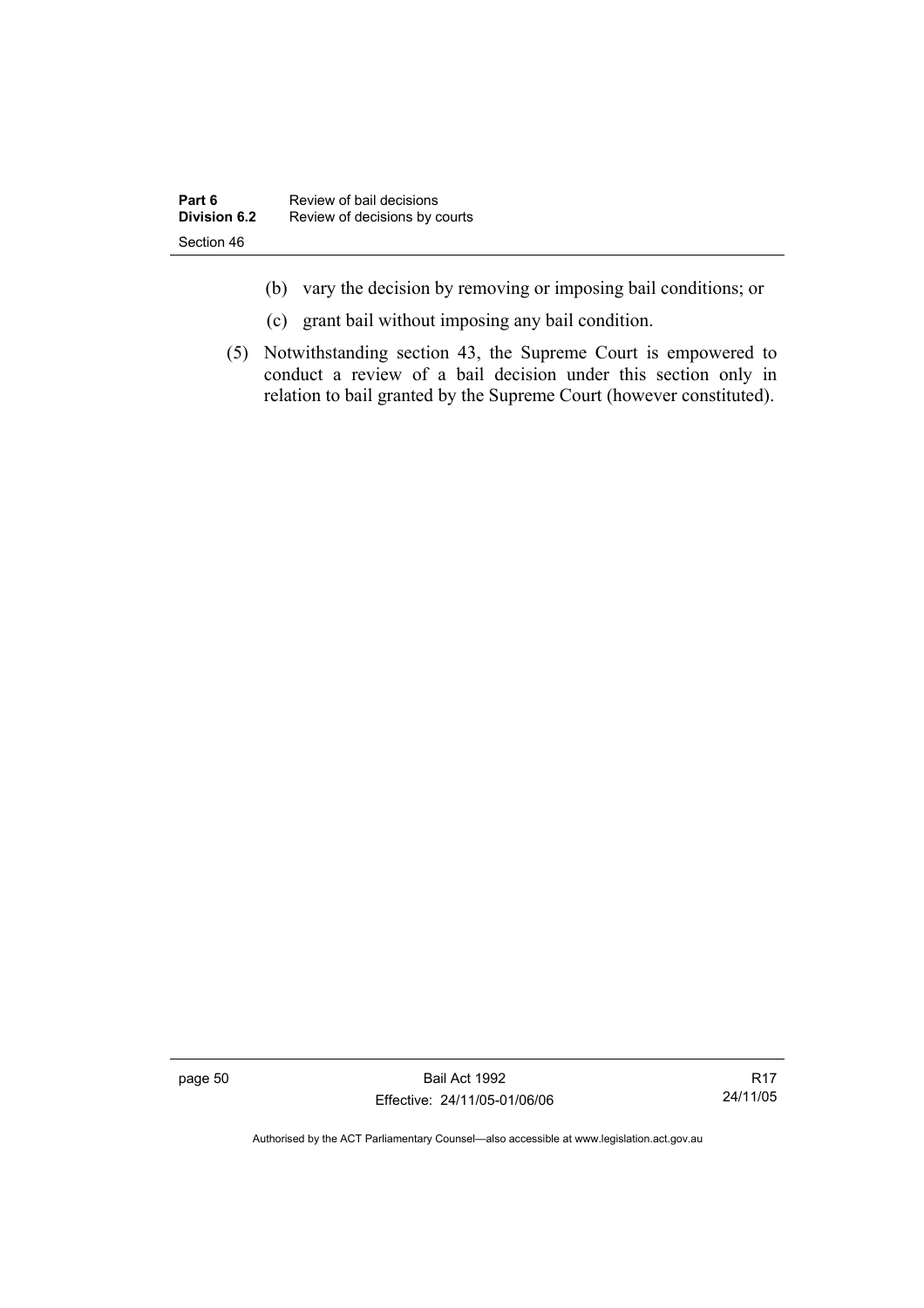# **Part 7 Miscellaneous**

## **47 Giving information relating to bail**

 (1) If a person is charged by a police officer with an offence and the person charged is being held in custody in relation to the offence, the police officer shall, as soon as is reasonably practicable after the person is charged, give to the person, by written notice, information relating to his or her entitlement to, or eligibility for, bail and to his or her entitlement to the review of decisions under this Act.

 (2) If an accused person is being held in custody in relation to an offence at the time of his or her first appearance in court in relation to that offence, the court shall, during that appearance, or as soon as is reasonably practicable, give to the person, by written notice, information relating to his or her entitlement to, or eligibility for, bail.

## **47A Notice to victim of bail decisions**

- (1) This section applies if—
	- (a) a court or authorised officer makes a decision about a grant of bail, or reviews a bail decision, in relation to a person; and
	- (b) the informant is aware that a victim has expressed concern about the need for protection from violence or harassment by the person.
- (2) The informant must tell a police officer assigned to liaise with victims of crime (a *victim liaison officer*) that the victim has expressed the concern.

page 51

*Note* If a form is approved under s 58 for a notice under this section, the form must be used.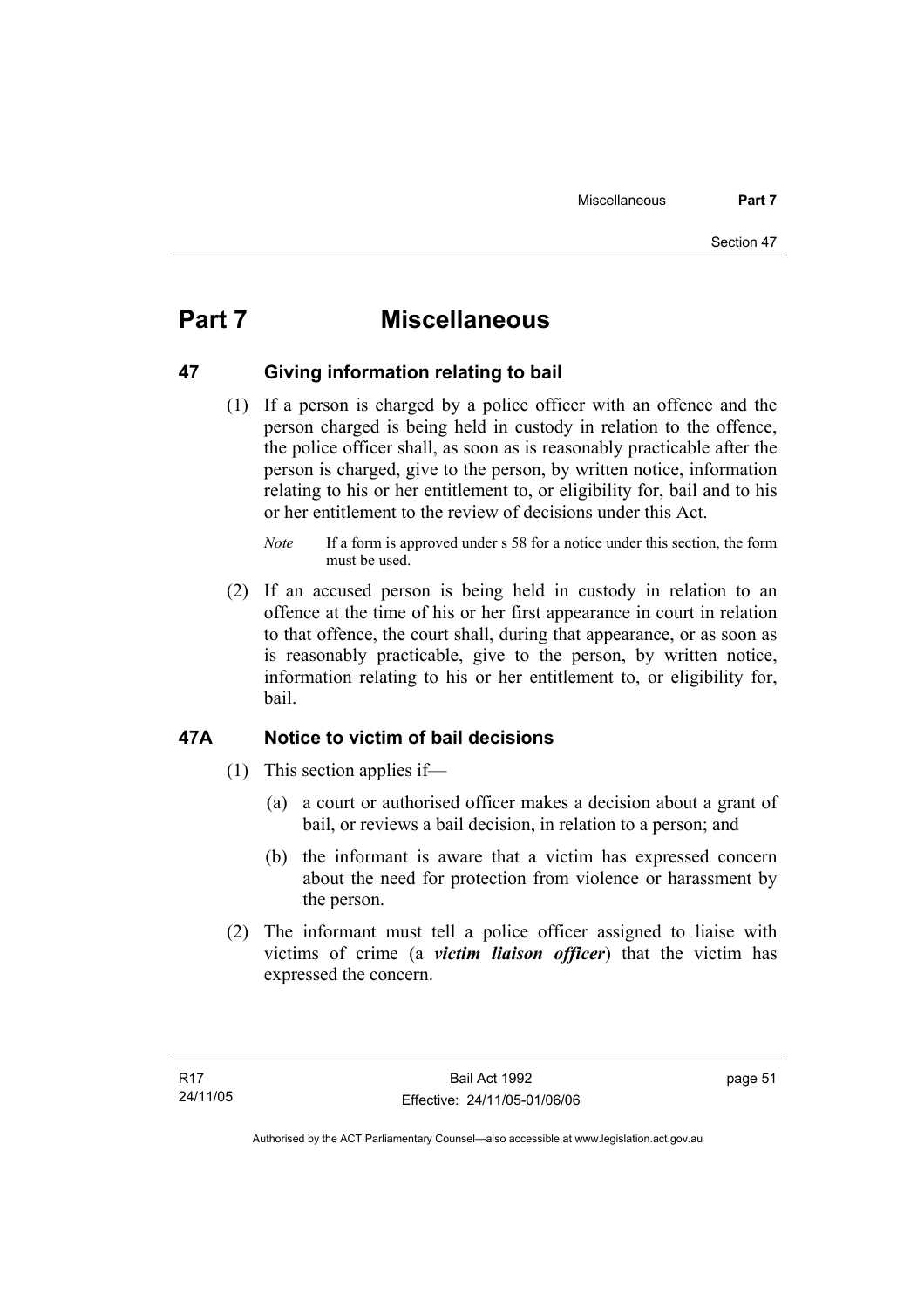#### **Part 7 Miscellaneous**

Section 48

 (3) If a victim liaison officer is told about a victim's concern, the victim liaison officer must take all reasonable steps to tell the victim (or, if the victim is a child, a person who has parental responsibility for the child) about the bail decision as soon as practicable.

#### **48 Notification to court that bail condition not satisfied**

- (1) This section applies to a person who has been granted bail by a court but who has remained in custody since bail was granted because a condition of the bail has not been complied with.
- (2) The keeper, superintendent or officer in charge of a gaol, remand centre or police station if a person to whom this section applies is in custody shall, within 7 days after the person is received into custody, give or cause to be given, to the court that granted bail to the person written notice that the person is still in custody because of a failure to meet a bail condition.

*Note* If a form is approved under s 58 for a notice, the form must be used.

- (3) A court to which a notice is given under subsection (2) may, on its own initiative, conduct a review under section 46 of the condition on which bail was granted.
- (4) A notice under this section is required to be given only once in relation to any particular grant of bail.
- (5) A regulation may prescribe information that is to be forwarded to a court with a notice under this section.

#### **49 Failure to answer bail**

- (1) A person commits an offence if the person—
	- (a) gives an undertaking to appear before a court; and
	- (b) fails to carry out the undertaking.

Maximum penalty: 200 penalty units, imprisonment for 2 years or both.

R17 24/11/05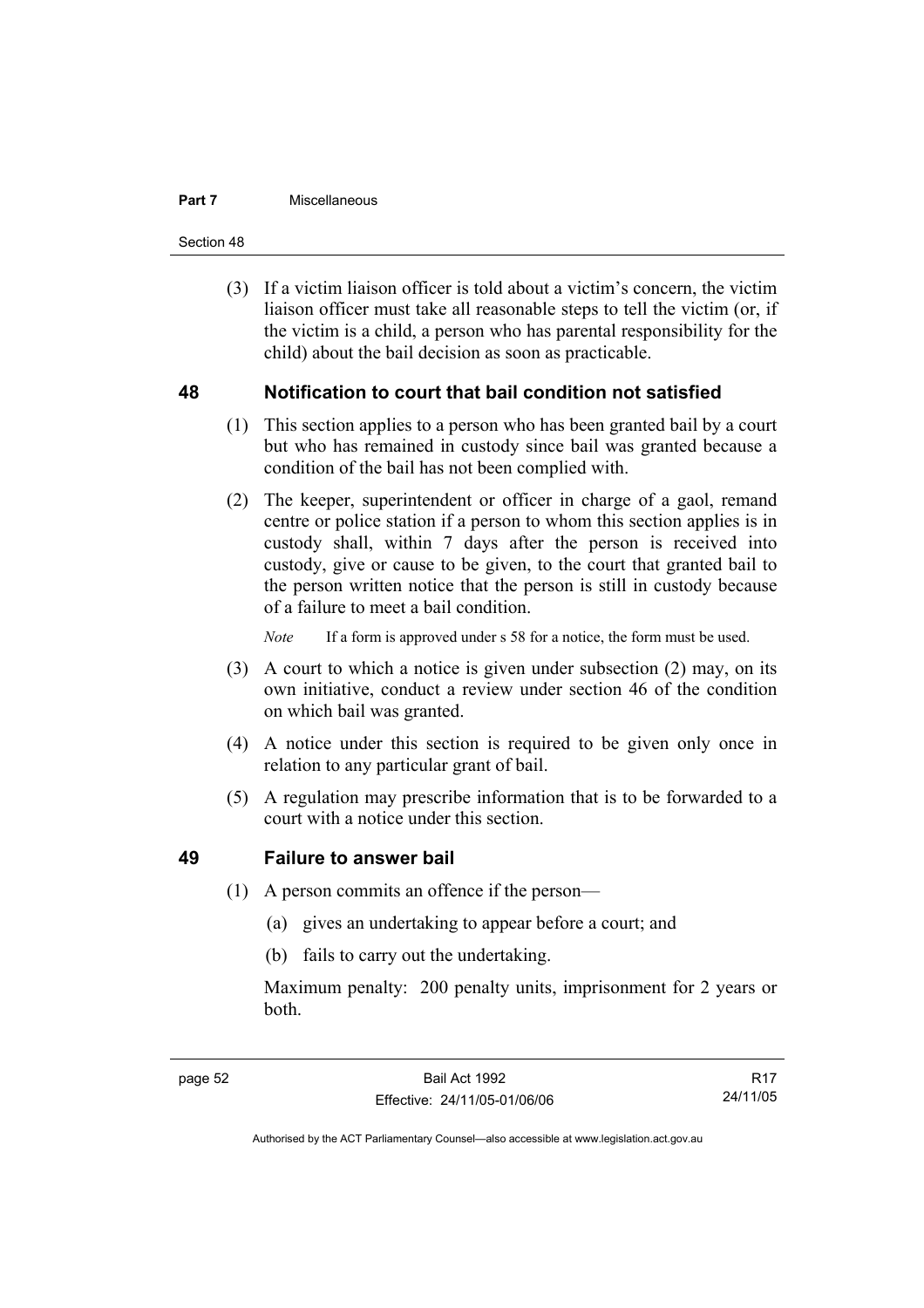- (2) The court may issue a warrant to arrest the person and to bring the person before the court.
- (3) Subsection (1) does not apply if the person has a reasonable excuse for failing to carry out the undertaking.

## **51 Indemnification of sureties**

 (1) A person commits an offence if the person indemnifies, or agrees to indemnify, anyone else against a liability the other person incurs or may incur as surety for an accused person.

Maximum penalty: 200 penalty units, imprisonment for 2 years or both.

 (2) A person commits an offence if the person is indemnified, or agrees to be indemnified, by someone else against a liability the person incurs or may incur as surety for an accused person.

Maximum penalty: 200 penalty units, imprisonment for 2 years or both.

- (3) For this section, it does not matter whether—
	- (a) the agreement is for compensation in money or anything else; or
	- (b) the agreement is made before or after the person indemnified, or agreed to be indemnified, becomes a surety; or
	- (c) the person indemnified, or agreed to be indemnified, becomes a surety.

## **52 Contravention of Act by police officers**

 (1) If a police officer contravenes a provision of this Act that is applicable to him or her as a police officer or as an authorised officer, the contravention is not punishable as an offence unless a penalty is expressly provided by this Act in relation to the contravention.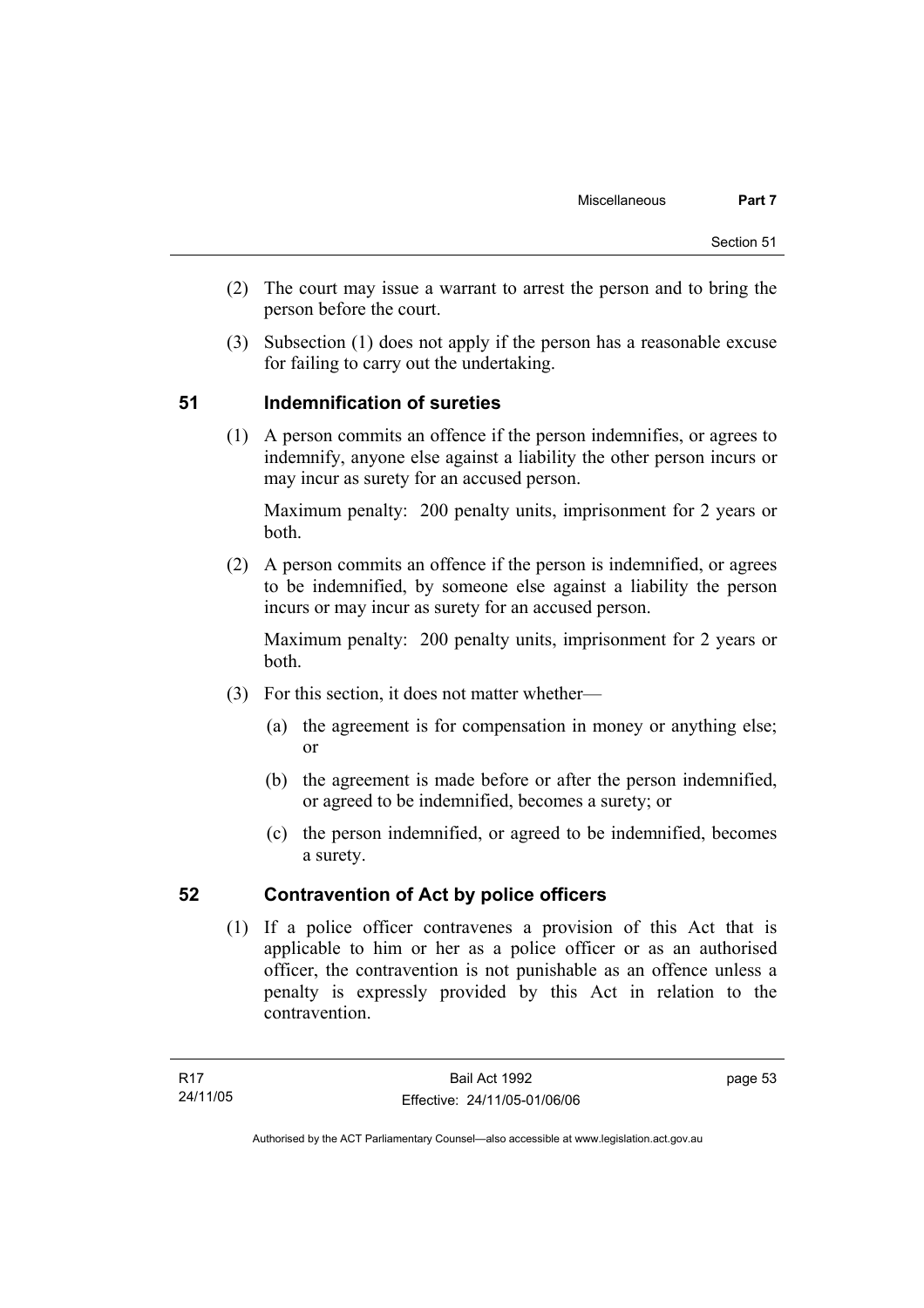#### **Part 7 Miscellaneous**

#### Section 55

- (2) Subsection (1) does not apply to prevent a contravention of a provision of this Act by a police officer from—
	- (a) being dealt with under the *Complaints (Australian Federal Police) Act 1981* (Cwlth); or
	- (b) constituting grounds for the institution of civil proceedings.

#### **55 Civil standard of proof to apply for certain purposes**

If a court or an authorised officer, in making a decision in relation to bail (other than a decision in proceedings for an offence committed in relation to bail), is to be, or may be, satisfied as to any matter, it is sufficient if the court or authorised officer is satisfied on the balance of probabilities.

#### **56 No right of surety to arrest**

A surety for an accused person does not have the right to arrest the accused person because the surety is a surety for the accused person.

#### **56A Arrest without warrant of person on bail**

- (1) This section applies if a person has been granted bail in the ACT, a State or another Territory.
- (2) A police officer may arrest the person without warrant if the officer believes on reasonable grounds that the person—
	- (a) has failed to comply with a bail condition; or
	- (b) will not comply with a bail condition.
- (3) The police officer must bring the person before a court as soon as practicable.
- (4) The court may—
	- (a) for a person granted bail in the ACT—exercise the same powers in relation to bail as it has in relation to any other accused person in custody; or

R17 24/11/05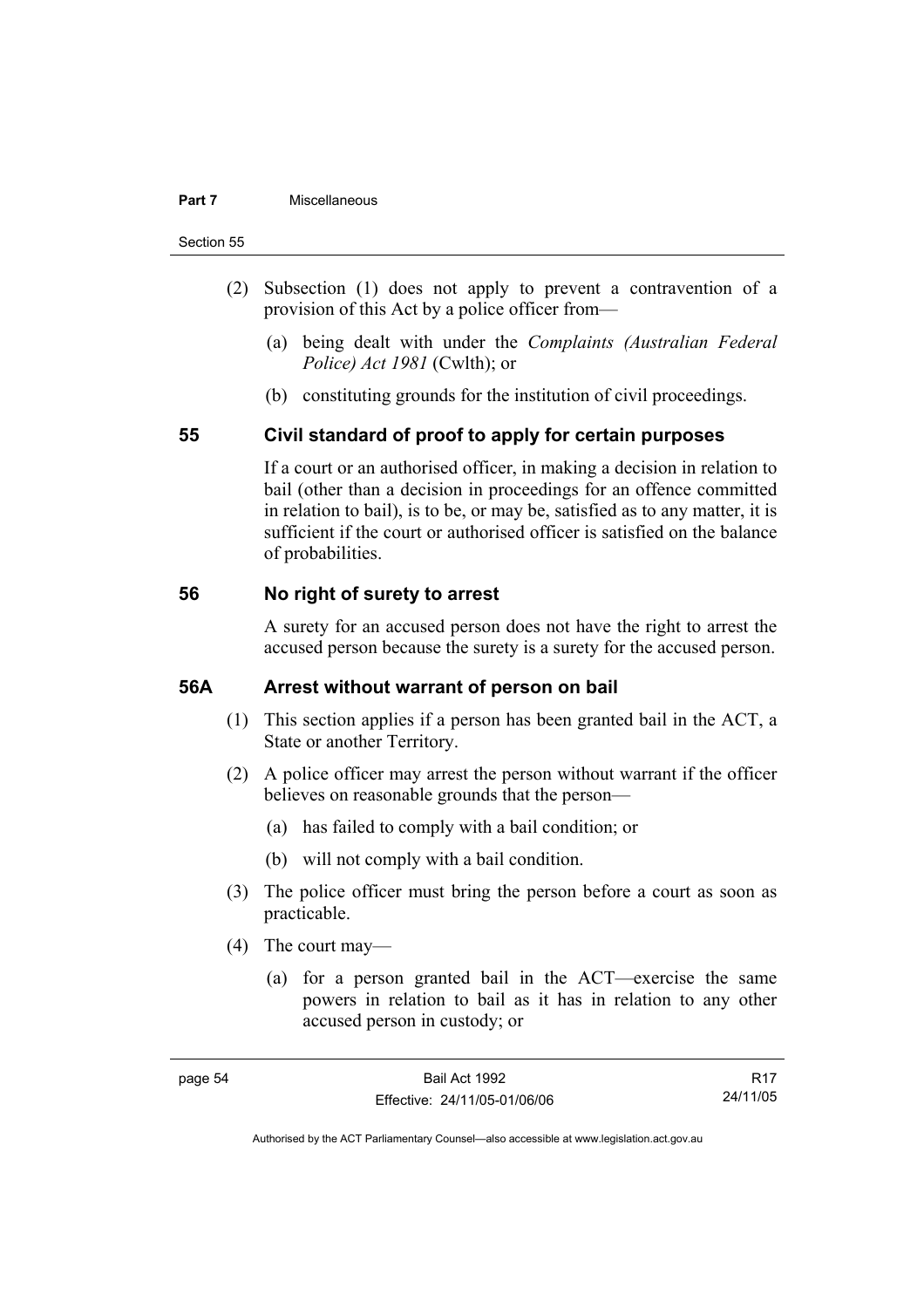- (b) for a person granted bail in a State or another Territory—
	- (i) release the person unconditionally; or
	- (ii) grant the person bail subject to the conditions that the court considers appropriate; or
	- (iii) remand the person in custody for a reasonable time while a warrant for the person's arrest is obtained from the State or other Territory.
- (5) A release mentioned in subsection (4) (b) (i) does not affect the grant of bail in the State or other Territory.

#### **56B Arrest for breach of condition by person outside ACT**

- (1) This section applies if a police officer reasonably believes that—
	- (a) a person who has been granted bail in the ACT has failed to comply with a bail condition; and
	- (b) the person is in a State or another Territory.
- (2) An issuing officer may, on the information of a police officer—
	- (a) issue a warrant to arrest the person in the State or other Territory and bring the person before a court; or
	- (b) issue a summons for the person's appearance before a court.
- (3) In this section

*issuing officer*, for a warrant, means—

- (a) a judge, the registrar or a deputy registrar of the Supreme Court; or
- (b) a magistrate; or
- (c) if authorised by the Chief Magistrate to issue a warrant—the registrar or deputy registrar of the Magistrates Court.

page 55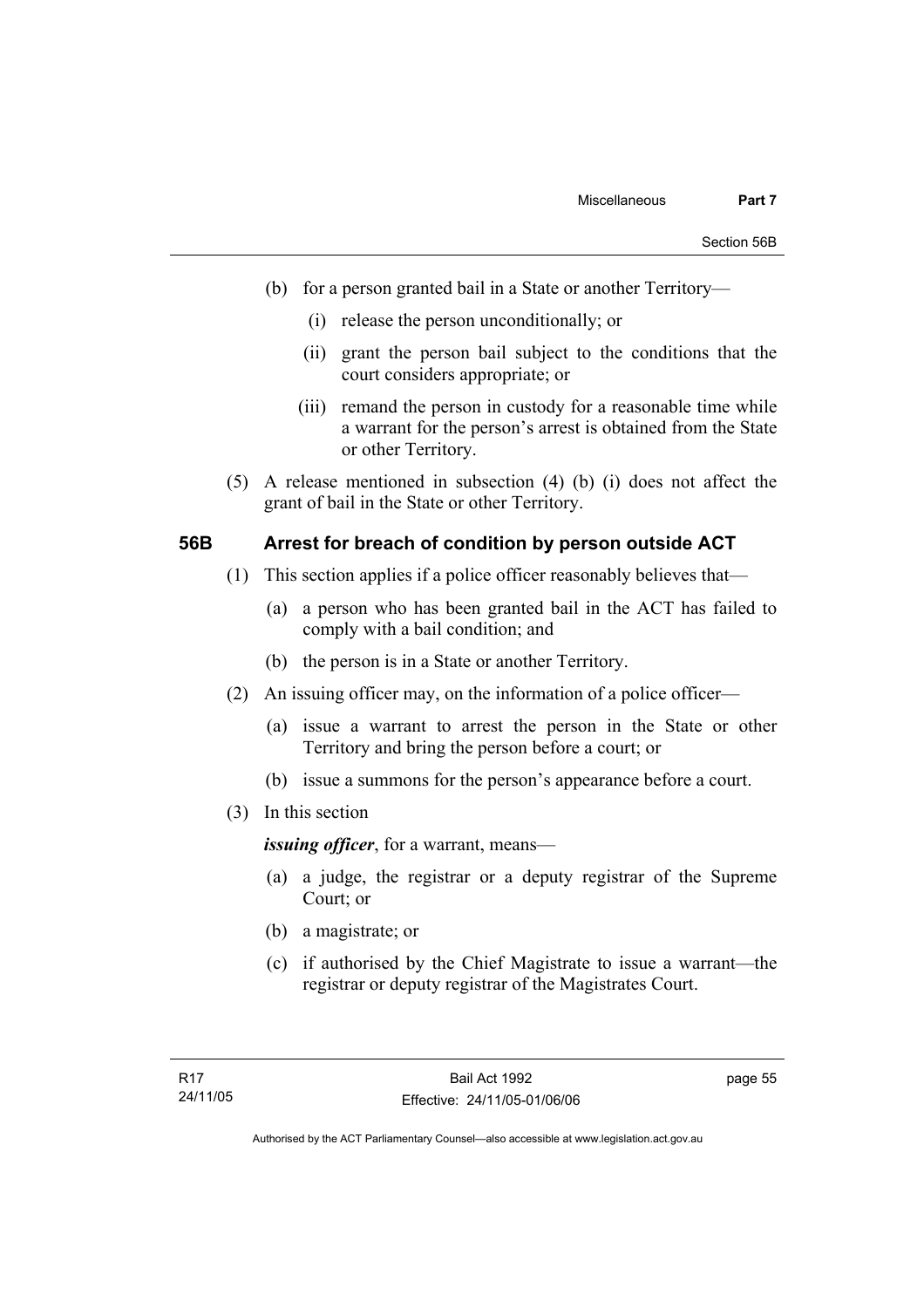#### **Part 7 Miscellaneous**

Section 57

#### **57 Act to prevail**

- (1) Except if otherwise expressly provided by this Act, this Act applies in relation to the grant of bail to accused people to the exclusion of any other law in force immediately before the commencement of this Act so far as any other such law makes provision for or in relation to bail for accused people.
- (2) This Act does not affect the *Bill of Rights 1688* 1 Will and Mary sess 2 c 2.

#### **57AA Abolition of inherent power of bail**

Any inherent power of the Supreme Court to grant bail is abolished.

#### **58 Approved forms**

- (1) The Minister may, in writing, approve forms for this Act.
- (2) If the Minister approves a form for a particular purpose, the approved form must be used for that purpose.
- (3) A form approved for section 28 (1), 30 (4), 34, 47 or 48 (2) is a disallowable instrument.
	- *Note* A disallowable instrument must be notified, and presented to the Legislative Assembly, under the Legislation Act.
- (4) Any other approved form is a notifiable instrument.

*Note* A notifiable instrument must be notified under the Legislation Act.

 (5) If there is no approved form for an instrument under this Act, the instrument must be in a form acceptable to the registrar.

#### **59 Regulation-making power**

- (1) The Executive may make regulations for this Act.
	- *Note* A regulation must be notified, and presented to the Legislative Assembly, under the Legislation Act.

R17 24/11/05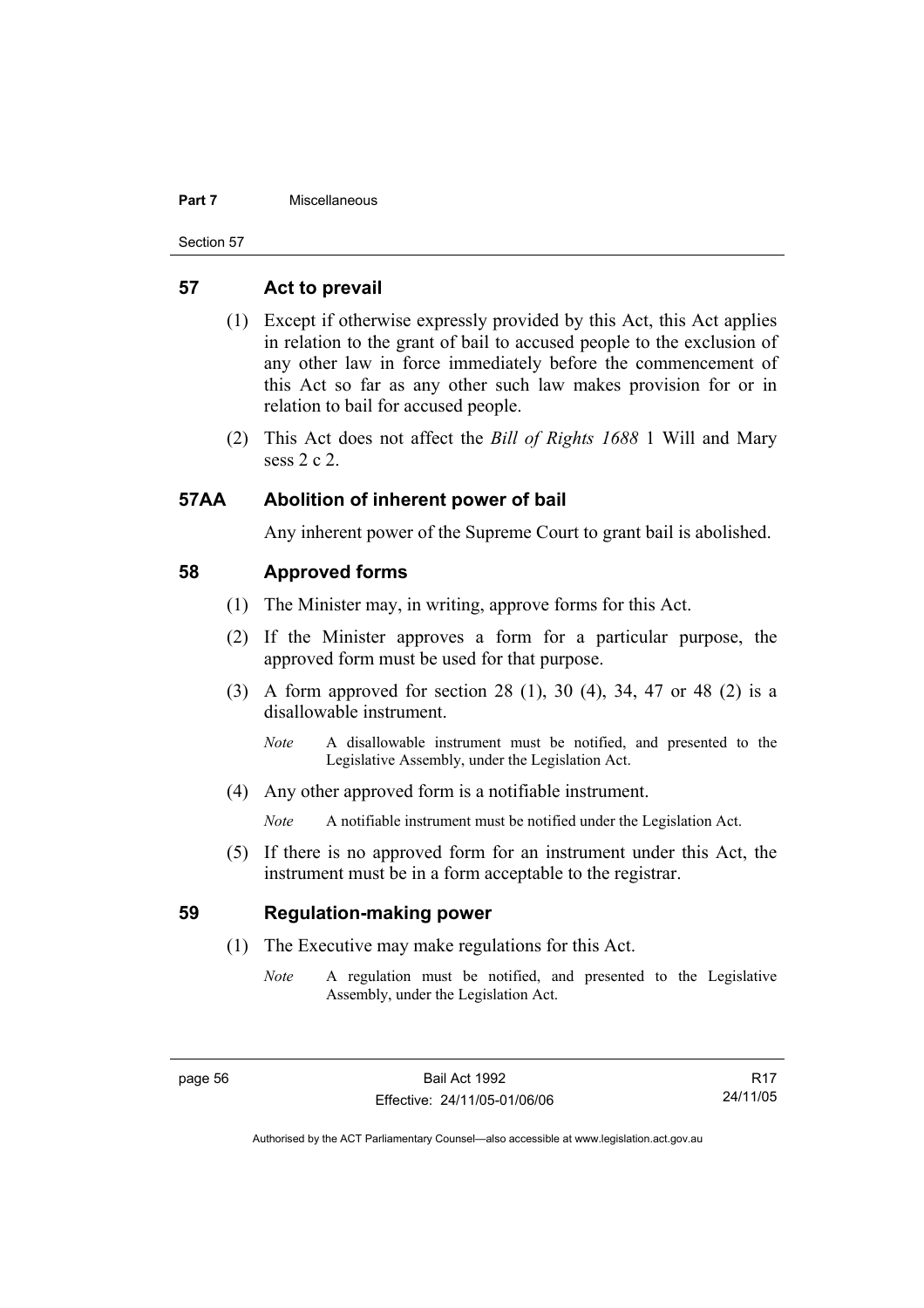Section 59

 (2) Without limiting subsection (1), a regulation may make provision in relation to the management (including the investment) of an amount deposited in accordance with a condition mentioned in section 25 (1) (c).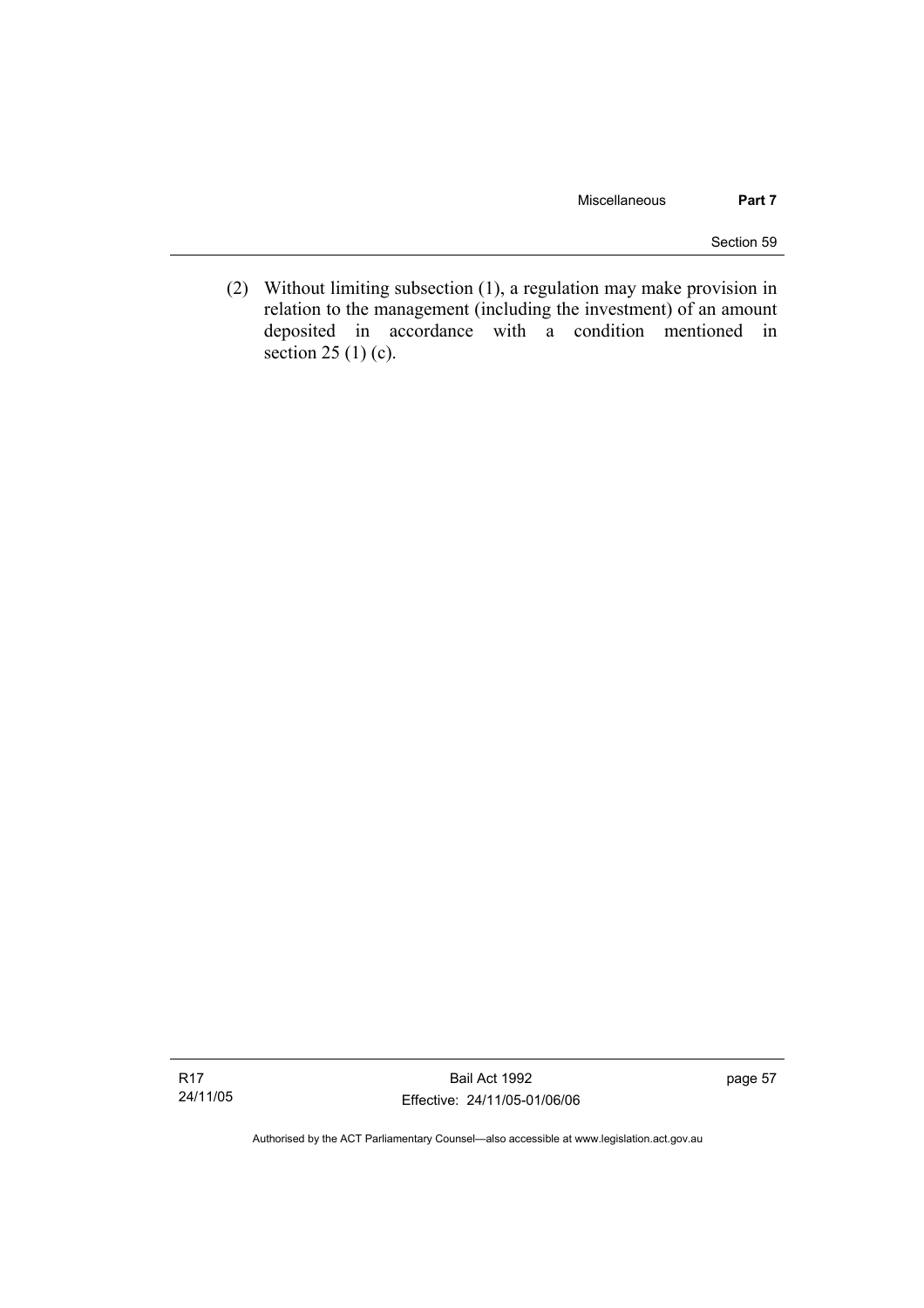**Schedule 1** Offences to which presumption of bail does not apply **Part 1.1 Compare Compare Crimes Act 1900** 

# **Schedule 1 Offences to which presumption of bail does not apply**

(see s  $9B$  (a) and (b))

# **Part 1.1 Offences against Crimes Act 1900**

| column 1                    | column 2  | column 3                                                   |
|-----------------------------|-----------|------------------------------------------------------------|
| item                        | provision | description of offence                                     |
|                             | 15        | manslaughter                                               |
| $\mathcal{D}_{\mathcal{A}}$ | 19        | intentionally inflicting grievous bodily harm              |
| 3                           | 49C       | industrial manslaughter (employer offence)                 |
| 4                           | 49D       | industrial manslaughter (senior officer offence)           |
| 5                           | 51        | sexual assault in the first degree                         |
| 6                           | 52        | sexual assault in the second degree                        |
|                             | 54        | sexual intercourse without consent                         |
| 8                           | 55(1)     | sexual intercourse with young person under<br>10 years old |

# **Part 1.2 Offences against Criminal Code**

| column 1 | column 2  | column 3               |
|----------|-----------|------------------------|
| item     | provision | description of offence |
|          | 310       | aggravated robbery     |
|          | 312       | aggravated burglary    |

page 58 Bail Act 1992 Effective: 24/11/05-01/06/06

R17 24/11/05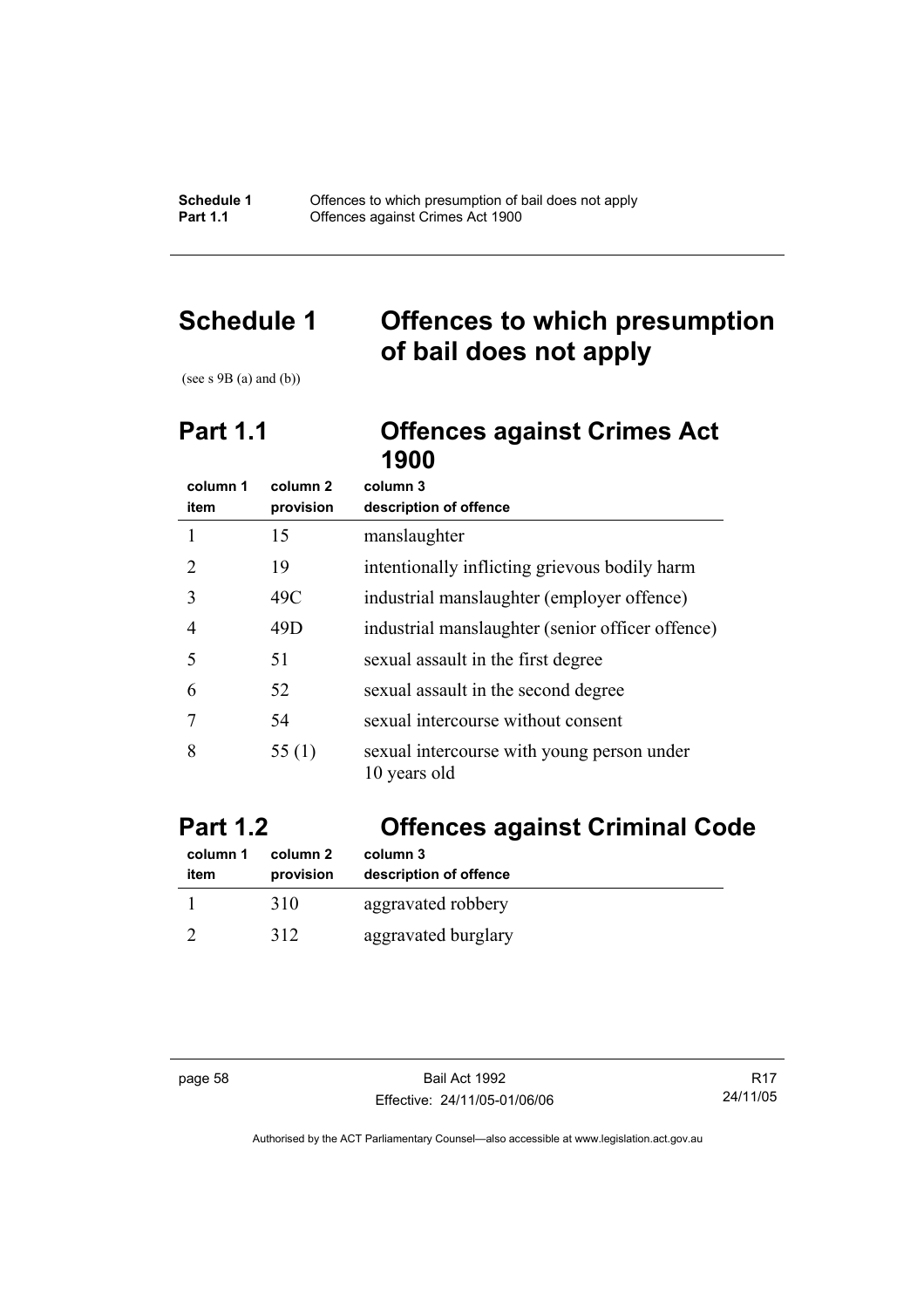#### Offences to which presumption of bail does not apply **Schedule 1** Offences against Criminal Code **Part 1.2**

| column 1<br>item | column 2<br>provision | column 3<br>description of offence                                                                       |
|------------------|-----------------------|----------------------------------------------------------------------------------------------------------|
| 3                | 603(3)                | trafficking in commercial quantity of<br>controlled drug                                                 |
| 4                | 603(5)                | trafficking in trafficable quantity of cannabis                                                          |
| 5                | 603(7)                | trafficking in controlled drug other than<br>cannabis                                                    |
| 6                | 607(3)                | manufacturing commercial quantity of<br>controlled drug for selling                                      |
| 7                | 607(5)                | manufacturing controlled drug for selling                                                                |
| 8                | 610(1)                | selling large commercial quantity of controlled<br>precursor for manufacture of controlled drug          |
| 9                | 610(3)                | selling commercial quantity of controlled<br>precursor for manufacture of controlled drug                |
| 10               | 611(1)                | manufacturing large commercial quantity of<br>controlled precursor for manufacture of<br>controlled drug |
| 11               | 611(3)                | manufacturing large commercial quantity of<br>controlled precursor for selling                           |
| 12               | 611(5)                | manufacturing commercial quantity of<br>controlled precursor for manufacture of<br>controlled drug       |
| 13               | 611(7)                | manufacturing commercial quantity of<br>controlled precursor for selling                                 |
| 14               | 612(1)                | possessing large commercial quantity of<br>controlled precursor                                          |
| 15               | 612(3)                | possessing commercial quantity of controlled<br>precursor                                                |

page 59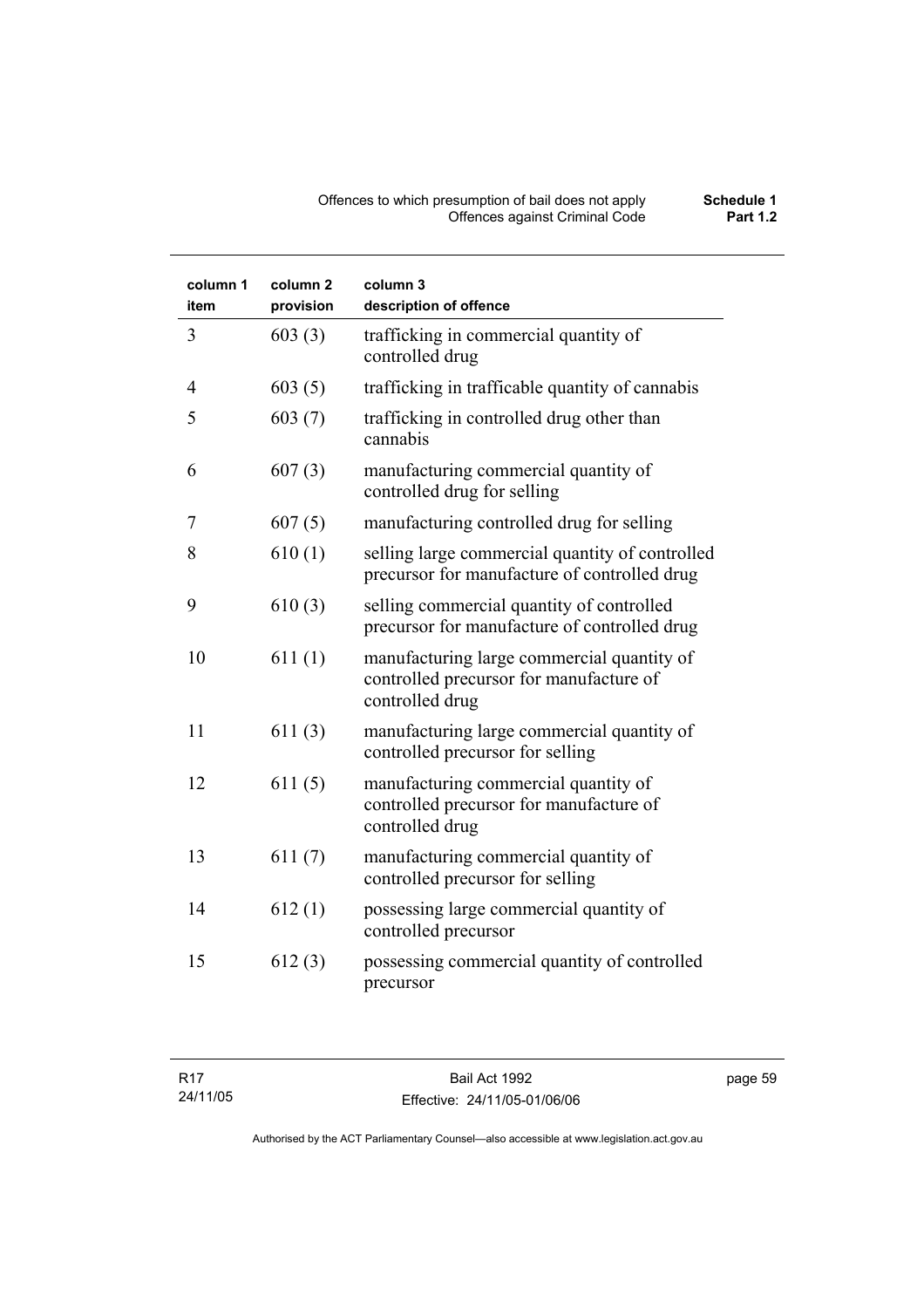| Schedule 1      | Offences to which presumption of bail does not apply |
|-----------------|------------------------------------------------------|
| <b>Part 1.3</b> | Offences against Drugs of Dependence Act 1989        |

| column 1<br>item | column 2<br>provision | column 3<br>description of offence                              |
|------------------|-----------------------|-----------------------------------------------------------------|
| 16               | 616(3)                | cultivating commercial quantity of controlled<br>plant          |
| 17               | 619(3)                | selling commercial quantity of controlled plant                 |
| 18               | 622(3)                | supplying etc controlled drug to child for<br>selling           |
| 19               | 624(4)                | procuring child to traffic in controlled drug                   |
| 20               | 625(1)                | supplying etc controlled drug (other than<br>cannabis) to child |
| 21               | 639                   | concealing etc property derived from drug<br>offence            |

# **Part 1.3 Offences against Drugs of Dependence Act 1989**

| column 1<br>item | column 2<br>provision | column 3<br>description of offence                                |
|------------------|-----------------------|-------------------------------------------------------------------|
|                  | 161                   | manufacture of drug of dependence or<br>prohibited substance      |
|                  | 164                   | sale, supply etc of prohibited substance or<br>drug of dependence |

page 60 Bail Act 1992 Effective: 24/11/05-01/06/06

R17 24/11/05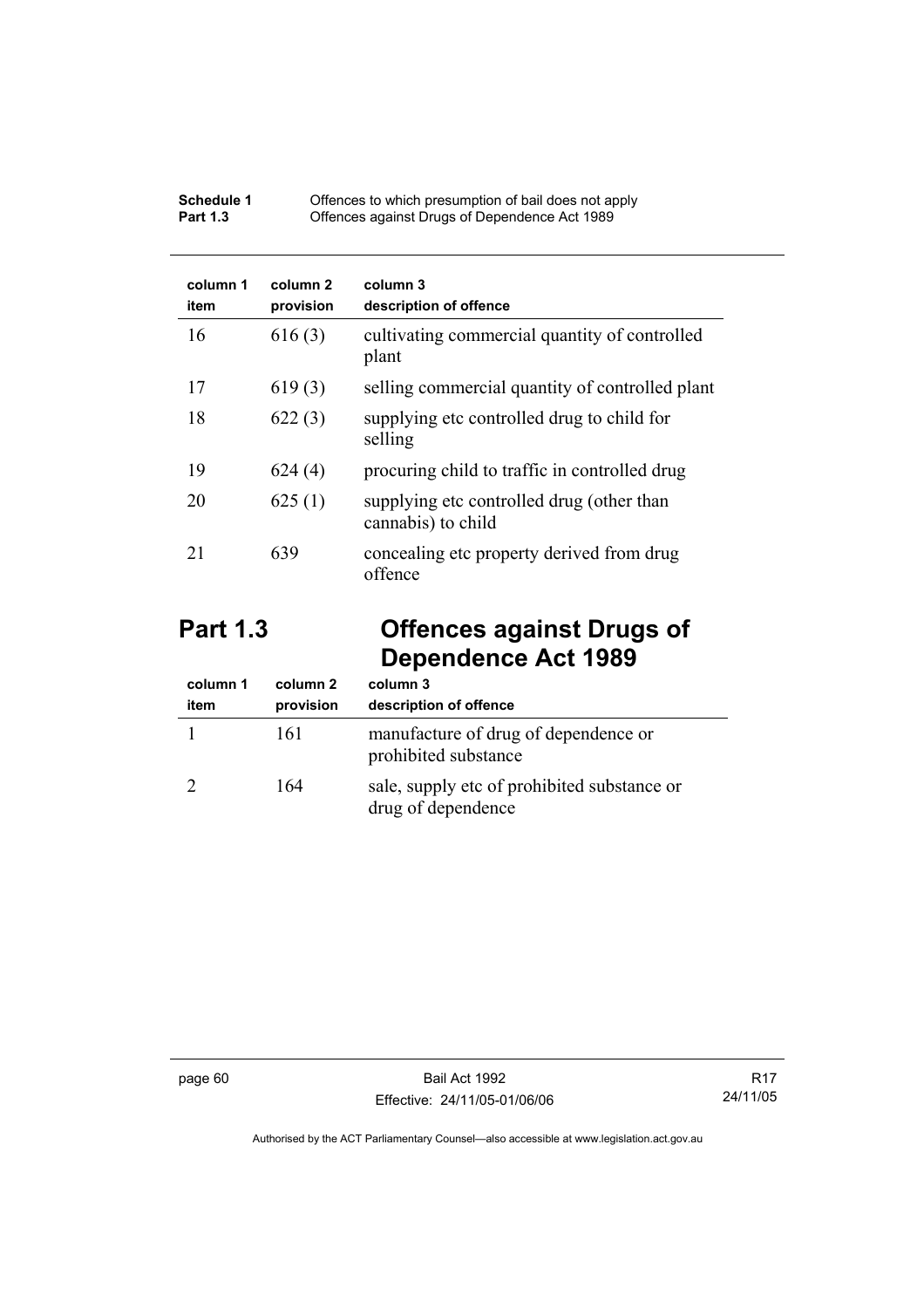# **Part 1.4 Offences against Customs Act 1901 (Cwlth)**

| column 1<br>item | column 2<br>provision | column 3<br>description of offence                              |
|------------------|-----------------------|-----------------------------------------------------------------|
|                  | 231(1)                | assembly for unlawful purposes                                  |
|                  | 233AC                 | master allowing use of ship for smuggling etc<br>narcotic goods |
|                  | 233B                  | special provisions about narcotic goods                         |

R17 24/11/05 page 61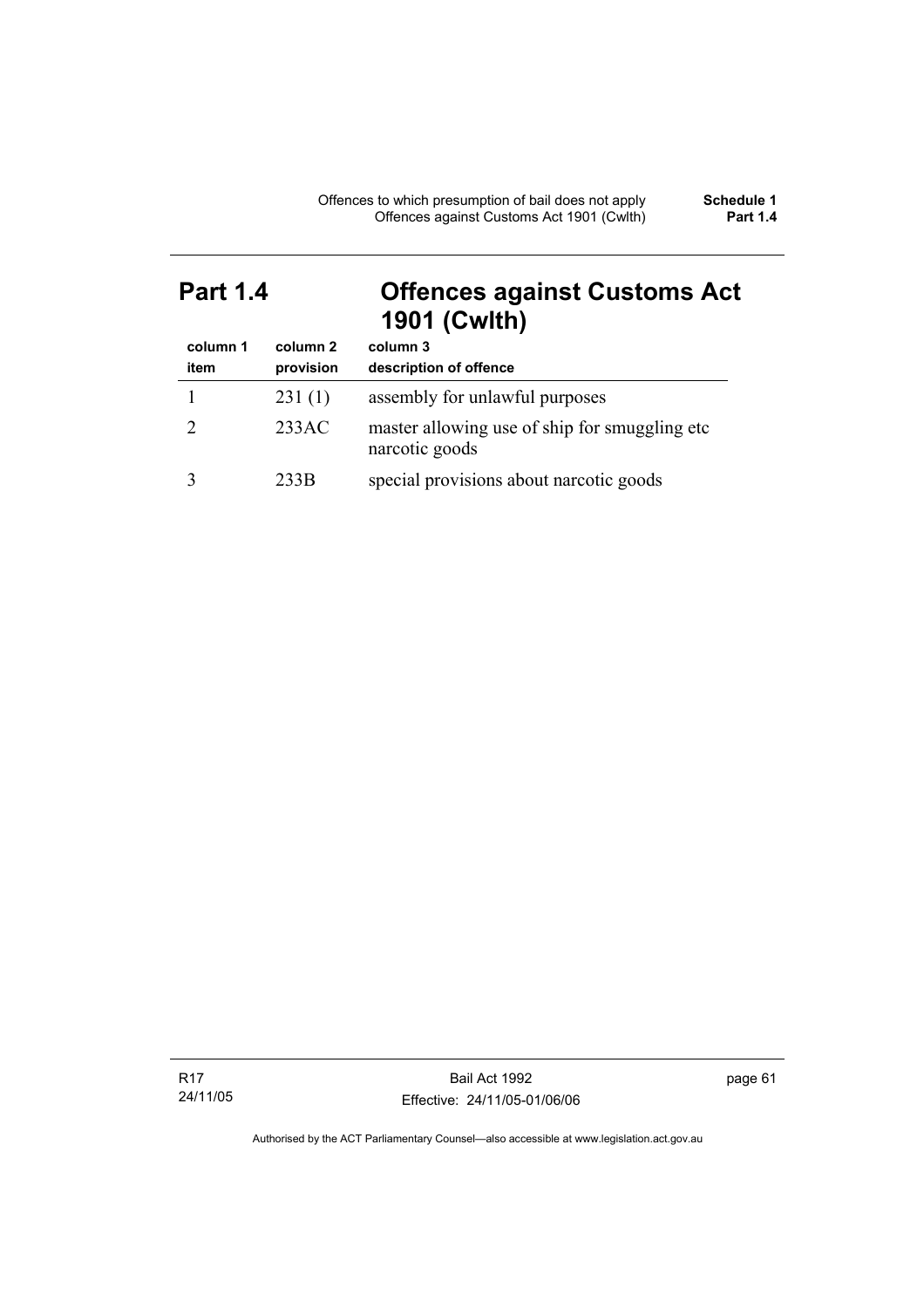# **Dictionary**

(see s 3)

*Note 1* The Legislation Act contains definitions and other provisions relevant to this Act.

*Note 2* For example, the Legislation Act, dict, pt 1, defines the following terms:

- Act (see s  $7$ )
- adult
- child
- Chief Magistrate
- chief police officer
- director of corrective services
- domestic partner (see s  $169(1)$ )
- indictable offence (see s  $190(1)$ )
- judge
- magistrate
- Magistrates Court
- mental health tribunal
- penalty unit (see s 133)
- police officer
- public trustee
- **State**
- Supreme Court
- the Territory.

#### *accused person* includes—

- (a) a person charged with, convicted of, or found guilty of, an offence; and
- (b) a person mentioned in section  $8(1)(c)$ , (d) or (e); and
- (c) a person whose conviction for an offence is stayed; and
- (d) a person discharged under the *Crimes Act 1900*, section 402 (Conditional release of offenders without proceeding to conviction) on giving security under that section; and

| page 62 | Bail Act 1992                | R <sub>17</sub> |
|---------|------------------------------|-----------------|
|         | Effective: 24/11/05-01/06/06 | 24/11/05        |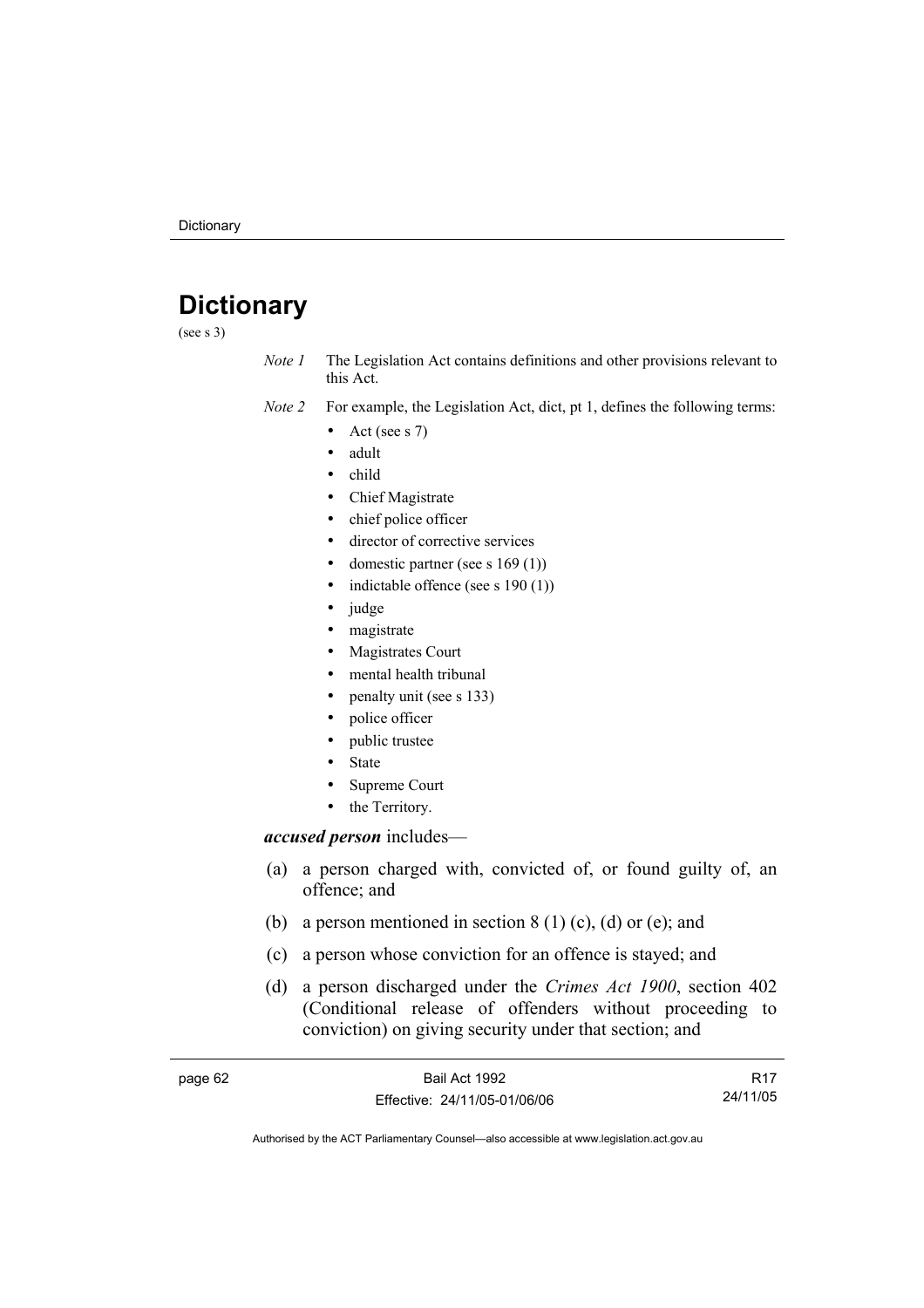- (e) a person in relation to whom an appeal relating to an offence is pending; and
- (f) a person in relation to whom a new trial has been ordered to be held for an offence.

*appeal* includes an application for leave to appeal and an appeal proceeding.

*applicable bail criteria*, for a decision about bail, means criteria under any of the following provisions applying to the decision:

- (a) section 9D (Bail for serious offence committed while charge for another is pending or outstanding);
- (b) section 9F (Domestic violence offence—bail by authorised officer);
- (c) section 22 (Criteria for granting bail to adults);
- (d) section 23 (Criteria for granting bail to children).

*authorised officer* means—

- (a) the chief police officer; or
- (b) a police officer exercising the functions of a superintendent or sergeant; or
- (c) another police officer authorised in writing by the chief police officer.

*bail* means an authorisation granted to a person under this Act to be at liberty.

*bail condition* means a condition on which bail is granted.

*child*, of a person, includes a child—

- (a) who normally or regularly lives with the person; or
- (b) of whom the person is a guardian.

*court* means the Supreme Court or Magistrates Court.

page 63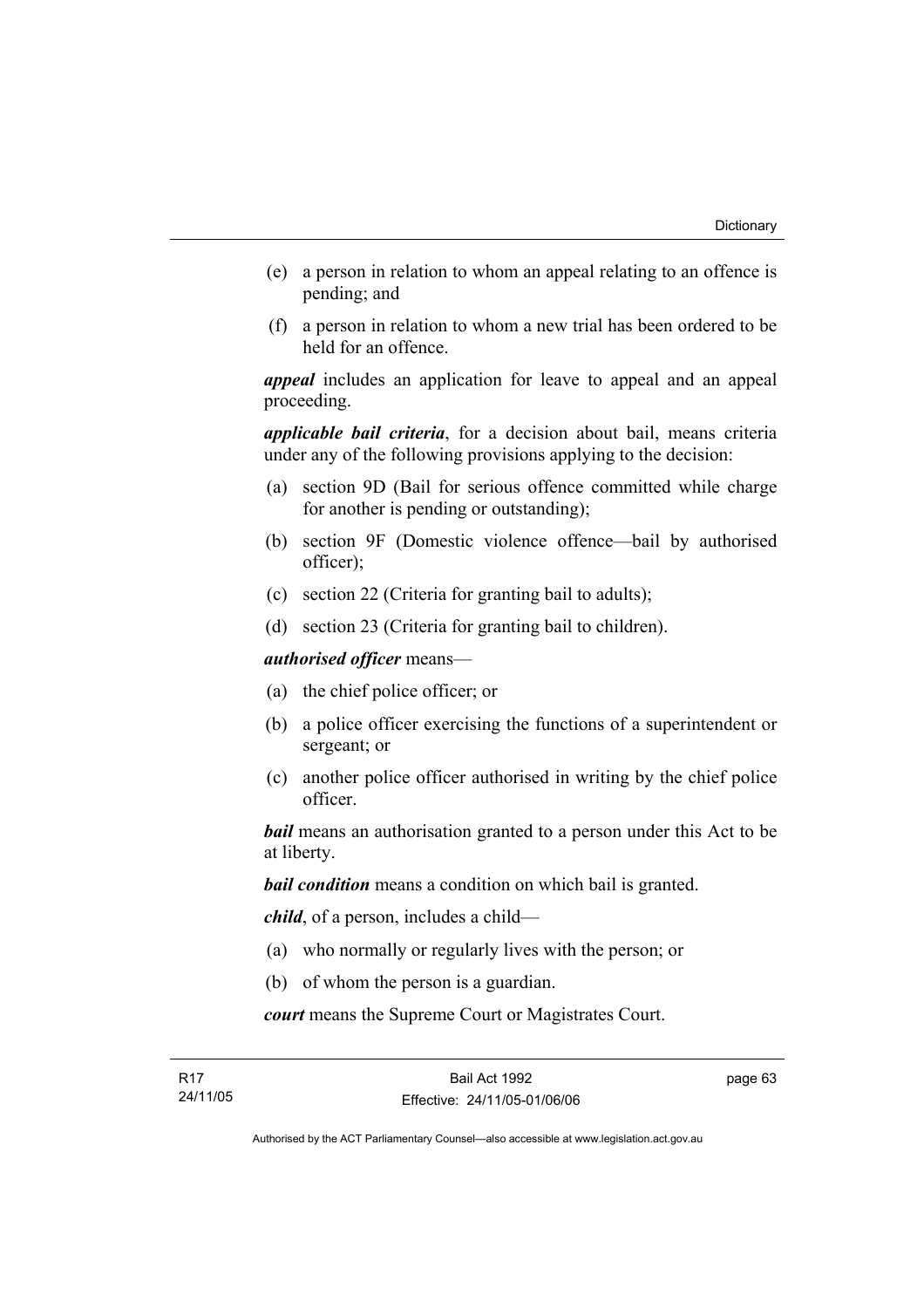*domestic violence offence—*an offence that a person is accused of committing is a *domestic violence offence* if the conduct making up the offence is domestic violence under the *Domestic Violence and Protection Orders Act 2001*.

*grant*, in relation to bail (other than in section 22 (Criteria for granting bail to adults) or section 23 (Criteria for granting bail to children)), includes continue.

*offence* includes—

- (a) an alleged offence; and
- (b) except for section 8 (1) (a) and section 9 (1)—
	- (i) a breach of the peace or an apprehended breach of the peace; and
	- (ii) breach of a recognisance or an order mentioned in section 8A  $(1)$ .

*parental responsibility*—see the *Children and Young People Act 1999*, section 17.

*surety*, in relation to an accused person, means a person other than the accused person who is subject to a liability under a bail condition mentioned in section 25 (1).

*undertaking to appear* means an undertaking given under section 28 (1).

*victim* in relation to an accused person, means—

- (a) a person (the *primary victim*) who suffers harm—
	- (i) in the course of, or because of, the commission of an offence of which the accused person is accused; or

R17 24/11/05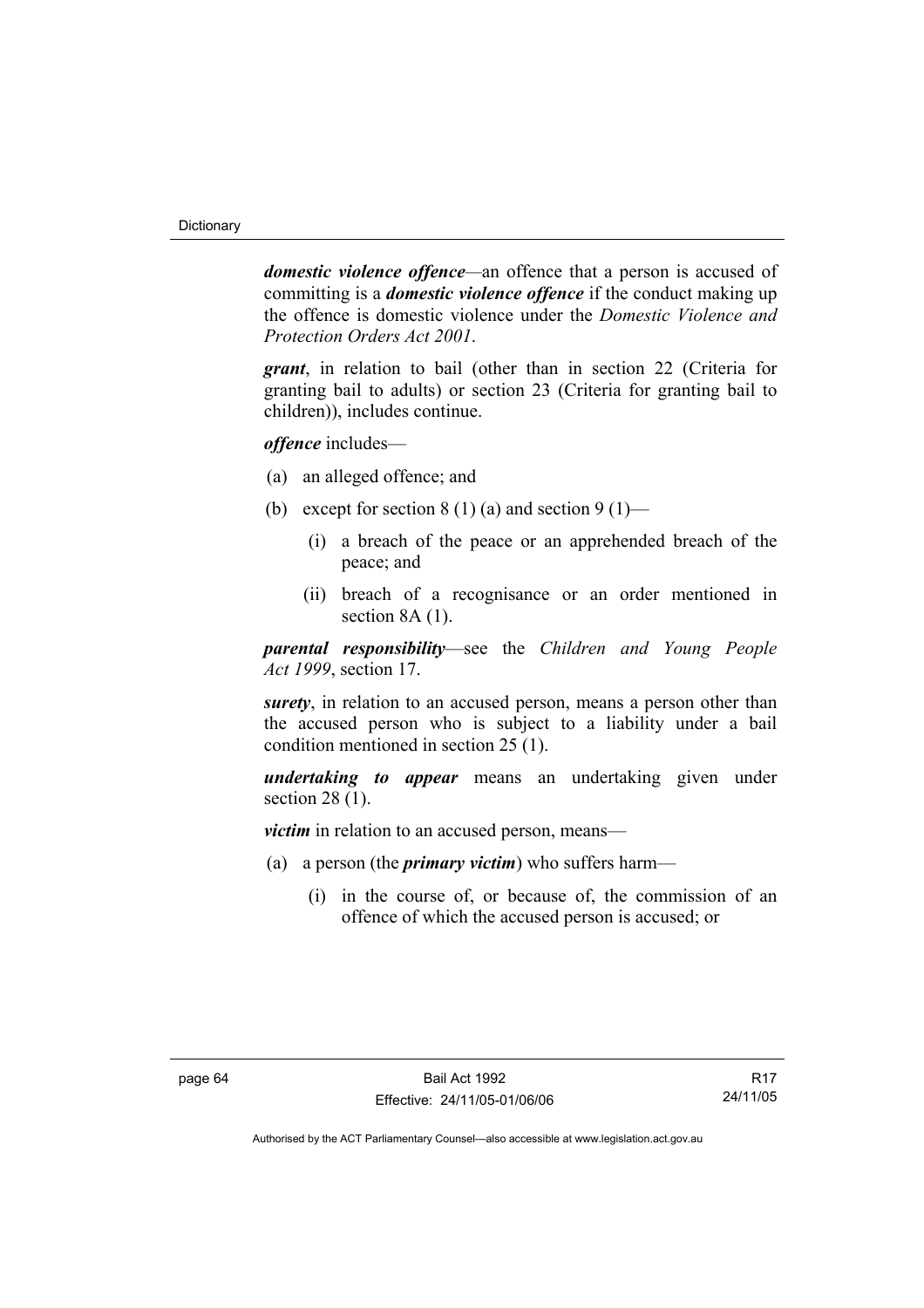- (ii) in the course of assisting a police officer in the exercise of the officer's power to arrest the accused person or to take action to prevent the commission of an offence of which the accused person is accused; or
- (b) if a primary victim dies because of the commission of an offence of which the accused person is accused—anyone who was financially or psychologically dependent on the primary victim immediately before his or her death.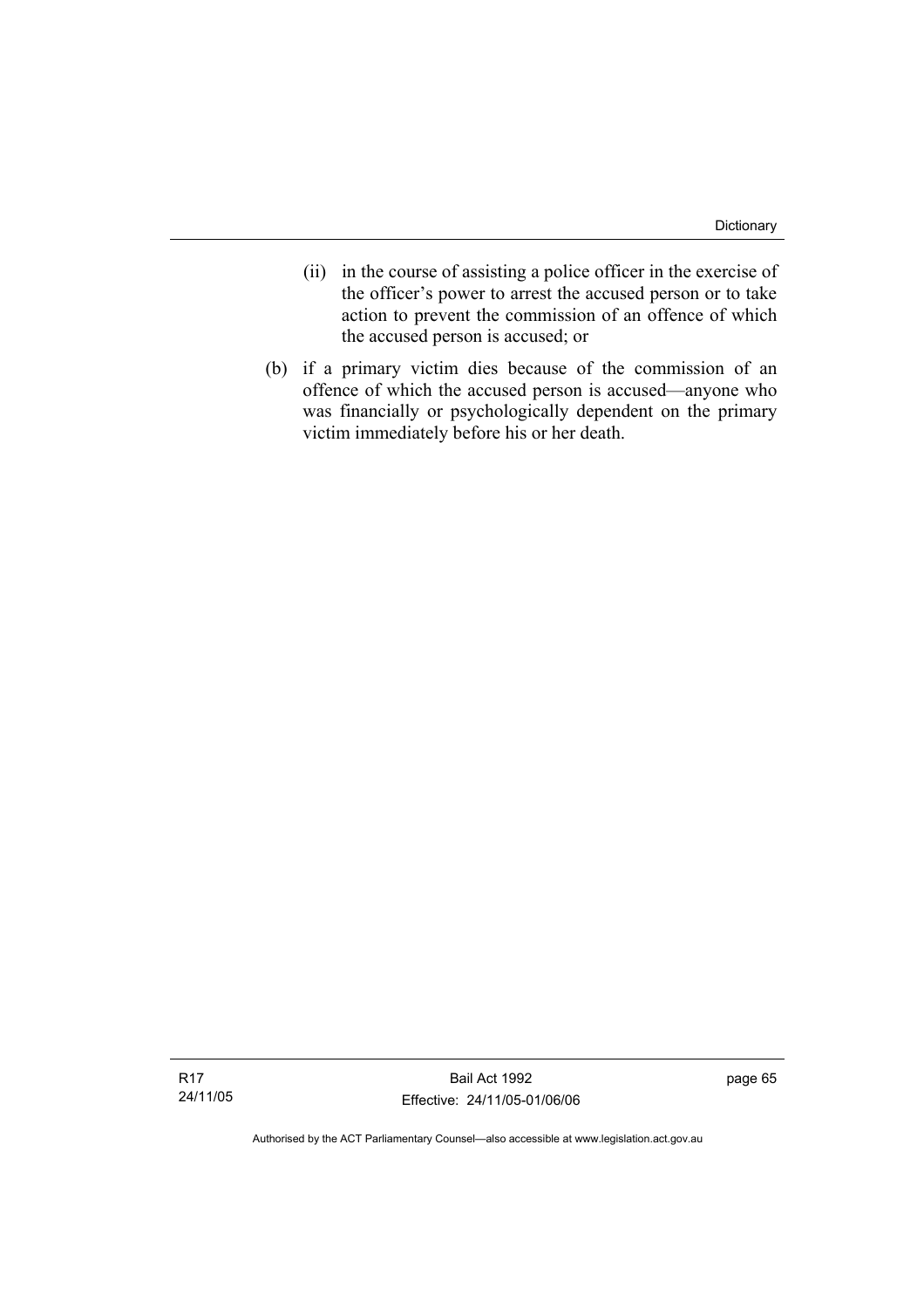#### **Endnotes**

1 About the endnotes

#### **Endnotes**

## **1 About the endnotes**

Amending and modifying laws are annotated in the legislation history and the amendment history. Current modifications are not included in the republished law but are set out in the endnotes.

Not all editorial amendments made under the *Legislation Act 2001*, part 11.3 are annotated in the amendment history. Full details of any amendments can be obtained from the Parliamentary Counsel's Office.

Uncommenced amending laws and expiries are listed in the legislation history and the amendment history. These details are underlined. Uncommenced provisions and amendments are not included in the republished law but are set out in the last endnote.

If all the provisions of the law have been renumbered, a table of renumbered provisions gives details of previous and current numbering.

The endnotes also include a table of earlier republications.

| $am = amended$                             | $ord = ordinance$                         |
|--------------------------------------------|-------------------------------------------|
| $amdt = amendment$                         | $orig = original$                         |
| $ch = chapter$                             | par = paragraph/subparagraph              |
| $def = definition$                         | $pres = present$                          |
| $dict = dictionary$                        | $prev = previous$                         |
| disallowed = disallowed by the Legislative | $(\text{prev}) = \text{previously}$       |
| Assembly                                   | $pt = part$                               |
| $div = division$                           | $r = rule/subrule$                        |
| $exp = expires/expired$                    | renum = renumbered                        |
| $Gaz = gazette$                            | $reloc = relocated$                       |
| $hdg =$ heading                            | $R[X]$ = Republication No                 |
| $IA = Interpretation Act 1967$             | $RI =$ reissue                            |
| ins = inserted/added                       | $s = section/subsection$                  |
| $LA =$ Legislation Act 2001                | $sch = schedule$                          |
| $LR =$ legislation register                | sdiv = subdivision                        |
| LRA = Legislation (Republication) Act 1996 | $sub =$ substituted                       |
| $mod = modified/modification$              | SL = Subordinate Law                      |
| $o = order$                                | underlining = whole or part not commenced |
| om = omitted/repealed                      | or to be expired                          |
|                                            |                                           |

#### **2 Abbreviation key**

page 66 Bail Act 1992 Effective: 24/11/05-01/06/06

R17 24/11/05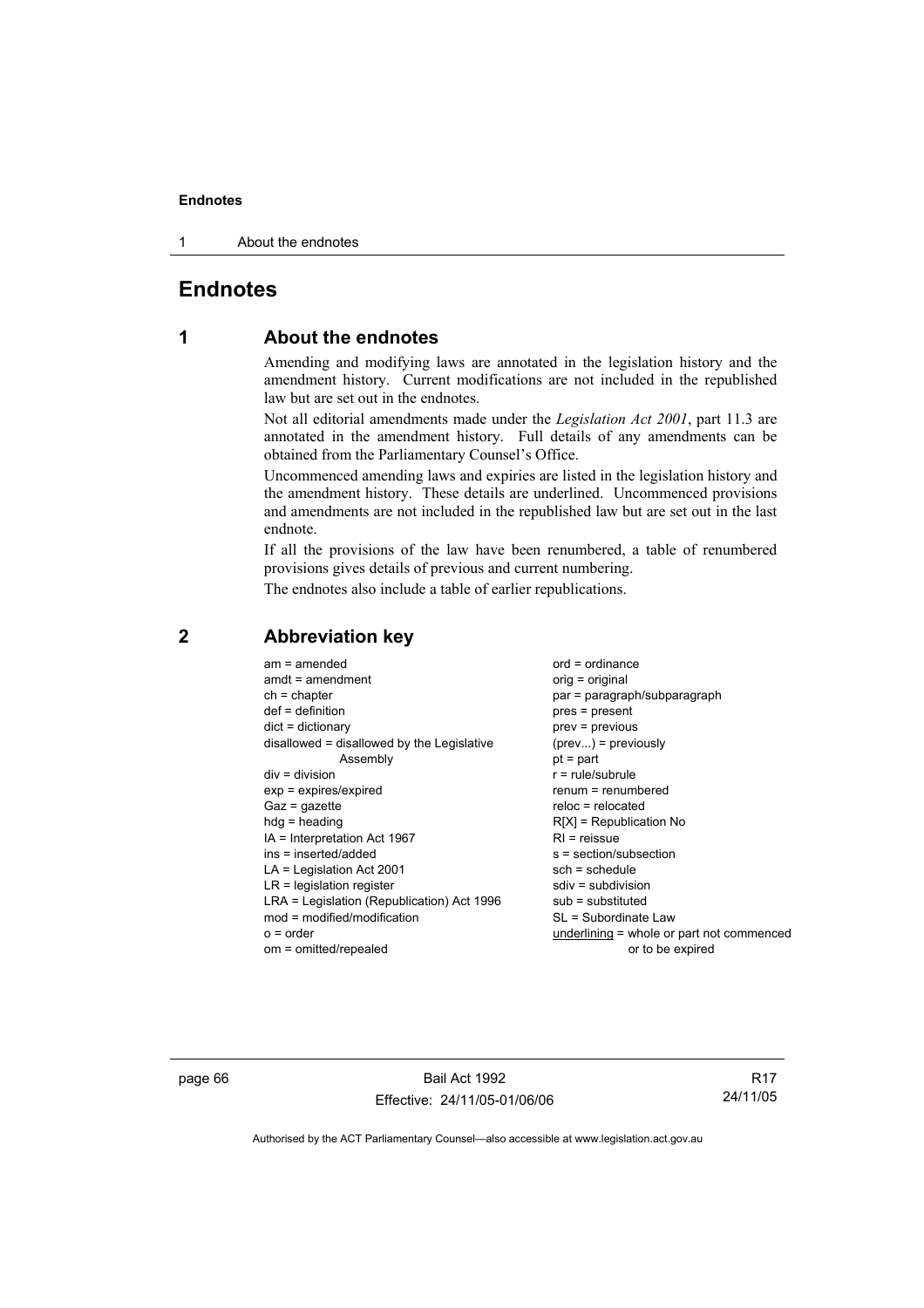# **3 Legislation history**

#### **Bail Act 1992 No 8**

notified 28 May 1992 (Gaz 1992 No S59) s 1, s 2 commenced 28 May 1992 (s 2 (1)) remainder commenced 28 November 1992 (s 2(3))

as amended by

# **Bail (Amendment) Act 1992 No 75**

notified 18 December 1992 (Gaz 1992 No S233) commenced 18 December 1992 (s 2)

### **Bail (Amendment) Act 1994 No 73**

notified 1 November 1994 (Gaz 1994 No S229) ss 1-3 commenced 1 November 1994 (s 2 (1)) remainder commenced 1 May 1995 (s 2 (3))

# **Crimes (Amendment) Act (No 2) 1994 No 75 sch 3**

notified 23 November 1994 (Gaz 1994 No S247) ss 1-3 commenced 23 November 1994 (s 2 (1)) sch 3 commenced 1 December 1994 (Gaz 1994 No S270)

### **Statute Law Revision (Penalties) Act 1994 No 81 sch**

notified 29 November 1994 (Gaz 1994 No S253) s 1, s 2 commenced 29 November 1994 (s 2 (1)) sch commenced 29 November 1994 (Gaz 1994 No S269)

# **Acts Revision (Victims of Crime) Act 1994 No 84 pt 2**

notified 15 December 1994 (Gaz 1994 No S280) s 1, s 2 commenced 15 December 1994 (s 2 (1)) pt 2 commenced 15 June 1995 (s 2 (3))

# **Remand Centres (Amendment) Act 1996 (No 2) No 81 s 7**

notified 20 December 1996 (Gaz 1996 No S328) ss 1-3 commenced 20 December 1996 (s 2 (1)) s 7 commenced 1 January 1997 (s 2 (2) and Gaz 1996 No S353)

R17 24/11/05 page 67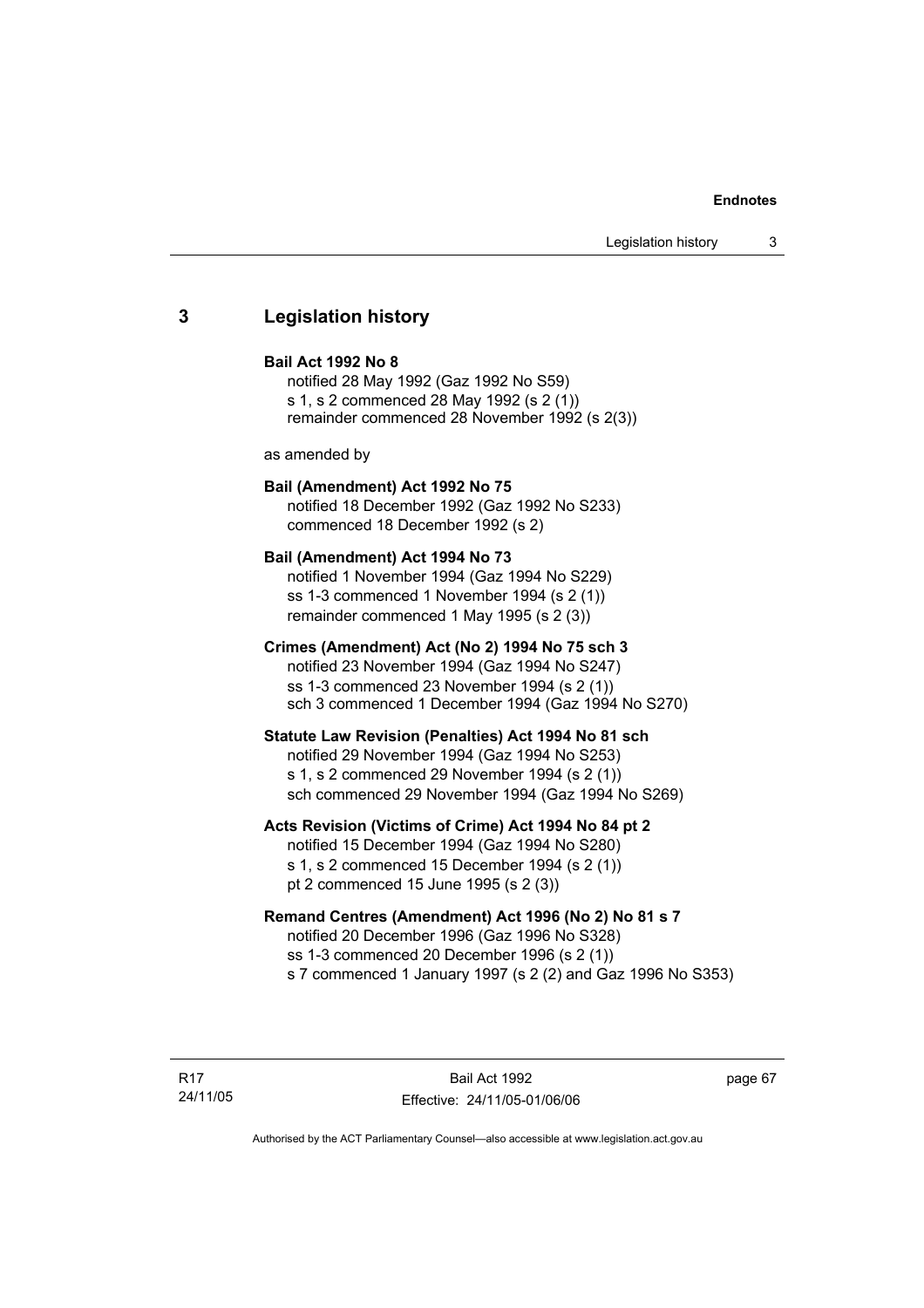3 Legislation history

### **Bail (Amendment) Act 1997 No 22**

notified 29 May 1997 (Gaz 1997 No S136) ss 1-3 commenced 29 May 1997 (s 2 (1)) remainder commenced 30 May 1997 (s 2 (2) and Gaz 1997 No S149)

#### **Legal Practitioners (Consequential Amendments) Act 1997 No 96 sch 1**

notified 1 December 1997 (Gaz 1997 No S380) s 1, s 2 commenced 1 December 1997 (s 2 (1)) sch 1 commenced 1 June 1998 (s 2 (2))

# **Bail (Amendment) Act 1998 No 39**

notified 14 October 1998 (Gaz 1998 No 41) ss 1-3 commenced 14 October 1998 (s 2 (1)) remainder commenced 19 October 1998 (Gaz 1998 No 41)

# **Children and Young People (Consequential Amendments) Act 1999 No 64 sch 2**

notified 10 November 1999 (Gaz 1999 No 45) s 1, s 2 commenced 10 November 1999 (s 2 (1)) remainder commenced 10 May 2000 (s 2 (2))

# **Road Transport Legislation Amendment Act 1999 No 79**

notified 1 March 2000 (Gaz 1999 No S65) commenced 1 March 2000 (s 2 and Gaz 2000 No S5)

#### **Bail Amendment Act 2001 No 25 pt 2**

notified 24 May 2001 (Gaz 2001 No 21) commenced 24 May 2001 (s 2)

# **Legislation (Consequential Amendments) Act 2001 No 44 pt 30**

notified 26 July 2001 (Gaz 2001 No 30) s 1, s 2 commenced 26 July 2001 (IA s 10B) pt 30 commenced 12 September 2001 (s 2 and see Gaz 2001 No S65)

# **Supreme Court Amendment Act 2001 (No 2) No 54 sch 2 pt 2.2**

notified 15 August 2001 (Gaz 2001 No S57) commenced 15 August 2001 (s 2 (1))

page 68 Bail Act 1992 Effective: 24/11/05-01/06/06

R17 24/11/05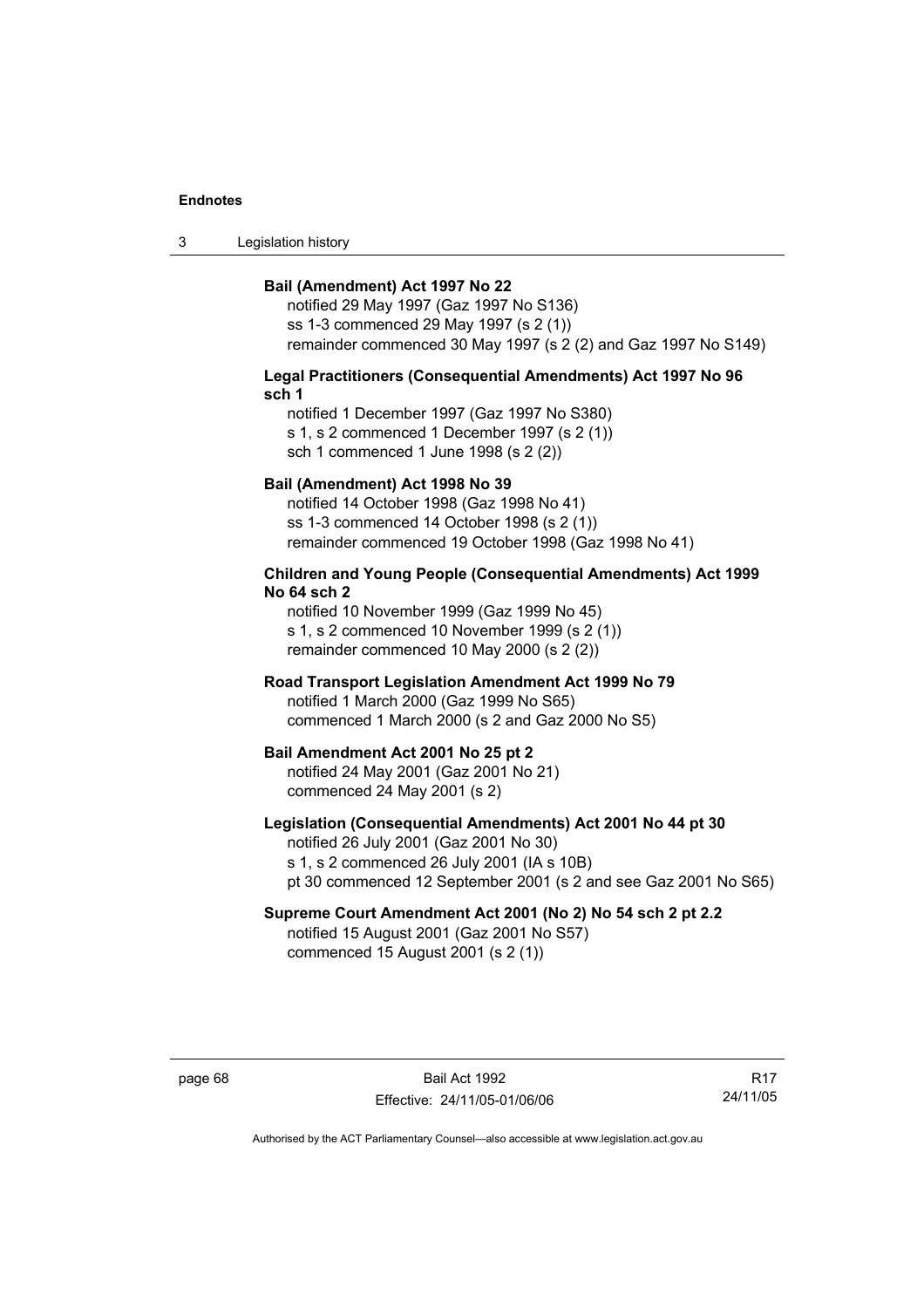### **Bail Amendment Act 2001 (No 2) No 60**

notified 10 September 2001 (Gaz 2001 No S66) s 1, s 2 commenced 10 September 2001 (IA s 10B) remainder commenced 24 September 2001 (s 2)

# **Protection Orders (Consequential Amendments) Act 2001 No 90 sch 1 pt 1**

notified LR 27 September 2001

s 1, s 2 commenced 27 September 2001 (LA s 75)

sch 1 pt 1 commenced 27 March 2002 (s 2 and see the Protection Orders Act 2001, s 3 and LA s 79)

# **Legislation Amendment Act 2002 No 11 amdt 2.5, amdt 2.6**

notified LR 27 May 2002 s 1, s 2 commenced 27 May 2002 (LA s 75) amdt 2.5, amdt 2.6 commenced 28 May 2002 (s 2 (2))

# **Criminal Code 2002 No 51 pt 1.1**

notified LR 20 December 2002 s 1, s 2 commenced 20 December 2002 (LA s 75) pt 1.1 commenced 1 January 2003 (s 2 (1))

### **Legislation (Gay, Lesbian and Transgender) Amendment Act 2003 A2003-14 sch 1 pt 1.2**

notified LR 27 March 2003 s 1, s 2 commenced 27 March 2003 (LA s 75) sch 1 pt 1.1 commenced 28 March 2003 (s 2)

# **Bail Amendment Act 2004 A2004-14**

notified LR 26 March 2004 s 1, s 2 commenced 26 March 2004 (LA s 75 (1)) s 44 commenced 26 June 2004 (s 2 (2) (a)) remainder commenced 26 June 2004 (s 2 (1))

# **Criminal Code (Theft, Fraud, Bribery and Related Offences) Amendment Act 2004 A2004-15 sch 3 pt 3.1**

notified LR 26 March 2004 s 1, s 2 commenced 26 March 2004 (LA s 75 (1)) sch 3 pt 3.1 commenced 26 June 2004 (s 2 (2) and see Bail Amendment Act 2004 A2004-14 s 2)

R17 24/11/05 page 69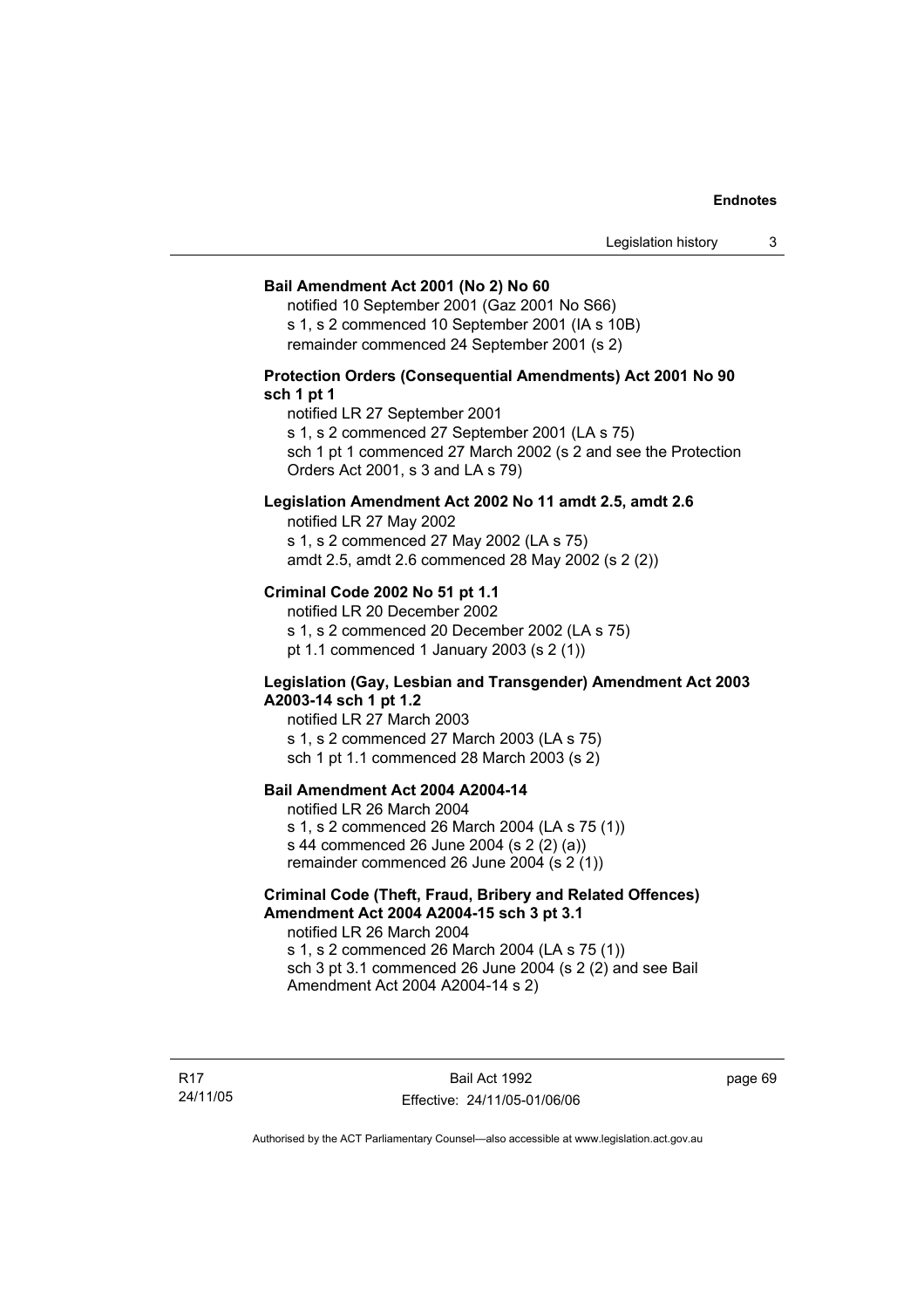4 Amendment history

# **Criminal Code (Serious Drug Offences) Amendment Act 2004 A2004-56 sch 1 pt 1.1**

notified LR 6 September 2004

s 1, s 2 commenced 6 September 2004 (LA s 75 (1))

sch 1 pt 1.1 commenced 6 March 2005 (s 2 and LA s 79)

# **Court Procedures (Consequential Amendments) Act 2004 A2004-60 sch 1 pt 1.5**

notified LR 2 September 2004

s 1, s 2 commenced 2 September 2004 (LA s 75 (1)) sch 1 pt 1.5 commenced 10 January 2005 (s 2 and see Court Procedures Act 2004 A2004-59, s 2 and CN2004-29)

# **Justice and Community Safety Legislation Amendment Act 2005 A2005-5 pt 3**

notified LR 23 February 2005 s 1, s 2 commenced 23 February 2005 (LA s 75 (1)) pt 3 commenced 24 February 2005 (s 2 (2))

# **Domestic Violence and Protection Orders Amendment Act 2005 A2005-13 sch 1 pt 1.1**

notified LR 24 March 2005 s 1, s 2 commenced 24 March 2005 (LA s 75 (1)) sch 1 pt 1.1 commenced 25 March 2005 (s 2)

### **Statute Law Amendment Act 2005 A2005-20 sch 3 pt 3.4**

notified LR 12 May 2005 s 1, s 2 taken to have commenced 8 March 2005 (LA s 75 (2)) sch 3 pt 3.4 commenced 2 June 2005 (s 2 (1))

# **Criminal Code Harmonisation Act 2005 A2005-54 sch 1 pt 1.7**  notified LR 27 October 2005

s 1, s 2 commenced 27 October 2005 (LA s 75 (1)) sch 1 pt 1.7 commenced 24 November 2005 (s 2)

**4 Amendment history** 

**Name of Act** 

s 1 sub A2004-14 amdt 1.1

page 70 Bail Act 1992 Effective: 24/11/05-01/06/06

R17 24/11/05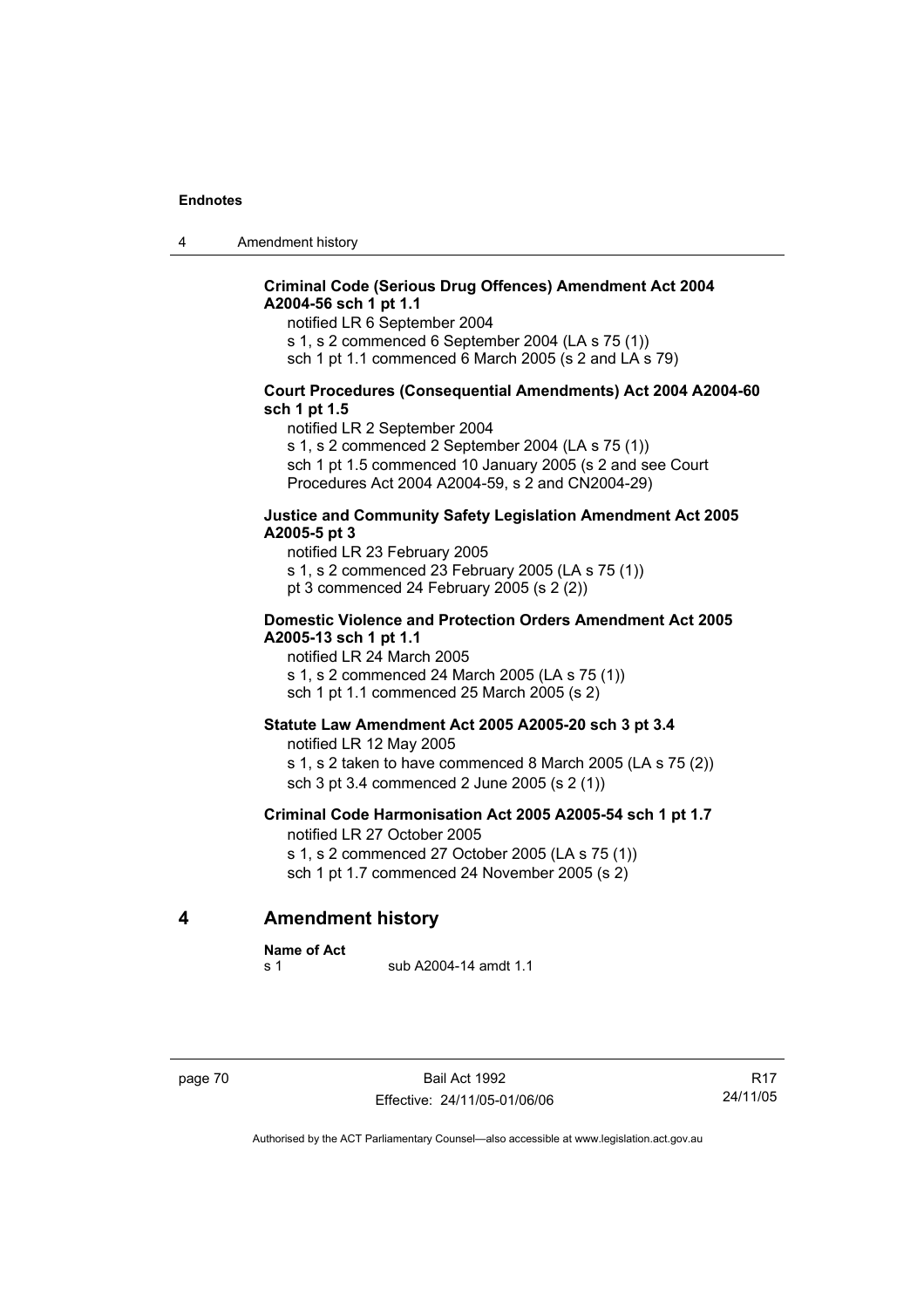| <b>Dictionary</b><br>s 2 | om 2001 No 44 amdt 1.316                                                                   |
|--------------------------|--------------------------------------------------------------------------------------------|
|                          | ins A2004-14 amdt 1.1                                                                      |
|                          | am A2005-13 amdt 1.1                                                                       |
| <b>Notes</b>             |                                                                                            |
| s <sub>3</sub>           | (prev s 3) am 1994 No 73 s 4; s (2) pars renum R6 LA;                                      |
|                          | A2004-14 s 4                                                                               |
|                          | def appeal om A2004-14 amdt 1.1                                                            |
|                          | def applicable bail criteria ins 2001 No 25 s 4                                            |
|                          | am 2001 No 60 s 4                                                                          |
|                          | om A2004-14 amdt 1.1                                                                       |
|                          | def <i>authorised officer</i> sub 2001 No 25 s 5<br>om A2004-14 amdt 1.1                   |
|                          | def <b>bail</b> om A2004-14 amdt 1.1                                                       |
|                          | def <b>bail condition</b> om A2004-14 amdt 1.1                                             |
|                          | def bail undertaking om 1994 No 73 s 4                                                     |
|                          | def <i>child</i> sub 1997 No 22 s 4                                                        |
|                          | om A2004-14 amdt 1.1                                                                       |
|                          | def <i>clerk</i> om A2004-14 amdt 1.1                                                      |
|                          | def <i>court</i> om A2004-14 amdt 1.1<br>def <i>Crimes Act</i> om R3 LRA                   |
|                          | def de facto spouse ins 1997 No 22 s 4                                                     |
|                          | om A2003-14 amdt 1.4                                                                       |
|                          | def domestic violence offence sub 1997 No 22 s 4; 1998                                     |
|                          | No 39 s 4                                                                                  |
|                          | am 1999 No 79 sch 3                                                                        |
|                          | sub 2001 No 90 amdt 1.1                                                                    |
|                          | par (e) exp 27 March 2002 (see s 60)<br>am 2002 No 11 amdt 2.5; pars renum R7 LA (see 2002 |
|                          | No 11 amdt 2.6); 2002 No 51 amdt 1.1                                                       |
|                          | om A2004-14 amdt 1.1                                                                       |
|                          | def <i>harm</i> ins 1994 No 84 s 4                                                         |
|                          | om A2004-14 amdt 1.1                                                                       |
|                          | def <i>household member</i> ins 1997 No 22 s 4                                             |
|                          | om 2001 No 90 amdt 1.2                                                                     |
|                          | def <i>judge</i> om A2004-14 amdt 1.1<br>def <i>offence</i> sub 1994 No 73 s 4             |
|                          | om A2004-14 amdt 1.1                                                                       |
|                          | def outstanding ins 2001 No 60 s 5                                                         |
|                          | om A2004-14 amdt 1.1                                                                       |
|                          | def pending ins 2001 No 60 s 5                                                             |
|                          | om A2004-14 amdt 1.1                                                                       |
|                          | def <i>relative</i> ins 1997 No 22 s 4                                                     |
|                          | sub 2001 No 90 amdt 1.3<br>am A2003-14 amdt 1.5                                            |
|                          | om A2004-14 amdt 1.1                                                                       |
|                          |                                                                                            |

Bail Act 1992 Effective: 24/11/05-01/06/06 page 71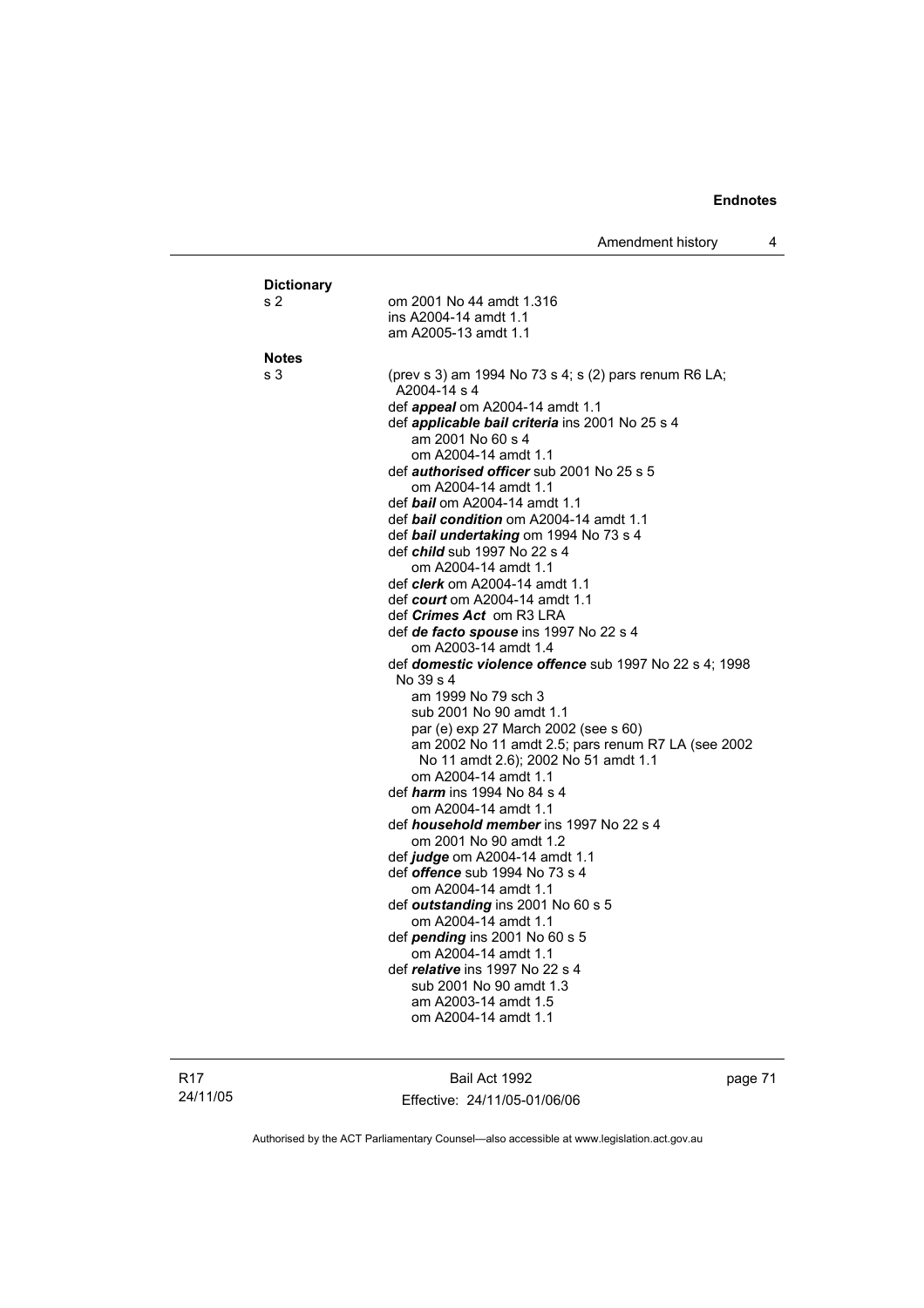4 Amendment history

|                                  | def relevant person ins 2001 No 90 amdt 1.4                                     |
|----------------------------------|---------------------------------------------------------------------------------|
|                                  | am A2003-14 amdt 1.6, amdt 1.7<br>om A2004-14 amdt 1.1                          |
|                                  | def remand centre om A2004-14 amdt 1.1                                          |
|                                  | def serious offence ins 2001 No 25 s 6                                          |
|                                  | sub 2001 No 60 s 6                                                              |
|                                  | om A2004-14 amdt 1.1                                                            |
|                                  | def <b>spouse</b> ins 1997 No 22 s 4 (b)<br>om A2003-14 amdt 1.8                |
|                                  | def <i>undertaking to appear</i> om A2004-14 amdt 1.1                           |
|                                  | def victim ins 1994 No 84 s 4                                                   |
|                                  | om A2004-14 amdt 1.1                                                            |
|                                  | pres s 3 sub A2004-14 amdt 1.1                                                  |
| s 3A                             | Offences against Act-application of Criminal Code etc<br>ins A2005-54 amdt 1.44 |
| Act applies to children          |                                                                                 |
| s 4                              | am R3 LRA                                                                       |
|                                  | sub A2004-14 amdt 1.2                                                           |
| Availability of bail             |                                                                                 |
| pt 2 hdg                         | sub A2004-14 s 5                                                                |
|                                  | When bail may be granted and rights following                                   |
| div 2.1 hdg                      | ins A2004-14 s 5                                                                |
|                                  |                                                                                 |
| When may bail be granted?<br>s 5 | am 2001 No 25 s 7                                                               |
|                                  | sub A2004-14 s 5                                                                |
| Rights following grant of bail   |                                                                                 |
| s 6                              | sub A2004-14 s 5                                                                |
| <b>Presumption for bail</b>      |                                                                                 |
| div 2.2 hdg                      | ins A2004-14 s 5                                                                |
|                                  | Div 2.2 subject to div 2.3 and div 2.4                                          |
| s 7                              | am 1992 No 75 s 4; 1994 No 73 s 5; 1997 No 22 s 5; 1998                         |
|                                  | No 39 s 5; 2001 No 90 amdt 1.5                                                  |
|                                  | sub A2004-14 s 5                                                                |
|                                  | Bail following arrest for breach of peace                                       |
| s 7A                             | ins 1994 No 73 s 6                                                              |
|                                  | sub 2001 No 90 amdt 1.6<br>om A2004-14 s 5                                      |
|                                  |                                                                                 |
| s 8                              | Entitlement to bail—certain minor offences etc<br>sub 1994 No 73 s 6            |
|                                  | am 1997 No 22 s 6; 2001 No 25 s 8, s 9; 2001 No 60 s 7                          |
|                                  | sub 2001 No 90 amdt 1.6; A2004-14 s 5                                           |

page 72 Bail Act 1992 Effective: 24/11/05-01/06/06

R17 24/11/05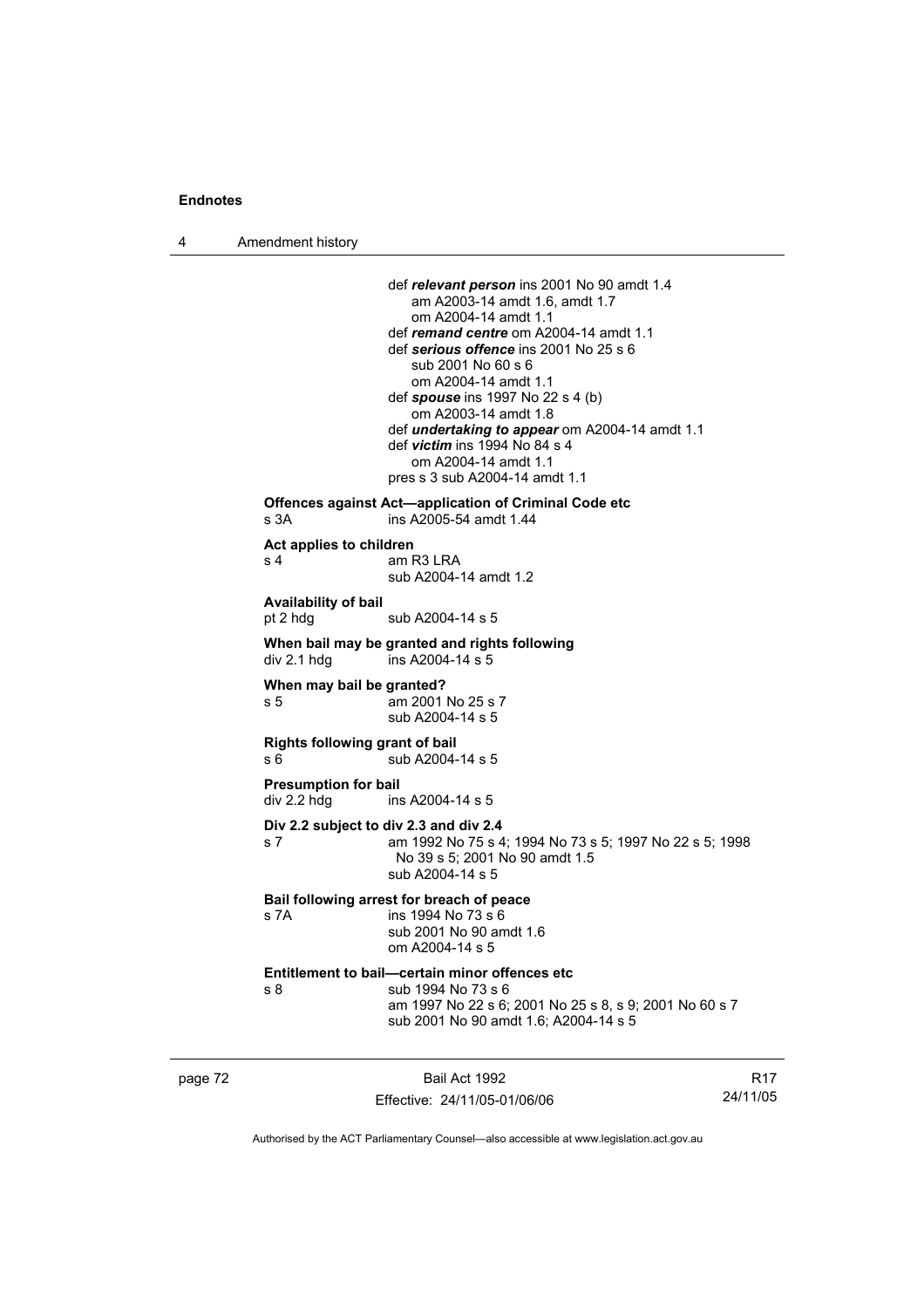# **Entitlement to bail—breaches of certain orders** ins 1997 No 22 s 7 am 1998 No 39 s 6; 2001 No 25 s 1 sub 2001 No 90 amdt 1.6; A2004-14 s 5 **Limitations on entitlement to bail**  s 9 hdg sub 2001 No 25 s 11 s 9 sub 2001 No 54 amdt 2.2; A2004-14 s 5 **Entitlement to bail—offences other than minor offences**  s 9A hdg sub 2001 No 60 s 8 s 9A ins 2001 No 25 s 12 am 2001 No 60 s 9, s 10 (7), (8) exp 24 September 2003 (s 9A (8)) sub A2004-14 s 5 **No presumption for bail**  ins A2004-14 s 5 **Div 2.2 not to apply to certain offences**  s 9B ins A2004-14 s 5 am A2005-13 amdt 1.2 **Presumption against bail<br>div 2.4 hdd** ins A20 ins A2004-14 s 5 **Bail for murder and certain serious drug offences**  s 9C hdg sub A2004-56 amdt 1.1<br>s 9C ins A2004-14 s 5  $ins A2004-14 s 5$  am A2004-56 amdt 1.2 **Bail for serious offence committed while charge for another pending or outstanding**  s 9D ins A2004-14 s 5 am A2004-15 amdt 3.1 **Bail for person sentenced to imprisonment**   $ins$  A2004-14 s 5 **Domestic violence offence—bail by authorised officer**  s 9F ins A2004-14 s 5 am A2005-13 amdt 1.3 **Special or exceptional circumstances**  ins A2004-14 s 5 am A2004-15 amdt 3.2 **Dispensing with bail**<br>s 10 ar am 1994 No 73 s 7; 2001 No 25 s 13; 2001 No 60 s 11; A2004-14 s 6

R17 24/11/05

Bail Act 1992 Effective: 24/11/05-01/06/06 page 73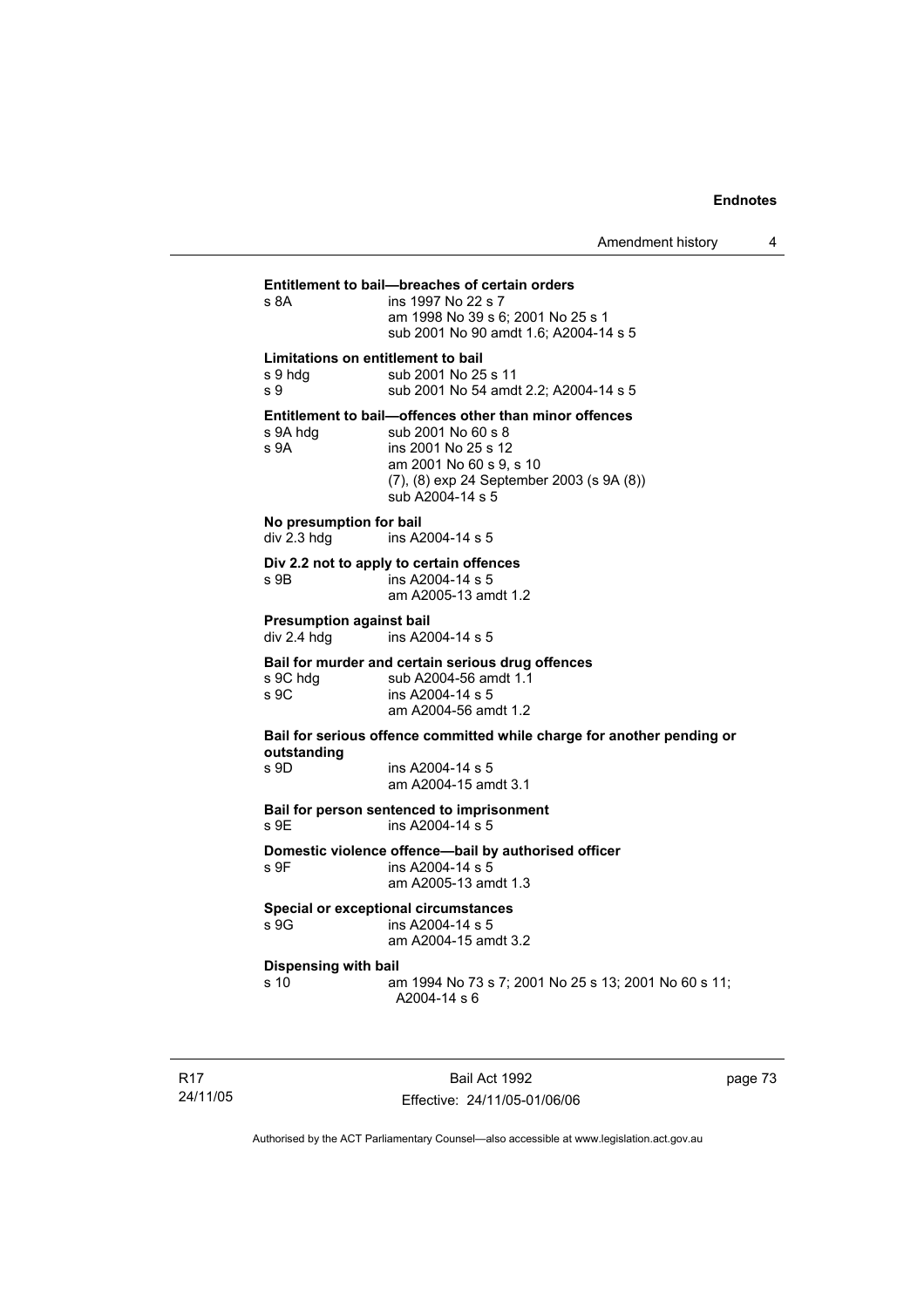4 Amendment history **Deciding bail after charge laid** s 13 am 1994 No 73 s 8; 1997 No 22 s 8; 2001 No 25 s 14; A2005-20 amdt 3.14 **Grant of bail by authorised officers**  s 14 am A2004-14 s 7 **Deciding of questions of bail by authorised officers** s 15 am 1997 No 22 s 9; 2001 No 25 s 15; A2004-14 s 8 **Notification of decision of authorised officer** s 16 am 1994 No 73 s 9; 1997 No 22 s 10; 2001 No 90 amdt 1.7; ss renum R6 LA (see also 2001 No 90 amdt 1.8); A2005-13 amdt 1.4 **General provisions relating to court bail** s 19 am 1997 No 22 sch 2; am 1997 No 96 sch 1; A2004-14 s 9 **Limitations on power of magistrate**  s 20 sub A2004-14 s 10 **Bail in relation to several offences** s 21 am 1997 No 22 s 11 and sch 2 **Criteria for granting bail to adults** s 22 am 1994 No 84 s 5; 1997 No 22 s 11 sub A2004-14 s 11 **Criteria for granting bail to children** s 23 am 1997 No 22 s 12; 1999 No 64 sch 2 sub A2004-14 s 11 **Victim's concern about need for protection**<br>s 23A ins 1994 No 84 s 6  $ins$  1994 No 84 s 6 am 1997 No 22 s 13 sub A2004-14 s 11 **Bail conditions and undertakings to appear** pt 5 hdg sub 1994 No 73 s 10 **Conditions on which bail may be granted to adults** s 25 am 1994 No 73 s 11; am 1994 No 84 s 7; 2001 No 44 amdt 1.317; 2001 No 90 amdt 1.9; ss renum R6 LA; A2004-14 s 12, s 13, s 15, s 16; pars renum R11 LA (see A2004-14 s 14); ss renum R11 LA (see A2004-14 s 17) **Conditions on which bail may be granted to children** s 26 am 1999 No 64 sch 2; A2004-14 s 18, s 19; ss renum R11 LA (see A2004-14 s 20) **Recording of certain bail decisions** s 27 am 1997 No 22 sch 2

page 74 Bail Act 1992 Effective: 24/11/05-01/06/06

R17 24/11/05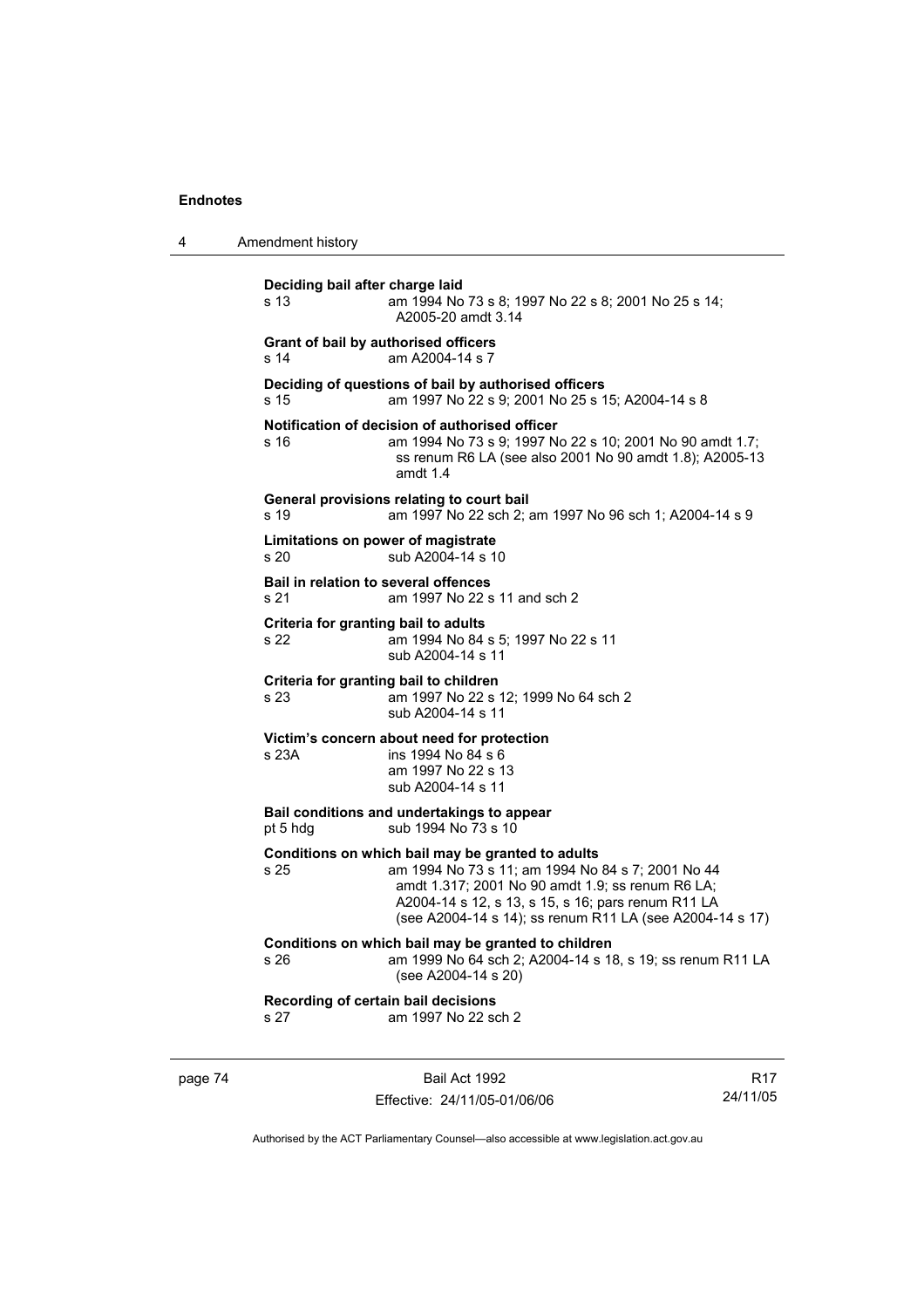| s 27A                                        | ins 1994 No 84 s 8<br>om A2004-14 s 21                                                                                                                                                  |
|----------------------------------------------|-----------------------------------------------------------------------------------------------------------------------------------------------------------------------------------------|
| <b>Undertakings to appear</b><br>s 28        | am 2001 No 44 amdt 1.318<br>sub A2004-14 s 22                                                                                                                                           |
| s 29                                         | Undertakings in respect of more than 1 offence<br>om 1994 No 73 s 12                                                                                                                    |
| s 30                                         | Accused person may be excused from attendance before court<br>am 1997 No 96 sch 1; 2001 No 44 amdt 1.319; A2004-14<br>amdt 1.3, amdt 1.4; ss renum R11 LA (see A2004-14<br>amdt $1.5$ ) |
| <b>Bail requirements</b><br>s 31             | am 1994 No 73 s 13<br>sub A2004-14 s 23                                                                                                                                                 |
| s 32                                         | Acceptable people and security for bail<br>am 1994 No 73 s 14; ss renum R6 LA<br>sub A2004-14 s 23                                                                                      |
| s 33                                         | <b>Continuation of bail and undertakings</b><br>am 1994 No 73 s 15; 1997 No 22 sch 2; ss renum R6 LA;<br>A2004-14 s 24, s 25                                                            |
| s 34                                         | Written notice of conditions of bail<br>am 1997 No 22 sch 2; 2001 No 44 amdt 1.320                                                                                                      |
| s 35                                         | Warning to person making acknowledgment<br>om A2004-14 s 26                                                                                                                             |
| Discharge of surety<br>s 36                  | am 1994 No 73 s 16<br>sub A2004-14 s 27                                                                                                                                                 |
| s 37                                         | <b>Payment of amounts to Territory</b><br>sub A2004-14 s 28<br>am A2004-60 amdt 1.16                                                                                                    |
| div 6.1 hdg                                  | Review of decisions by authorised officers<br>(prev pt 6 div 1 hdg) renum R4                                                                                                            |
| <b>Review by authorised officers</b><br>s 38 | am 1997 No 22 sch 2                                                                                                                                                                     |
| s 39                                         | <b>Expiry-Motor Traffic Act reference</b><br>renum as s 60 R5 LA                                                                                                                        |
| Review of decisions by courts<br>div 6.2 hdg | (prev pt 6 div 2 hdg) renum R4 LA                                                                                                                                                       |

R17 24/11/05

Bail Act 1992 Effective: 24/11/05-01/06/06 page 75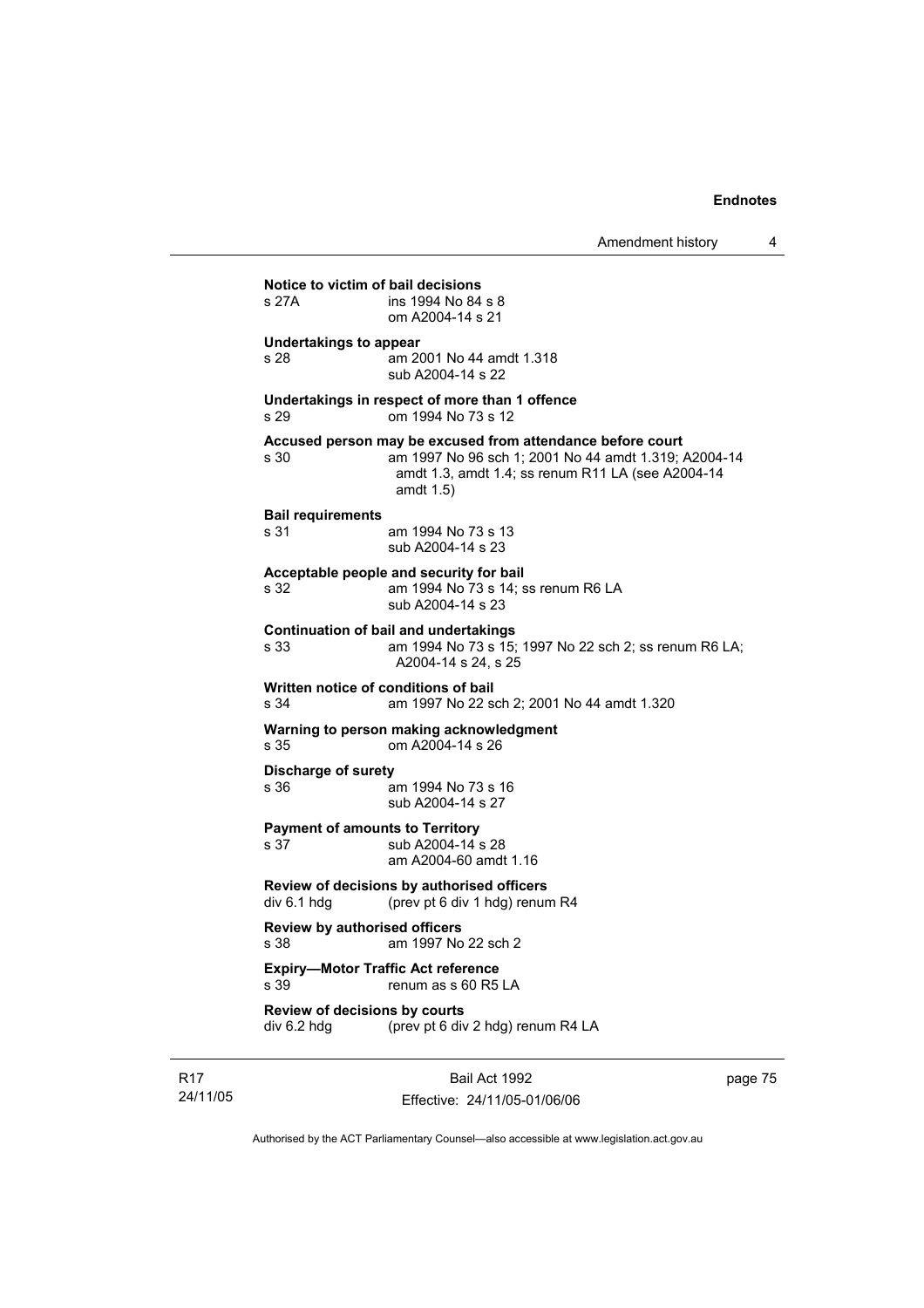| Amendment history                               |                                                                                                      |
|-------------------------------------------------|------------------------------------------------------------------------------------------------------|
| s 41A                                           | Court may review on its own initiative<br>ins A2004-14 s 29                                          |
| s 42                                            | <b>Power of Magistrates Court to review</b><br>sub A2004-14 s 30; A2005-5 s 6                        |
| <b>Power of Supreme Court to review</b><br>s 43 | am A2004-14 s 31, s 32; ss renum R11 LA; A2005-5 s 8 (and<br>see $s$ 7)                              |
| s 44                                            | General limitation on power of court to review<br>om A2004-14 s 33                                   |
| <b>Miscellaneous</b><br>div 6.3 hdg             | orig pt 6 div 3 hdg ins 1994 No 84 s 9<br>(prev pt 6 div 3 hdg) renum R4 LA<br>om A2004-14 s 34      |
| Notice to victim of bail decisions<br>s 46A     | ins 1994 No 84 s 9<br>om A2004-14 s 34                                                               |
| Giving information relating to bail<br>s 47     | am 1994 No 73 s 17; 2001 No 44 amdt 1.321                                                            |
| Notice to victim of bail decisions<br>s 47A     | ins A2004-14 s 35; ss renum R11 LA<br>am A2005-13 amdt 1.5                                           |
| s 48                                            | Notification to court that bail condition not satisfied<br>am 1994 No 73 s 18; 2001 No 44 amdt 1.322 |
| <b>Failure to answer bail</b><br>s 49           | am 1994 No 73 s 19; 1994 No 81 sch<br>sub 2001 No 25 s 16; A2005-54 amdt 1.45                        |
| s 50                                            | False statements in acknowledgments<br>am 1994 No 81 sch<br>om A2004-14 s 36                         |
| Indemnification of sureties<br>s 51             | am 1994 No 81 sch<br>sub A2005-54 amdt 1.46                                                          |
|                                                 | Apprehension of person admitted to bail<br>s 53 cm 1994 No 75 sch 3                                  |
| s 54                                            | Power of court where person apprehended<br>om 1994 No 75 sch 3                                       |
| No right of surety to arrest<br>s 56            | am 1994 No 73 s 20<br>sub A2004-14 s 37                                                              |
|                                                 |                                                                                                      |

page 76 Bail Act 1992 Effective: 24/11/05-01/06/06

R17 24/11/05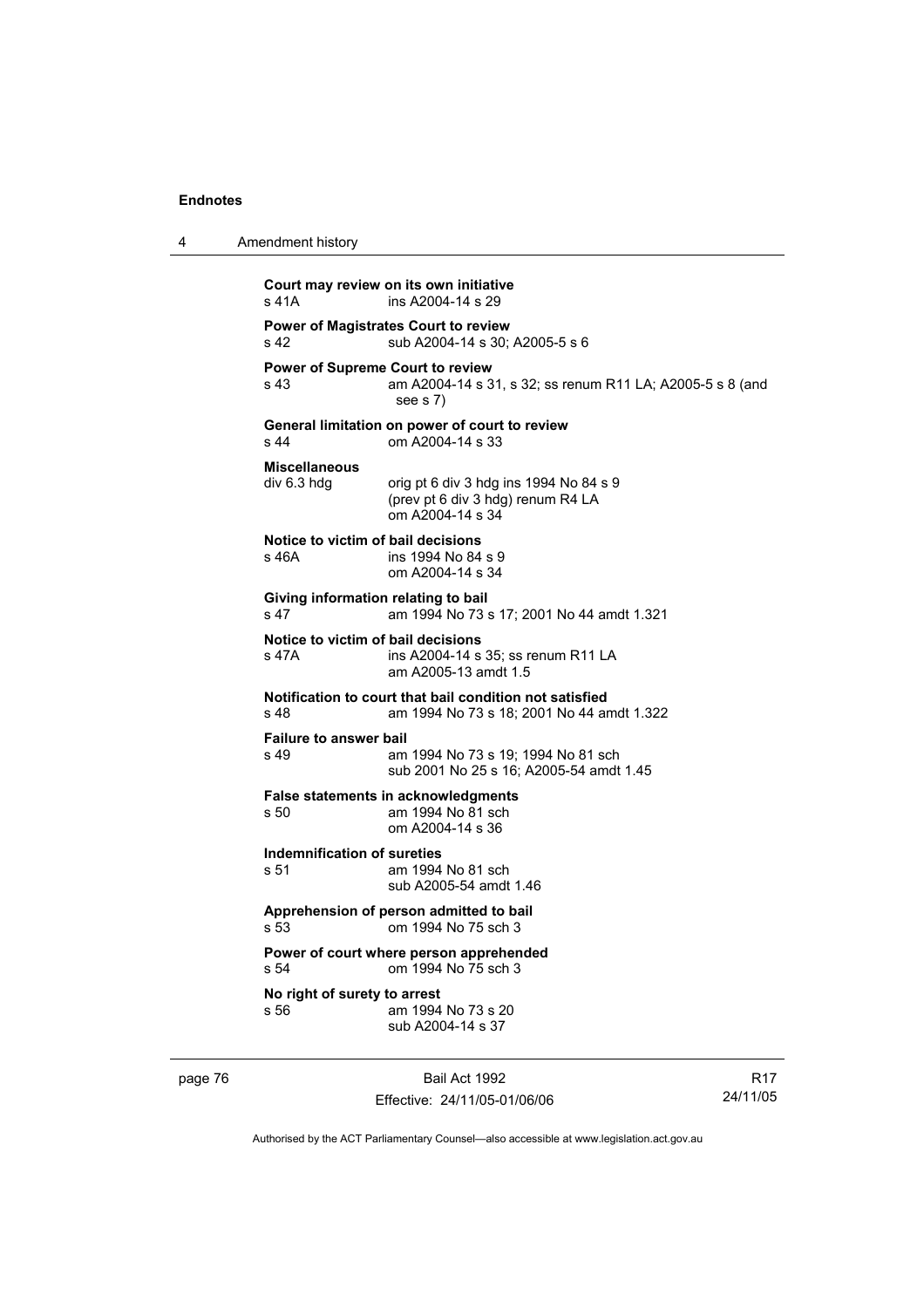| s 56A                                         | Arrest without warrant of person on bail<br>ins A2004-14 s 28                                                                                                                                                                                                                                                                                       |
|-----------------------------------------------|-----------------------------------------------------------------------------------------------------------------------------------------------------------------------------------------------------------------------------------------------------------------------------------------------------------------------------------------------------|
| s 56B                                         | Arrest for breach of condition by person outside ACT<br>ins A2004-14 s 28                                                                                                                                                                                                                                                                           |
| Act to prevail<br>s 57                        | am A2004-14 amdt 1.6, amdt 1.7                                                                                                                                                                                                                                                                                                                      |
| Abolition of inherent power of bail<br>s 57AA | ins 1996 No 81 s 7                                                                                                                                                                                                                                                                                                                                  |
| Form of certain instruments<br>s 57A          | ins 1994 No 73 s 21<br>om 2001 No 44 amdt 1.323                                                                                                                                                                                                                                                                                                     |
| <b>Approved forms</b><br>s 58                 | sub 2001 No 44 amdt 1.323<br>am A2004-14 s 39                                                                                                                                                                                                                                                                                                       |
| <b>Regulation-making power</b><br>s 59        | ins 2001 No 44 amdt 1.323<br>am A2004-14 s 40, s 41                                                                                                                                                                                                                                                                                                 |
| <b>Transitional</b><br>pt 8 hdg               | ins 1999 No 79 sch 3<br>om R6 LA                                                                                                                                                                                                                                                                                                                    |
| s 60                                          | <b>Expiry-Motor Traffic Act reference</b><br>(prev s 39) ins 1999 No 79 sch 3<br>sub 2001 No 90 amdt 1.10 as s 59<br>renum R5 LA<br>exp 27 March 2002 (see s 60)                                                                                                                                                                                    |
| sch 1                                         | Domestic violence offences against the Crimes Act 1900<br>ins 1997 No 22 s 14<br>am 1998 No 39 s 7<br>sub 2001 No 90 amdt 1.11<br>am 2002 No 51 amdt 1.2<br>sub A2004-14 s 43<br>am A2004-14 s 44; A2004-15 amdt 3.3, amdt 3.4; pts renum<br>R11 LA (see A2004-15 amdt 3.5); items renum R11 LA;<br>A2004-56 amdt 1.3, amdt 1.4; items renum R14 LA |

Bail Act 1992 Effective: 24/11/05-01/06/06 page 77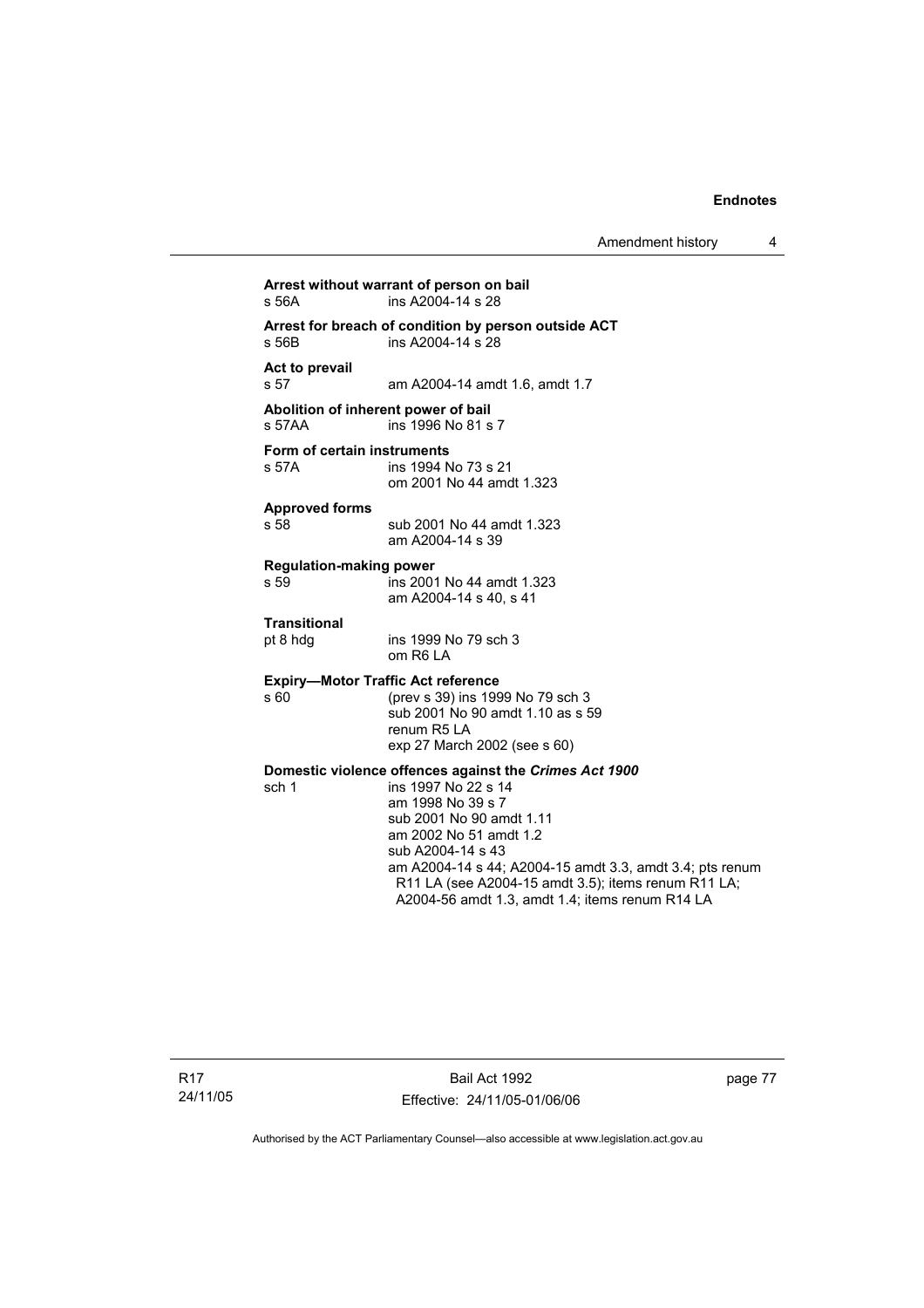5 Earlier republications

| <b>Dictionary</b> |                                                            |
|-------------------|------------------------------------------------------------|
| dict              | ins A2004-14 amdt 1.8                                      |
|                   | def accused person ins A2004-14 s 42                       |
|                   | def <i>appeal</i> ins A2004-14 amdt 1.8                    |
|                   | def <i>applicable bail criteria</i> ins A2004-14 amdt 1.8  |
|                   | def <i>authorised officer</i> ins A2004-14 amdt 1.8        |
|                   | def <b>bail</b> ins A2004-14 amdt 1.8                      |
|                   | def <b>bail condition</b> ins A2004-14 amdt 1.8            |
|                   | def <i>child</i> ins A2004-14 amdt 1.8                     |
|                   | def <i>court</i> ins A2004-14 amdt 1.8                     |
|                   | def <b>domestic violence offence</b> ins A2004-14 amdt 1.8 |
|                   | sub A2005-13 amdt 1.6                                      |
|                   | def grant ins A2004-14 amdt 1.8                            |
|                   | def <i>offence</i> ins A2004-14 amdt 1.8                   |
|                   | def parental responsibility ins A2005-13 amdt 1.7          |
|                   | def relevant person ins A2004-14 amdt 1.8                  |
|                   | om A2005-13 amdt 1.8                                       |
|                   | def surety ins $A2004-14$ amdt 1.8                         |
|                   | def <i>undertaking to appear</i> ins A2004-14 amdt 1.8     |
|                   | def <i>victim</i> ins $A2004-14$ amdt $1.8$                |

# **5 Earlier republications**

Some earlier republications were not numbered. The number in column 1 refers to the publication order.

Since 12 September 2001 every authorised republication has been published in electronic pdf format on the ACT legislation register. A selection of authorised republications have also been published in printed format. These republications are marked with an asterisk (\*) in column 1. Electronic and printed versions of an authorised republication are identical.

| <b>Republication No Amendments to</b> |                | <b>Republication date</b> |
|---------------------------------------|----------------|---------------------------|
| 1                                     | Act 1994 No 84 | 29 February 1996          |
| 2                                     | Act 1996 No 81 | 1 January 1997            |
| 3                                     | Act 1998 No 39 | 31 January 1999           |
| $\overline{4}$                        | Act 2001 No 54 | 12 September 2001         |
| 5                                     | Act 2001 No 90 | 12 October 2001           |
| 6                                     | Act 2001 No 90 | 27 March 2002             |
| $7*$                                  | Act 2002 No 11 | 28 May 2002               |
|                                       |                |                           |

page 78 Bail Act 1992 Effective: 24/11/05-01/06/06

R17 24/11/05